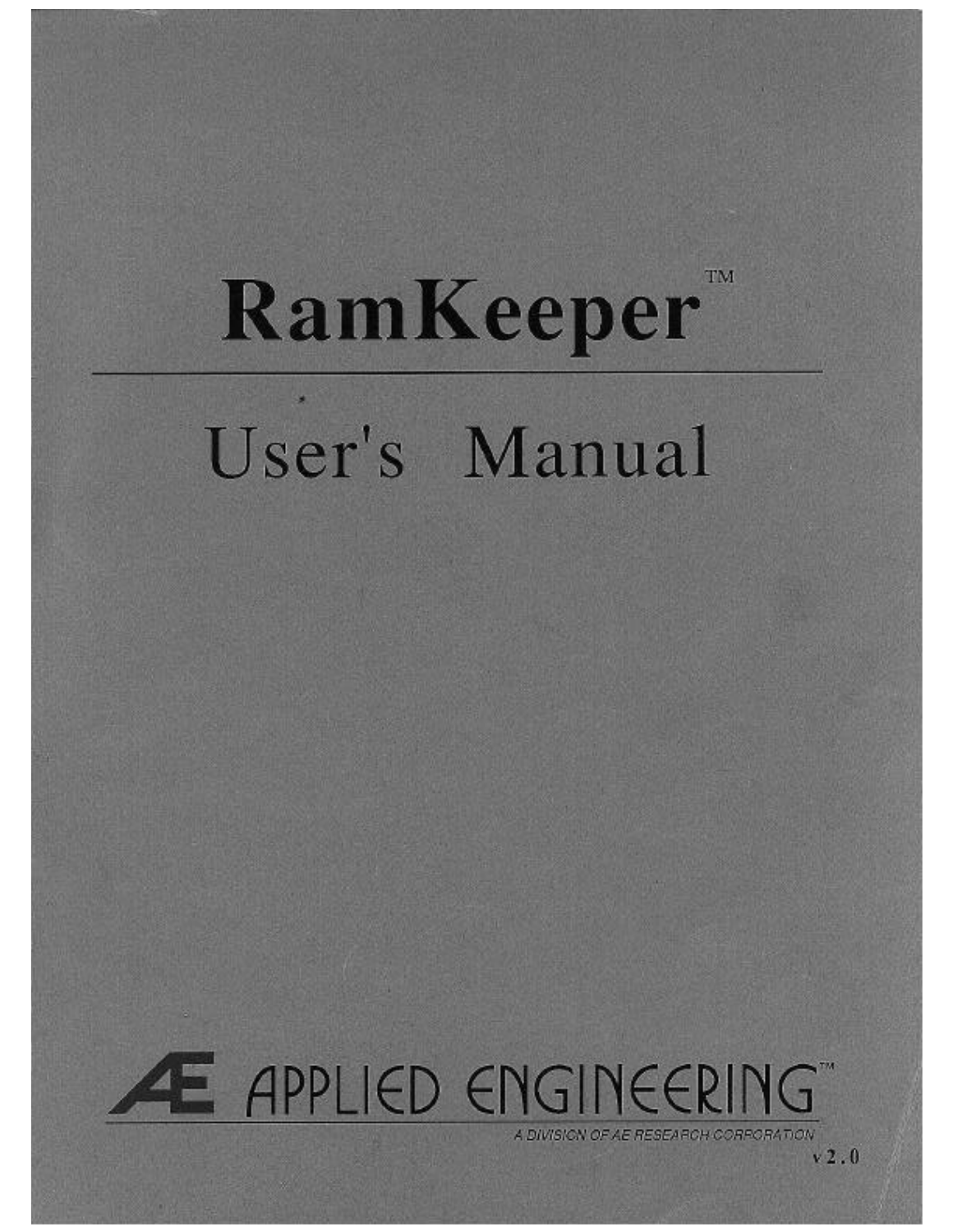#### **Federal Communications Commission Radio Frequency Interference Statement**

The equipment described in this manual generates and uses radio frequency energy. If it is not installed and used properly, that is, in strict accordance with these instructions, it may cause interference to radio or television reception.

#### **FCC I.D. Number: EY5QGRAMKEEPER**

This equipment has been type tested and found to comply with the limits for a Class B computing device in accordance with the specifications in Subpart J of Part 15 of the FCC Rules. These rules are designed to provide reasonable protection against radio and television interference in residential installation.

However, there is no guarantee that interference will not occur in a particular installation. If this equipment does cause interference to radio or television equipment off and on, the user is encouraged to try to correct the interference by one or more of the following measures:

> Reposition the receiver's antenna. Also make sure the antenna wires are making good electrical contact.

> Use a roof-mounted antenna rather than a "rabbit-ear" antenna or an antenna mounted in the attic.

Make sure that all electrical connections on the computer are secure and any shielded I/O cables are properly fastened.

Move the computer away from the receiver.

Plug the computer and receiver into separate electrical circuits.

If necessary, the user should consult the dealer or an experienced radio/television technician for additional suggestions. The user may find the following booklet prepared by the Federal Communications Commission helpful:

"How to Identify and Solve Radio-TV Interference Problems"

This booklet is available from the U.S. Government Printing Office, Washington, D.C. 240402, Stock No. 004-000-00345-4.

**Warning**: This equipment has been certified to comply with the limits for Class B computing device, pursuant to Subpart J of Part 15 of FCC Rules. Only peripherals (computer input/output devices, terminals, printers, etc.) certified to comply with the Class B limits may be attached to this computer. Operation with non-certified peripherals is likely to result in interference to radio and TV reception.

Applied Engineering is not responsible for any radio or television interference caused by unauthorized modifications to this equipment. It is the responsibility of the user to correct such interference.

Use only the battery, battery cable, and transformer supplied with this product. Substitute items may cause interference problems.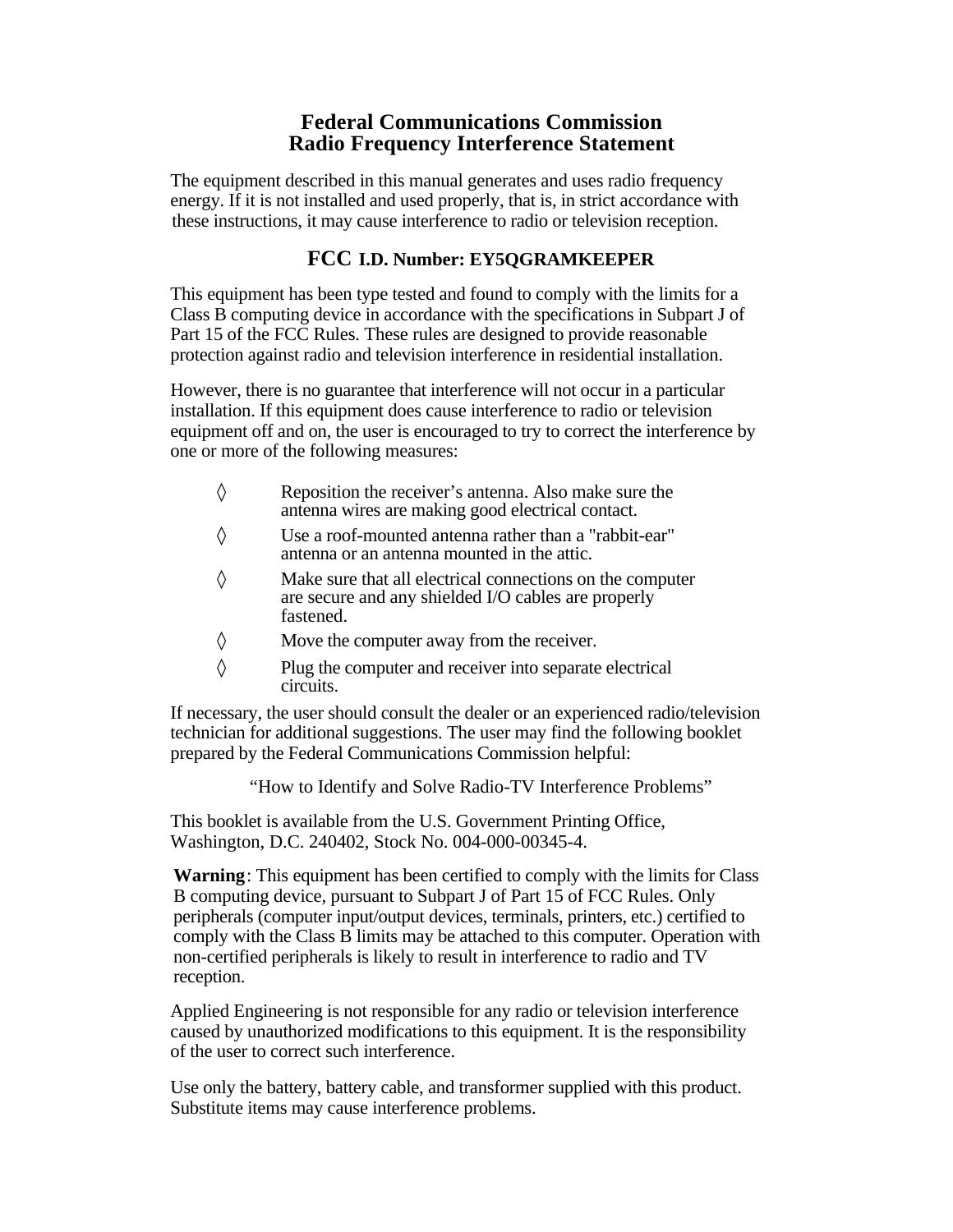### **Limited Warranty & Disclaimer**

Applied Engineering warrants the RamKeeper and SlotMover against defects in material and workmanship for a period of 5 years from the date of original retail purchase and warrants the Gel/Cell battery against defects in material and workmanship for a period of 1 year from the date of original retail purchase. Applied Engineering also warrants that, under normal use, the magnetic media on which the software is stored is free from defects in materials and workmanship for a period of 30 days from the date of original purchase. Any misuse, abuse, or non-~ authorized alteration, modification and/or repair to the Applied Engineering product will void the warranty. This warranty will also be void if you use the /E product for any other purpose than its intended use. If you discover a defect, Applied Engineering will, at its option, repair or replace only the Applied Engineering product, provided you return the product during the warranty period, transportation prepaid, to Applied Engineering.

**This warranty applies to the original retail purchaser only**. Therefore, please include a copy of the original invoice or a small service charge may be applied. If the product is to be Sent to Applied Engineering by mail, the purchaser will insure the package or assume full responsibility for loss or damage during shipping. Prior to returning the product for warranty consideration, call Applied Engineering Technical Support for a Return Material Authorization (RMA) number and shipping instructions.

Even though Applied Engineering has tested the software and reviewed the documentation, Applied Engineering makes no warranty or representation, either express or implied, with respect to the manual or the software; their quality, performance, merchantability, or fitness for a particular purpose. As a result, the software and manual are sold "as is," and you, the purchaser, are assuming the entire risk as to their quality and performance.

In no event will Applied Engineering be liable for loss or damages of any kind caused either directly or indirectly by the use or possession of its products, even if advised of the possibility of such damages. The Applied Engineering Warranty is for the Applied Engineering Product itself. In particular, Applied Engineering shall have no liability for any other equipment used in conjunction with Applied Engineering products nor for programs or data stored in or used with Applied Engineering products, including the costs of recovering such equipment, programs, or data.

The warranty and remedies set forth above are exclusive and in lieu of all others, oral or written, express or implied. No Applied Engineering dealer, agent, or employee is authorized to make any modification, extension, or addition to this warranty.

Some states do not allow the exclusion or limitation of implied warranties or liability for incidental or consequential damages, so the above limitation or exclusion may not apply to you. This warranty gives you specific legal rights, and you may also have other rights which may vary from state to state.

This manual and the software (computer programs) described herein are copyrighted by Applied Engineering with all rights reserved. Under the copyright laws, this manual or the programs may not be copied, in whole or in part, without the written consent of Applied Engineering, except in the normal use of the software or to make an archival copy. This exception does not allow copies to be made for others, whether or not sold, but all of the materials purchased (with all archive copies) may be sold, loaned, or given to another person. Under the law, copying includes translating into another language or format. You may use this software on any computer owned by you but extra copies cannot be made for this purpose.

Applied Engineering cannot guarantee that you will receive notice of revisions to the software documentation or products described in this manual. Be sure to check with your dealer or Applied Engineering for information on possible updates. However, Applied Engineering reserves the right to make any improvements to Applied Engineering products without any responsibility toward upgrading previously released products.

Apple and Apple IIGS are registered trademarks of Apple Computer, Inc.

AppleWorks, Apple IIGS Memory Expansion Card, DOS 3.3, and ProDOS are trademarks of Apple Computer, Inc.

Applied Engineering and RamWorks are registered trademarks of Applied Engineering.

Super Desktop Expander, AW 2 Expander, RamFactor, RamCharger, RamKeeper, Back Pocket, SlotMover, GS-RAM, and GS-RAM Plus are trademarks of Applied Engineering.

IIGS System Saver is a trademark of Kensington Microware, Ltd. RamPak 4Gs is a trademark of Orange Micro, Inc. RamStackPlus is a trademark of AST Research, Inc. OnBoard is a trademark of OnThree, Inc. OctoRAM is a trademark of MDldeas, Inc. Radio Shack is a registered trademark of Tandy Corporation.

#### ©Copyright 1988, Applied Engineering

Applied Engineering P.O. Box 5100 Carrollton, Texas 75011 Sales: (214) 241-6060 9 AM - 11 PM (CST) 7 days Technical Support: (214)241-6069 9 AM 12:30PM & 1:35PM 5 PM (CST) Monday Friday (The Technical Support telephone lines cannot be accessed through the Sales department.)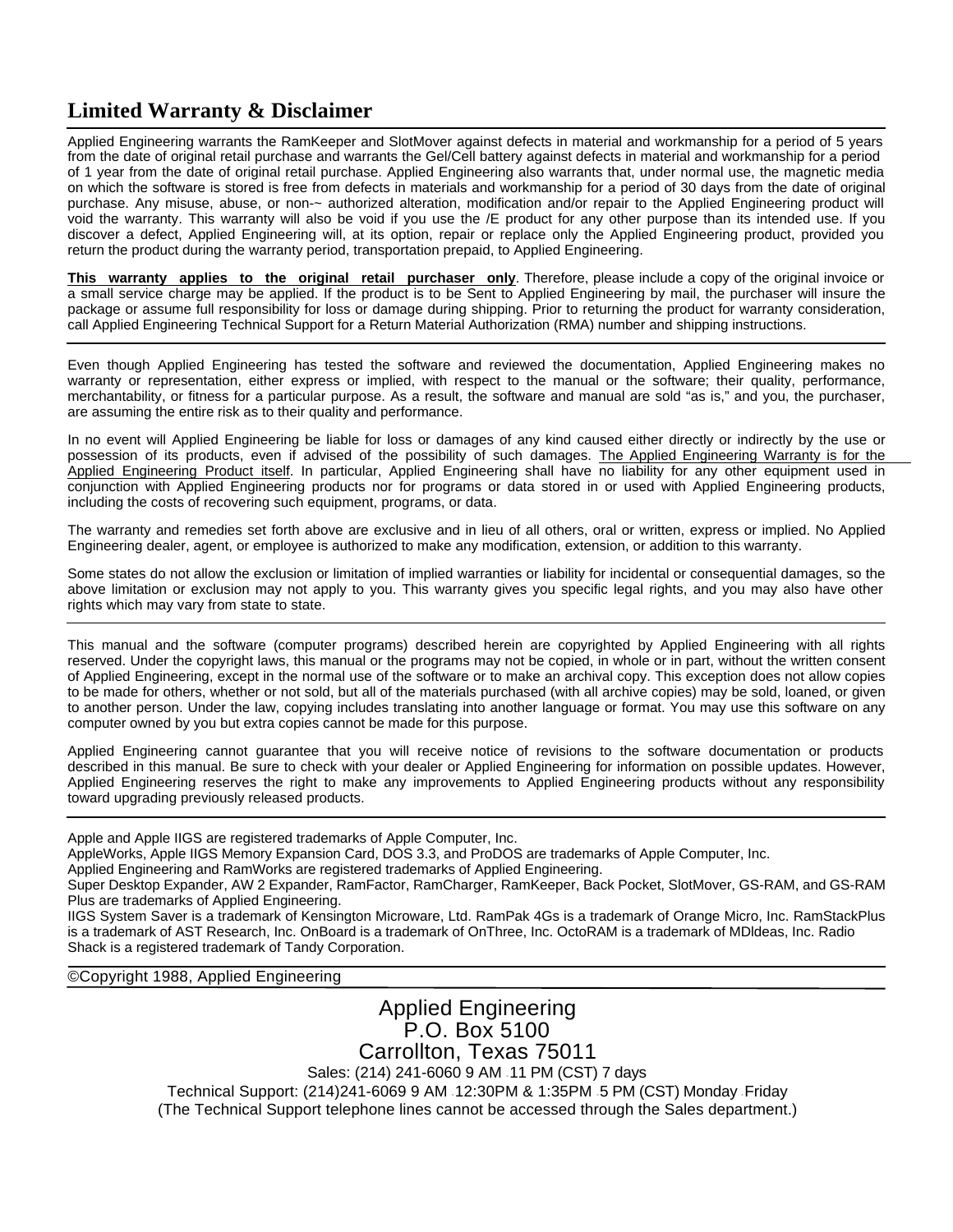### **Table Of Contents**

### **Introduction Welcome to the Memory V**

| 2                           |
|-----------------------------|
| $\mathcal{D}_{\mathcal{L}}$ |
| 3                           |
| 4                           |
| 8                           |
| 11                          |
| 12                          |
| 15                          |
| 16                          |
| 16                          |
| 16                          |
|                             |

| <b>Chapter Two RamKeeper Firmware</b> | 17 |
|---------------------------------------|----|
| <b>About The Firmware</b>             | 17 |
| Loading the Firmware                  | 17 |
| Accessing the Firmware                | 20 |
| Initialize ROM Disk                   | 21 |
| Setting the ROM Disk Size             | 22 |
| <b>Change ROM Disk Size</b>           | 23 |
| More than 2 Meg                       | 24 |
| <b>ROM Disk Memory Test</b>           | 24 |
| <b>RAM Memory Test</b>                | 25 |
| Memory Map                            | 26 |
| Checksum                              | 27 |
| About RamKeeper                       | 28 |
| Quit                                  | 28 |

Table of Contents I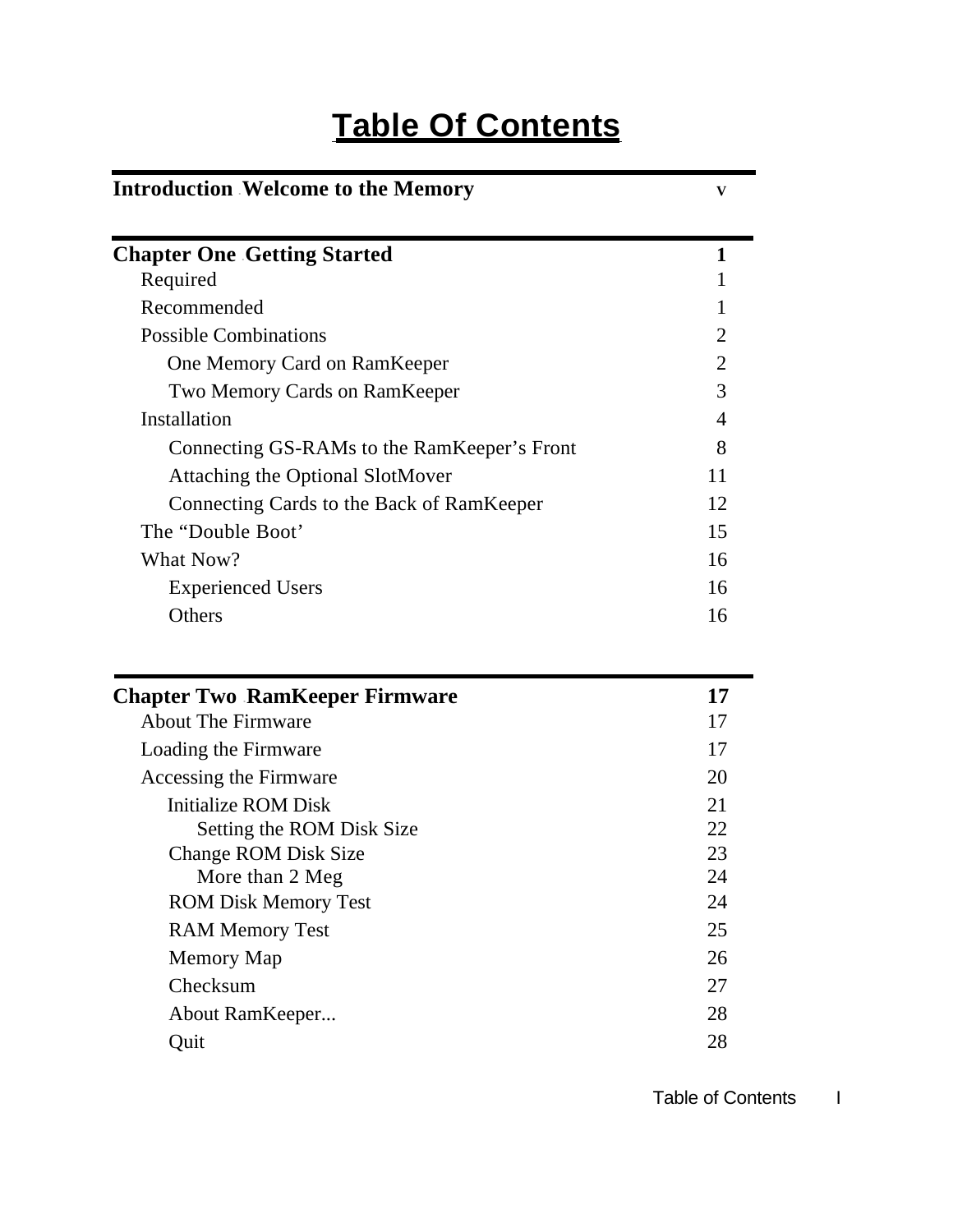| <b>Chapter Three Using the ROM Disk</b>      | 29 |
|----------------------------------------------|----|
| Copying Files to the ROM Disk                | 29 |
| Location of the ROM Disk                     | 29 |
| Slot 2 Consideration                         | 30 |
| <b>Drive Access Chart</b>                    | 31 |
| <b>ROM Drive as the Boot Device</b>          | 32 |
|                                              |    |
| <b>Chapter Four The RamKeeper Power</b>      | 33 |
| The Lights                                   | 33 |
| <b>Battery</b>                               | 34 |
| Transformer                                  | 34 |
|                                              |    |
| <b>Chapter Five A Brief RAM/ROM Tutorial</b> | 35 |
| ROM is                                       | 35 |
| RAM is                                       | 35 |
|                                              |    |
| <b>Chapter Six Memory Allocation</b>         | 37 |
| Why not use all memory as a ROM Disk?        | 37 |
| Is a RAM Disk now obsolete?                  | 37 |
| RAM and the GS Control Panel                 | 38 |
|                                              |    |
| <b>Chapter Seven - Æ Cache</b>               | 39 |
| Requirements                                 | 39 |
| Installing the Cache                         | 39 |
| ProDOS <sub>8</sub>                          | 39 |
|                                              |    |
| ProDOS <sub>16</sub>                         | 40 |
| Setting the Cache Size                       | 41 |
| Setting the RAM Buffer Size                  | 42 |
| Removing the Cache                           | 42 |
| <b>About the Cache</b>                       | 42 |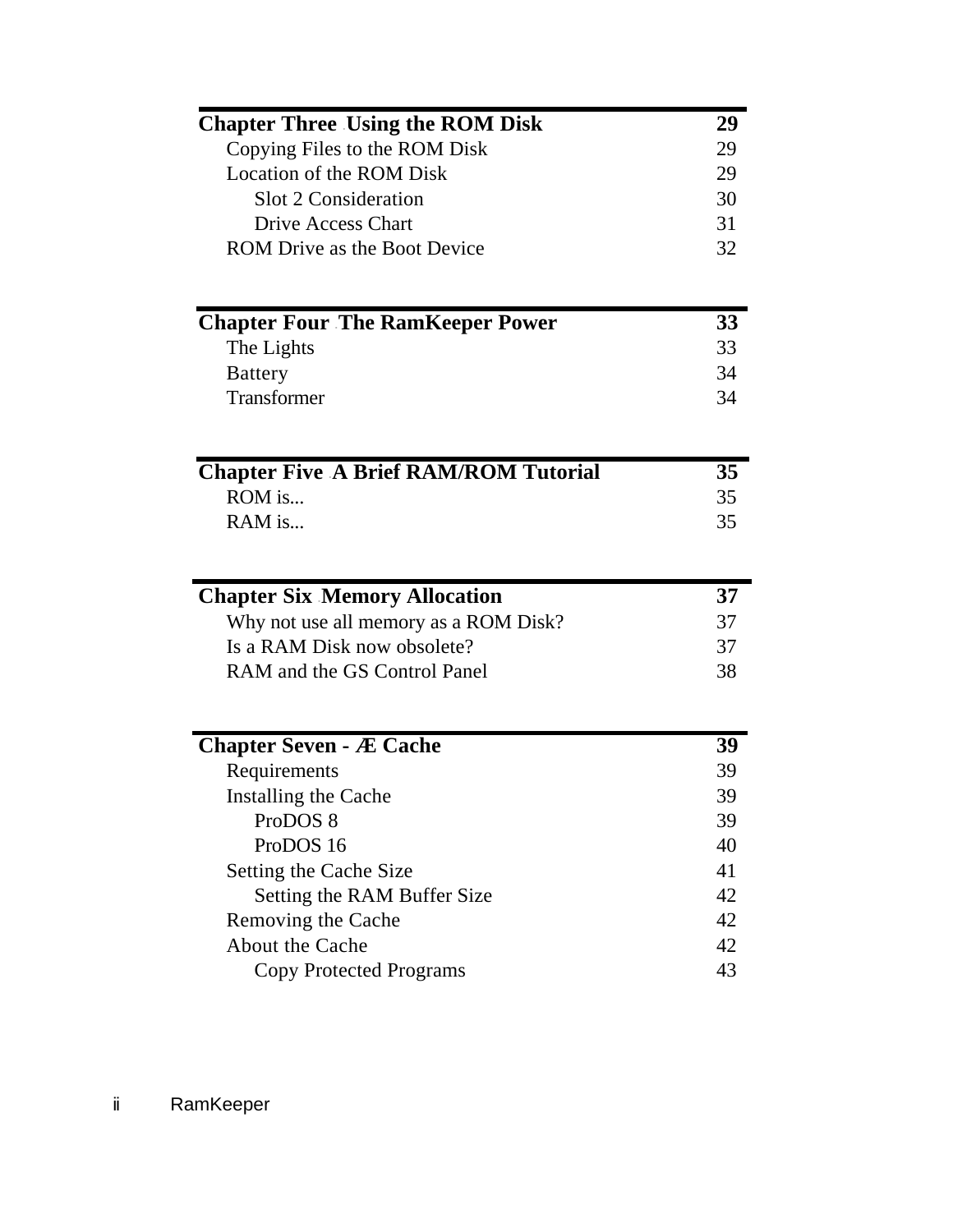| <b>Chapter Eight AW 2 Expander</b>             | 45 |
|------------------------------------------------|----|
| Before You Even Think of Modifying AppleWorks  | 45 |
| <b>AppleWorks Modification Instructions</b>    | 46 |
| Setting the AppleWorks Enhancement Options     | 47 |
| <b>About the New Features</b>                  | 49 |
| More Word-Processor Lines and Database Records | 49 |
| Clipboard Expansion                            | 49 |
| <b>Printer Buffer Option</b>                   | 49 |
| <b>Buffer Size Option</b>                      | 49 |
| Time Display/Database Time-Stamp Option        | 50 |
| <b>Multiple-Disk Save</b>                      | 51 |
| Saving Multiple Files to Disk                  | 51 |
| Adding Multiple Disk Files to the Desktop      | 52 |
| Print-File Cache                               | 52 |

| 53 |
|----|
| 53 |
| 55 |
| 58 |
| 59 |
| 60 |
|    |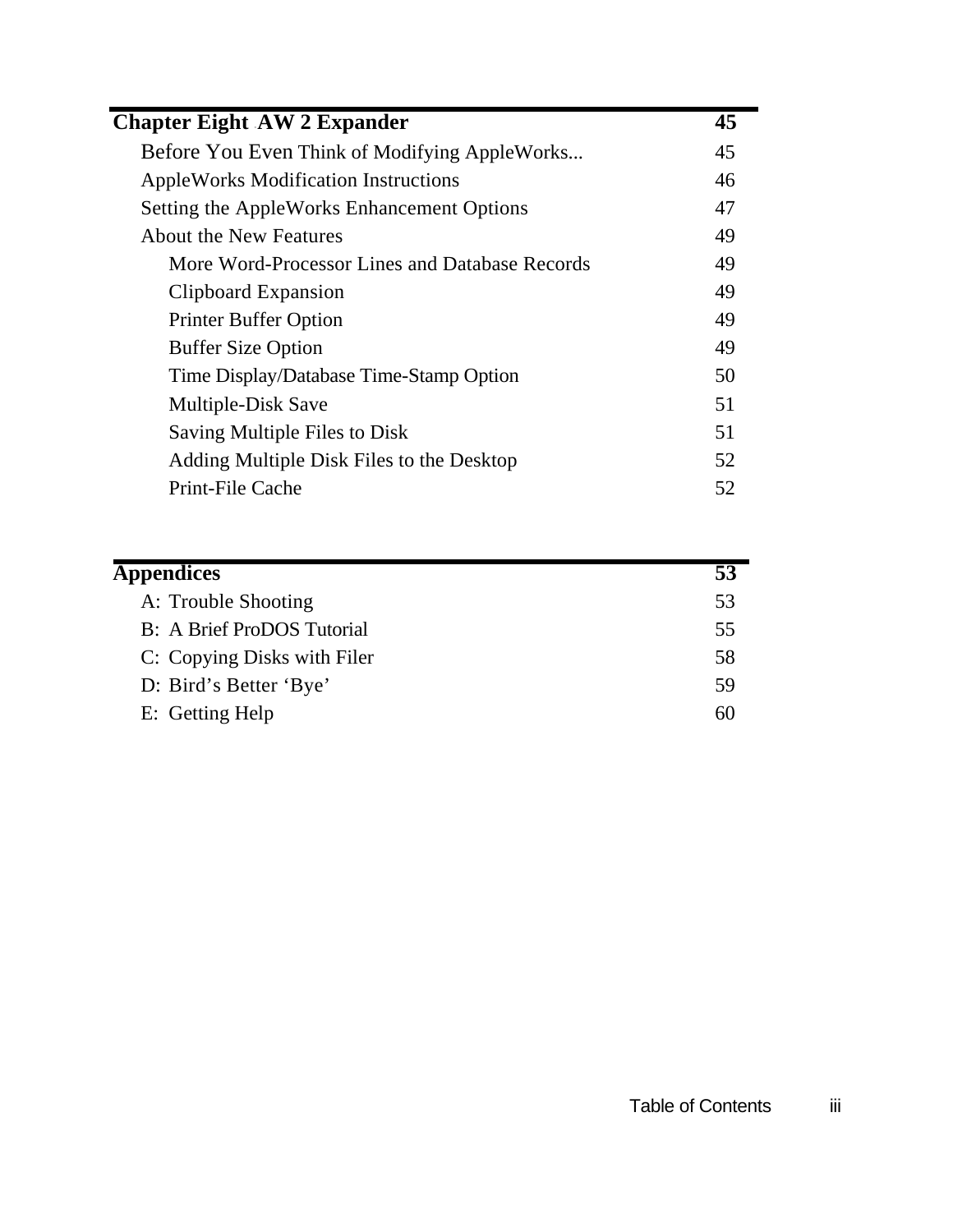### iv RamKeeper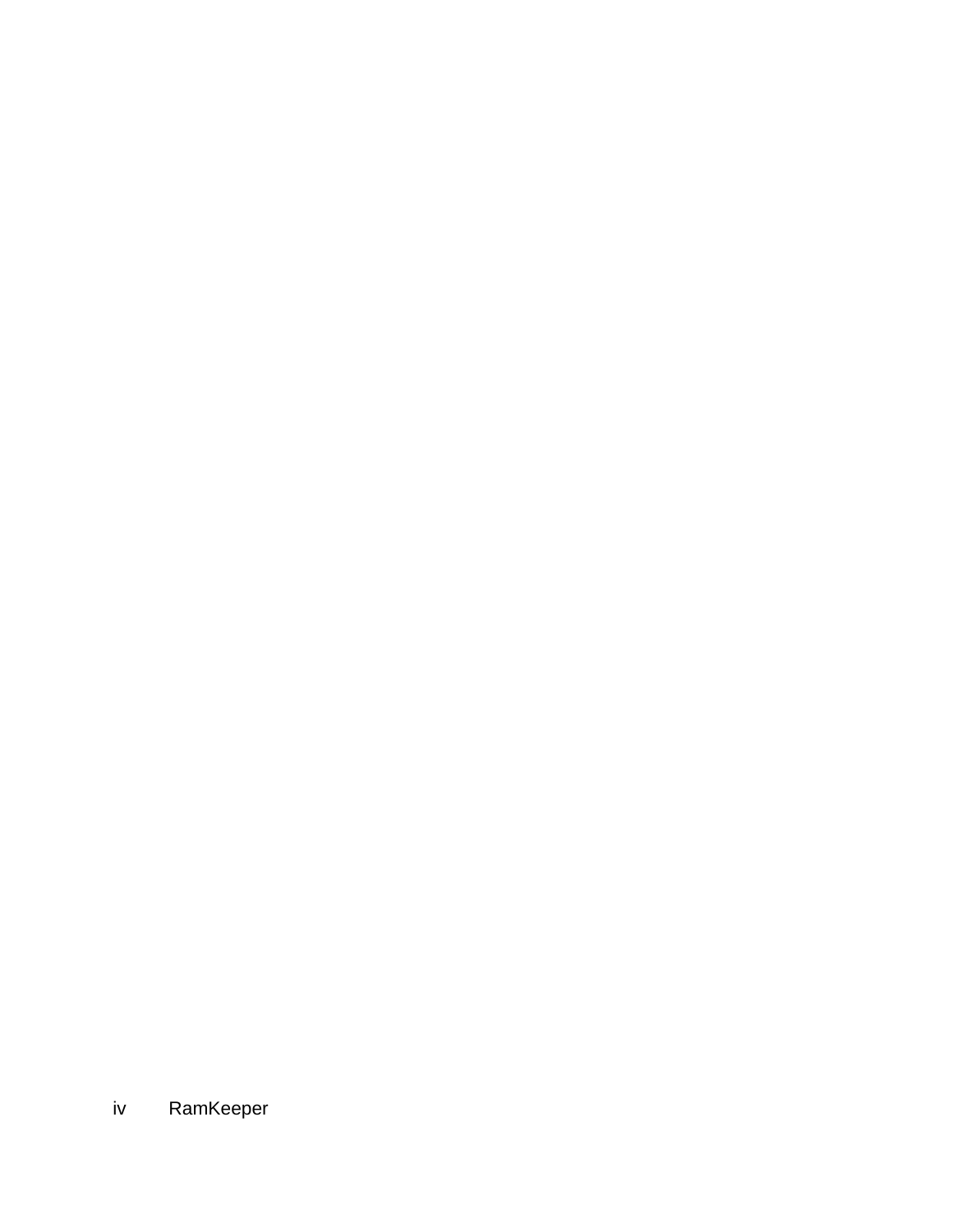### **Welcome to the Memory...**

<span id="page-7-0"></span>**S**o you want the most user friendly computer to be even more friendly? You did the right thing. If you already own an Applied Engineering RamFactor™ with RamCharger™ battery backup, you know the convenience of having your favorite programs already loaded into memory and ready to run as soon as you boot your computer. If you haven't had this pleasure, now's your chance.

TURN off your computer without turning off the memory; RamKeeper<sup>™</sup> will battery back one or two IIgs memory expansion cards giving you instant access to programs stored in ROM. Simply stated: You can turn on your computer and enter your favorite programs in seconds without having to insert and flip disks.

**ELEPHANTS** can't compete with the amount of memory available through RamKeeper. Two cards connected to RamKeeper will be recognized as one big memory card (linear addressing) allowing up to **16 Meg** of total memory. It supports most Apple® IIgs® memory expansion cards and allows you to divide the memory for use as a ROM Disk, RAM Disk, and system memory in 1K increments.

**VETERAN** and novice computer card installers alike will breeze through the installation of the card. You don't even have to insert a disk to configure the RamKeeper's setup the RamKeeper has its own built-in software (firmware) contained in a ROM (EPROM) of its own. The step-by-step instructions will ease you through installing the cards and configuring the memory.

**E**XTRAS: With your RamKeeper, we've included AW 2 Expander™, Applied Engineering's popular enhancement package. The enhancements to AppleWorks™ include increased number of word processing lines and data base records, multiple disk save capability, on-screen time display and much more! The Expander disk also includes the *Æ*≡*Cache*™ program which greatly increases disk access speed for your Apple 3.5 Drives. With these great enhancement features, your RamKeeper rises from the ranks of the incredible to the level of the invaluable.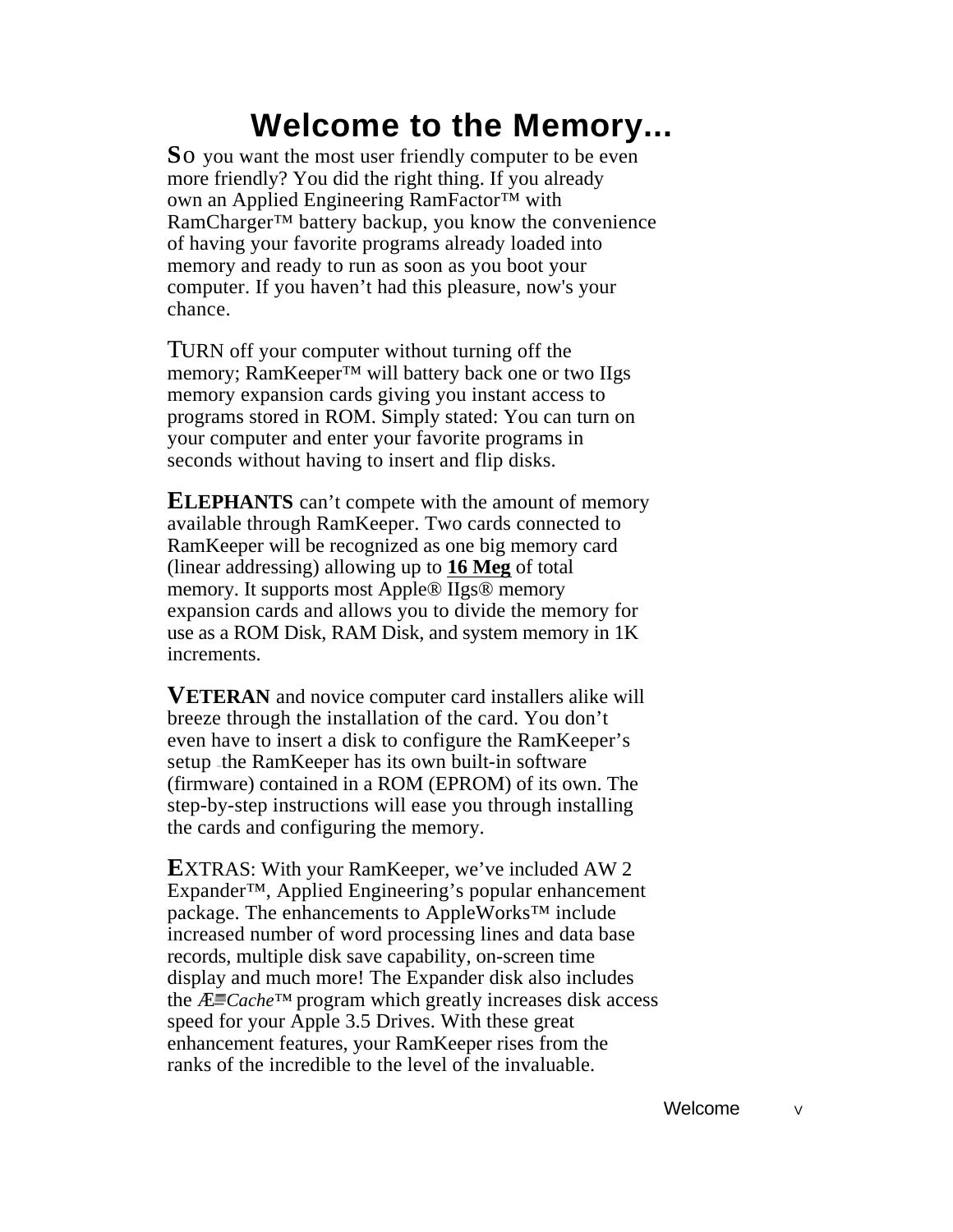**NOTES** and Warnings throughout the manual will help you to better understand what you're dealing with. They appear as shown in the example below:

*\* Note:* This indicates a special note or warning. Pay close attention to these entries.

**SOLVE** most minor problems with the Trouble Shooting guide located toward the back of the manual

**HERE'S** your chance to put more juice in your Apple. So turn the page and get started. You've got a lot of memory waiting.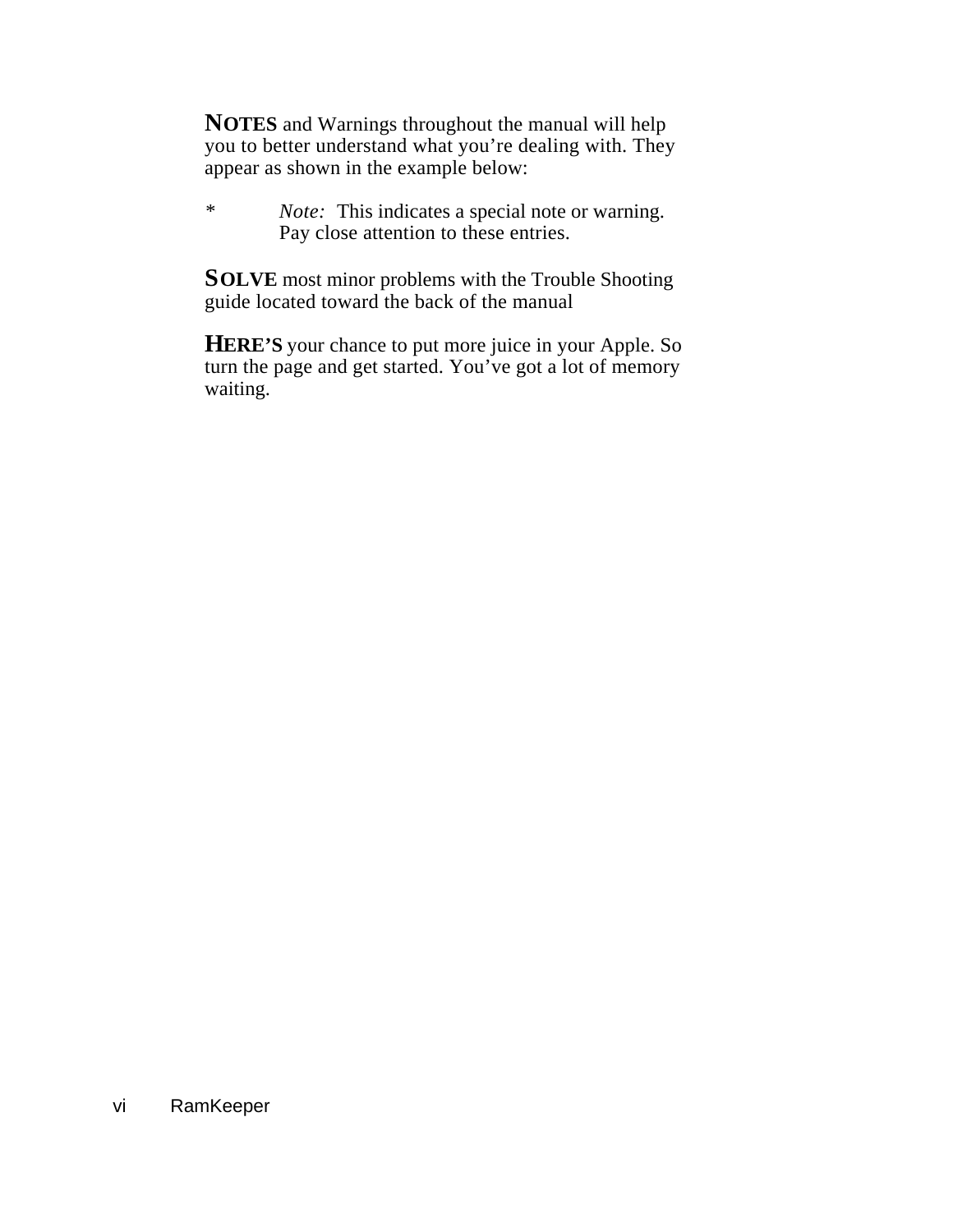### <span id="page-9-0"></span>**CHAPTER ONE**

## *Getting Started*

### **Required**

To use RamKeeper, you must have the following:

An Apple IIGS

*\* Note:* Due to physical constraints, a //e upgraded to a IIGS will not support a RamKeeper.

At least one memory card. This memory card can be any one of the following:

GS-RAM™ (any rev) GS-RAM Plus (any rev) GS-RAM 2 Meg Expander (any rev) Apple IIGS Memory Expansion™ OctoRam™ RamPak 4GS™ RamStackPlus™ OnBoard™

*\* Note:* This list was complete at time of publication. Other IIGS RAM cards may work.

### **Recommended**

Even though RamKeeper uses a switching power supply which keeps its operation cool, several powerful cards in your closed computer generate lots of heat. We recommend the IIGS System Saver from Kensington to keep it running cool.

### **Possible Combinations**

RamKeeper allows you to attach memory cards in many different combinations. Some cards must be attached to the front side of the card. Others must be connected to the back. Still others require the use of the optional SlotMover. Determine if you'll be connecting one or two cards, then find your card(s) in the lists below to determine where to connect it (them).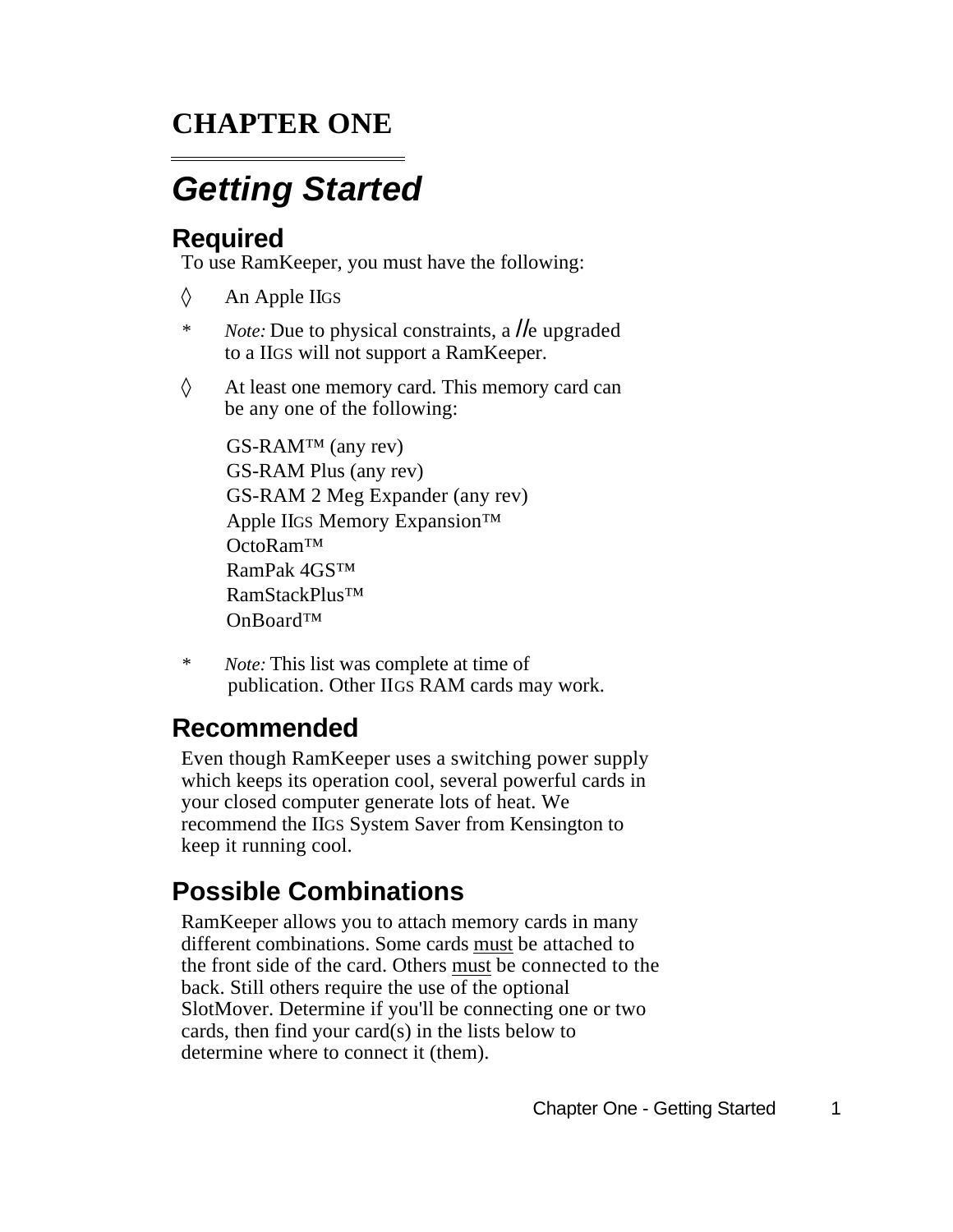### <span id="page-10-0"></span> **One Memory Card on RamKeeper**

If you want to attach only one card to the RamKeeper, you will, in most cases, want to plug it into the Back Pocket™. This keeps slot 7 clear.

Use the drawing below to help you determine if you can use the Back Pocket for your card or, if not, which connector you'll need to connect it to the front side of the RamKeeper.

All GS-RAM cards GS-RAM cards GS-RAM REV C or later (including 2 Meg Expander) GS-RAM Plus REV 0 or later Apple IIGS Memory Expansion Card **GS-RAM 2 Meg Expander** RamPak 4GS **Apple IIGS Memory Expansion**<br>Card **RamPak 4GS** RamStackPlus RamStackPlus OnBoard **Front Connector** OnBoard OctoRam All GS-RAM cards \* Due to its large size,



RamPak 4GS (except 2 Meg Expander)  $\blacksquare$  OctoRam will not fit on the back side of RamKeeper

### **Single Card Options**

- *\* GS-RAM Note:* GS-RAM REV A and GS-RAM Plus REV A cards require the optional SlotMover to keep slot 7 clear. The REV A cards have the silver pins extending from the black connector on the back side of the card just above the edge connector. If placed in the back pocket, these pins keep the card from fitting properly between the RamKeeper and the right side of the IIGS case. Although it is possible to cram the REV As into the Back Pocket, the pins may hit the metal of the computer case and short out the board(s).
- \* *OctoRam Note:* Due to its large size, OctoRam will not fit on the back side of RamKeeper. If you're connecting an OctoRam to the front side of the card, the last two memory rows must be empty. So, if you're using 256K chips, you can only have 1.5 Meg of the card filled, If you're using I Meg chips, you can have only 6 Meg filled.

#### 2 RamKeeper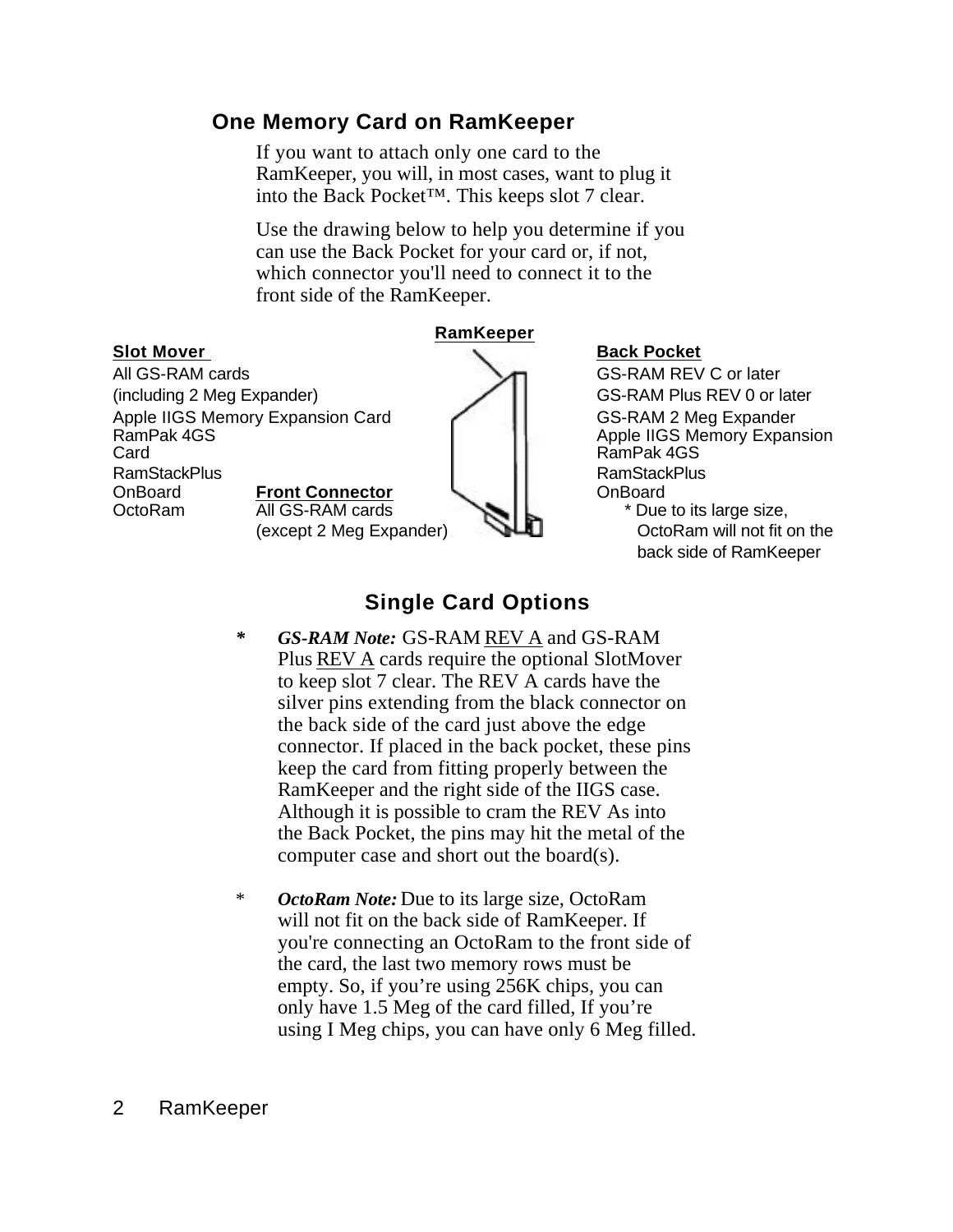### <span id="page-11-0"></span>**Two Memory Cards on RamKeeper**

When using two cards with the RamKeeper, the card on the back side of RamKeeper must have memory in increments of 512K. So, you can use cards with 512K, 1 Meg, 1.5 Meg (i.e. GS-RAM), 2 Meg, 3 Meg, etc.

The drawings below illustrate the combinations we have tested and know will work. While other combinations may work, the combinations below are the ones we support.

All GS-RAM cards GS-RAM 2 Meg Expander

**Front Connector**  $\vert$  | RamStackPlus All GS-RAM cards **I II** OnBoard (except 2 Meg Expander) \* Due to its large size,



GS-RAM REV C or later **Slot Mover** GS-RAM Plus REV 0 or later (including 2 Meg Expander)  $\left\{\begin{array}{c|c} \end{array}\right\}$  Apple IIGS Memory Expansion Card RamPak 4GS

OctoRam will not fit on the back side of RamKeeper

**Slot Mover Back Pocket** Apple 256K - I Meg Apple 256K - I Meg RamStackPlus 256K - 1 Meg RamStackPlus 1 Meg OnBoard 1 - 4 Meg Conboard 1 - 4 Meg OctoRam 256K - 1 Meg (256K chips)



**RamKeeper**

Slot Mover **Back Pocket** 

RamPak 4GS 512K - 1 Meg $\begin{matrix} \begin{matrix} 1 \end{matrix} & \begin{matrix} 1 \end{matrix} & \begin{matrix} 1 \end{matrix} & \begin{matrix} 1 \end{matrix} & \begin{matrix} 1 \end{matrix} & \begin{matrix} 1 \end{matrix} & \begin{matrix} 1 \end{matrix} & \begin{matrix} 1 \end{matrix} & \begin{matrix} 1 \end{matrix} & \begin{matrix} 1 \end{matrix} & \begin{matrix} 1 \end{matrix} & \begin{matrix} 1 \end{matrix} & \begin{matrix} 1 \end{matrix} & \begin{matrix} 1 \end{matrix} & \begin{matrix} 1 \end{$ OctoRam 1 Meg - 4 Meg (1 Meg chips)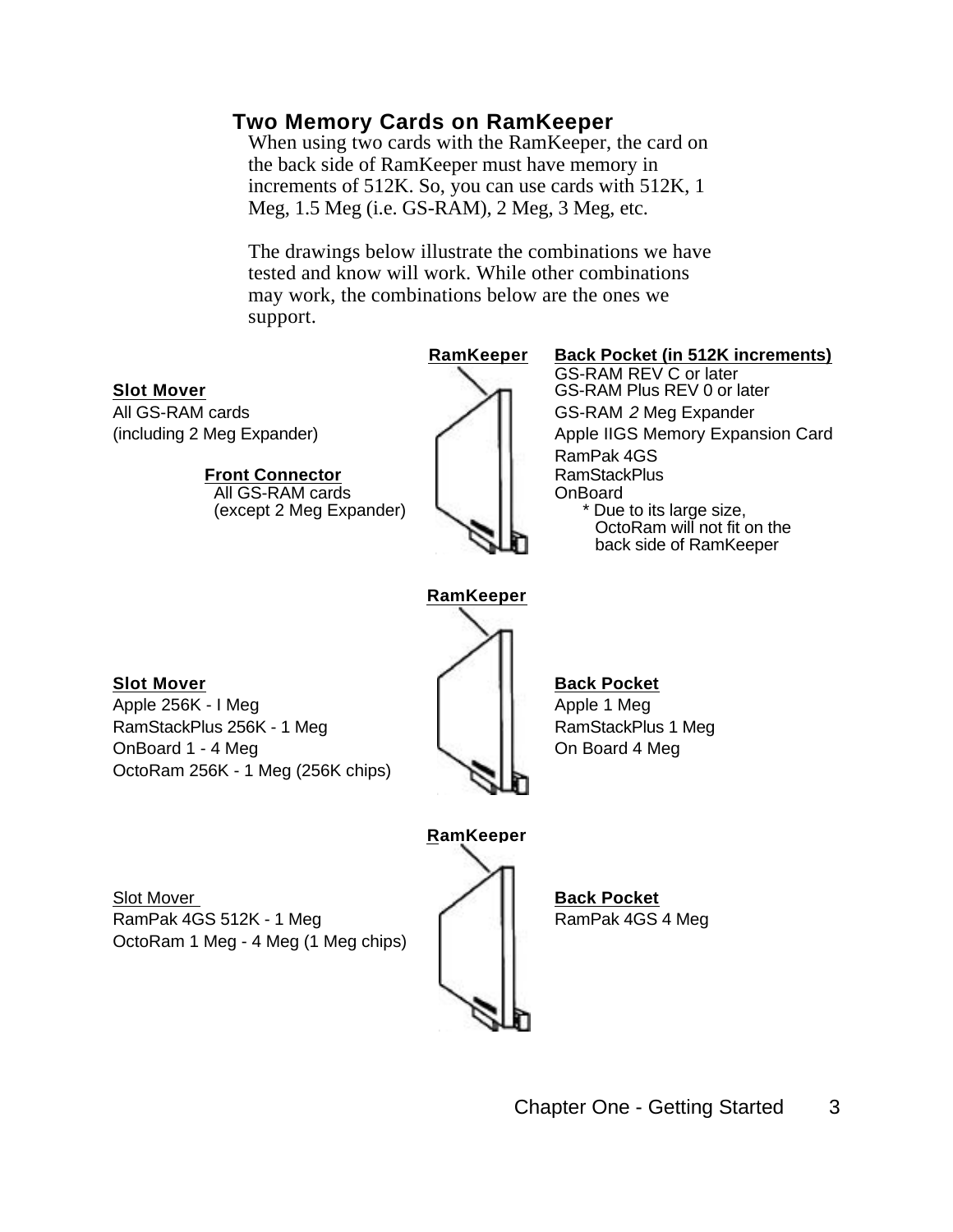### **Installation**

Use the pictures below to locate the parts referred to in the installation section.

<span id="page-12-0"></span>



#### **Cables and Connectors**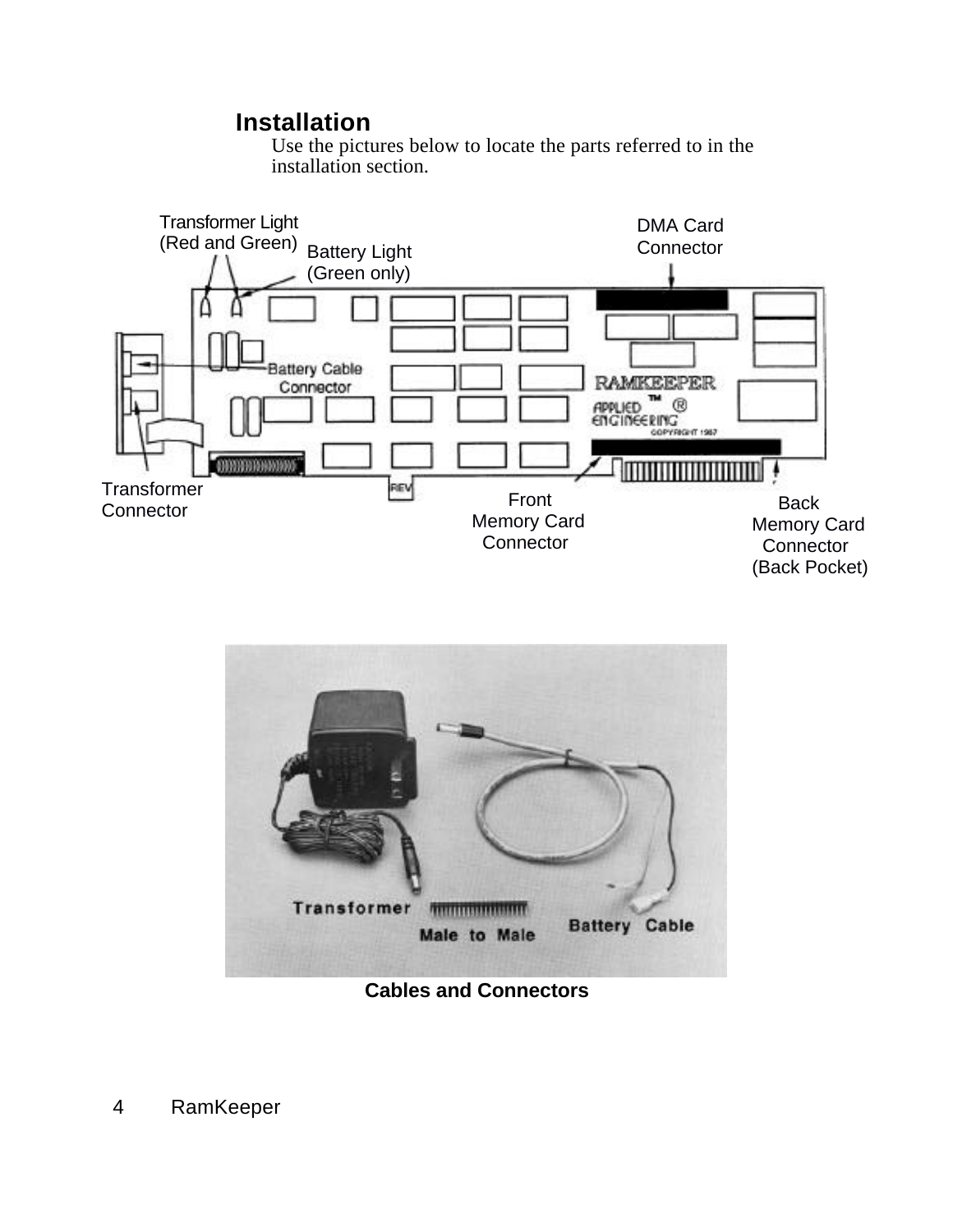To install the RamKeeper, you'll need a Phillips screwdriver. Once you have it, follow the steps below:

- 1.) **TURN OFF THE APPLE'S POWER SWITCH.** Never install or remove a card while the computer is on. However, you need to leave the computer plugged in throughout the installation to allow the power supply to discharge static electricity from your body.
- 2.) **Remove the cover from the Apple**. Press in the two latches in the rear of the case with your forefingers while using the heel of your hand to pull the lid up and towards you. (See below.)
- 3.) Touch the power supply to remove any static electricity from your body. Do not skip this step! A static shock can damage the chips on your boards and/or the chips on your computers motherboard.



Remove the IIGS cover **Touch the power supply case** 

4.) **You may want to remove any cards in slots 6 and 7 to give yourself a little more room to operate**. If you do remove any cards, follow the instructions that came with those cards for removing and reinserting. Applied Engineering will not be responsible for any damage to your other cards.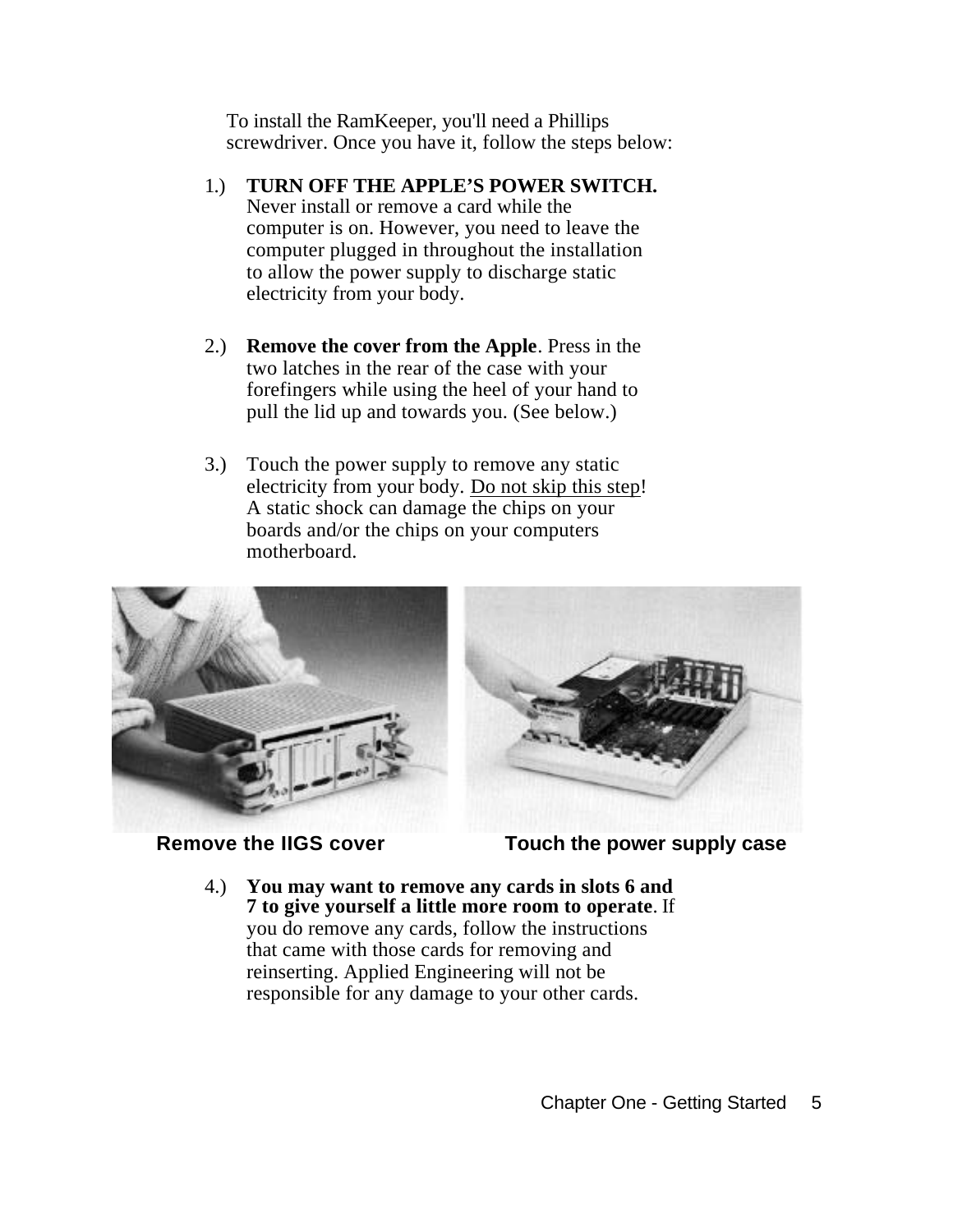5.) **If the plastic plate is still covering the far right opening in the backplane, remove it**. This cover must be removed whether or not you. plan to connect the Transformer or battery.



**Remove the plastic plate**

6.) **Gently bend down the ferrite beads located toward the back right corner of the motherboard**. These beads may keep the RamKeeper from seating properly.



**Bend down the ferrite beads**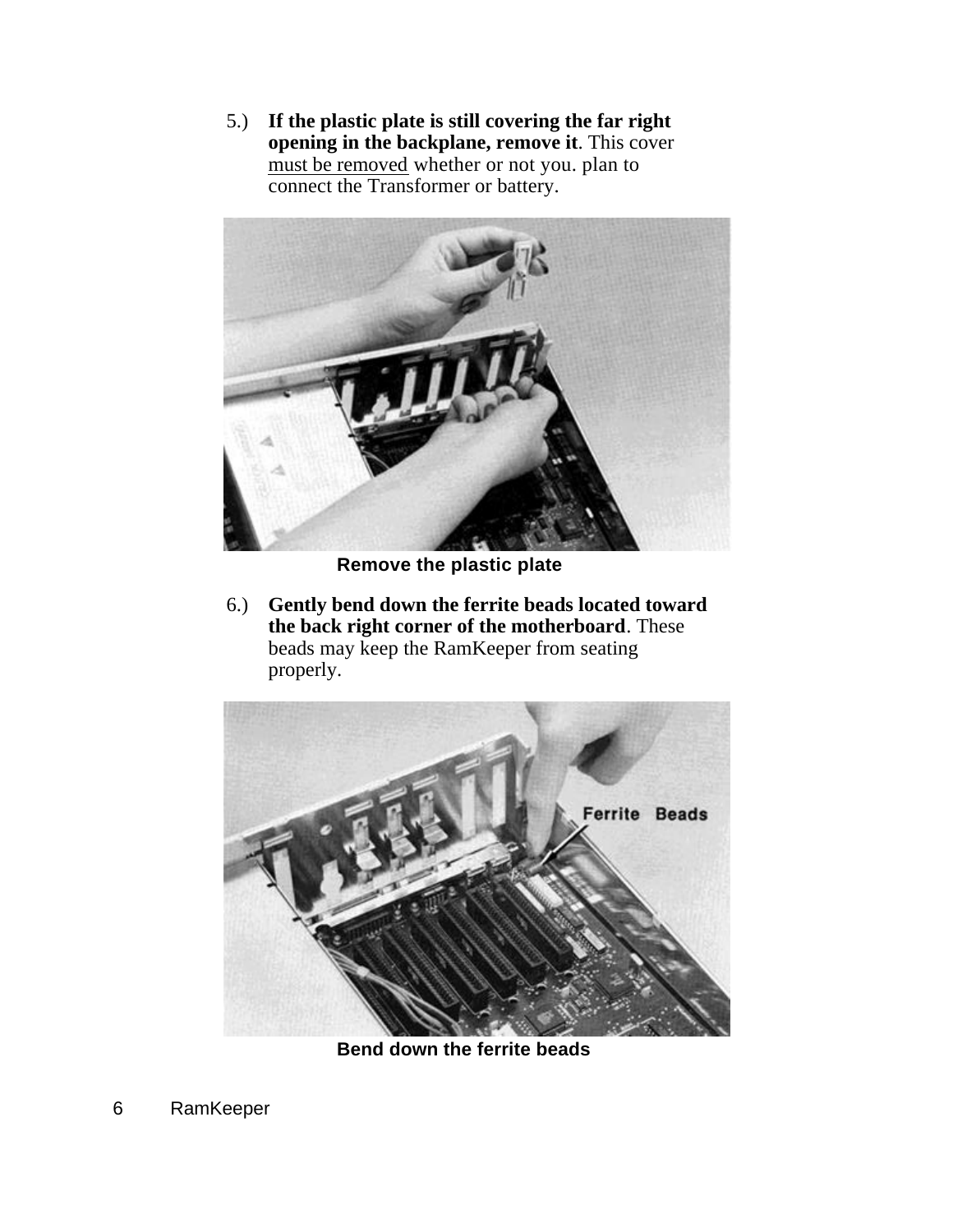7.) **Both of the wires that lead to the GelICell should be disconnected**. If they aren't, disconnect them now.



#### **Disconnect the battery wires**

- 8.) **Remove the RamKeeper from its anti-static bag**. Hold the card by its edges, like a photograph.
- 9.) **Connect your card or cards** according to the instructions below. Refer to the illustration below for the proper connector and placement of your card(s).

#### **Slot Mover** RamKeeper

All GS-RAM cards **Back Pocket** (including 2 Meg Expander) GS-RAM REV C or later Apple IIGS Memory Expansion Card  $\Box$  GS-RAM Plus REV D or later RamPak 4GS GS-RAM 2 Meg Expander RamStackPlus **Apple IIGS Memory Expansion Card** OnBoard **RamPak 4GS OctoRam Front Connector** RamStackPlus All GS-RAM cards **All Con Board** (except 2 Meg Expander)  $\sum_{n=1}^{\infty}$  \* Due to its large size,

 OctoRam will not fit on the back side of RamKeeper

### **RamKeeper Connections**

Chapter One - Getting Started 7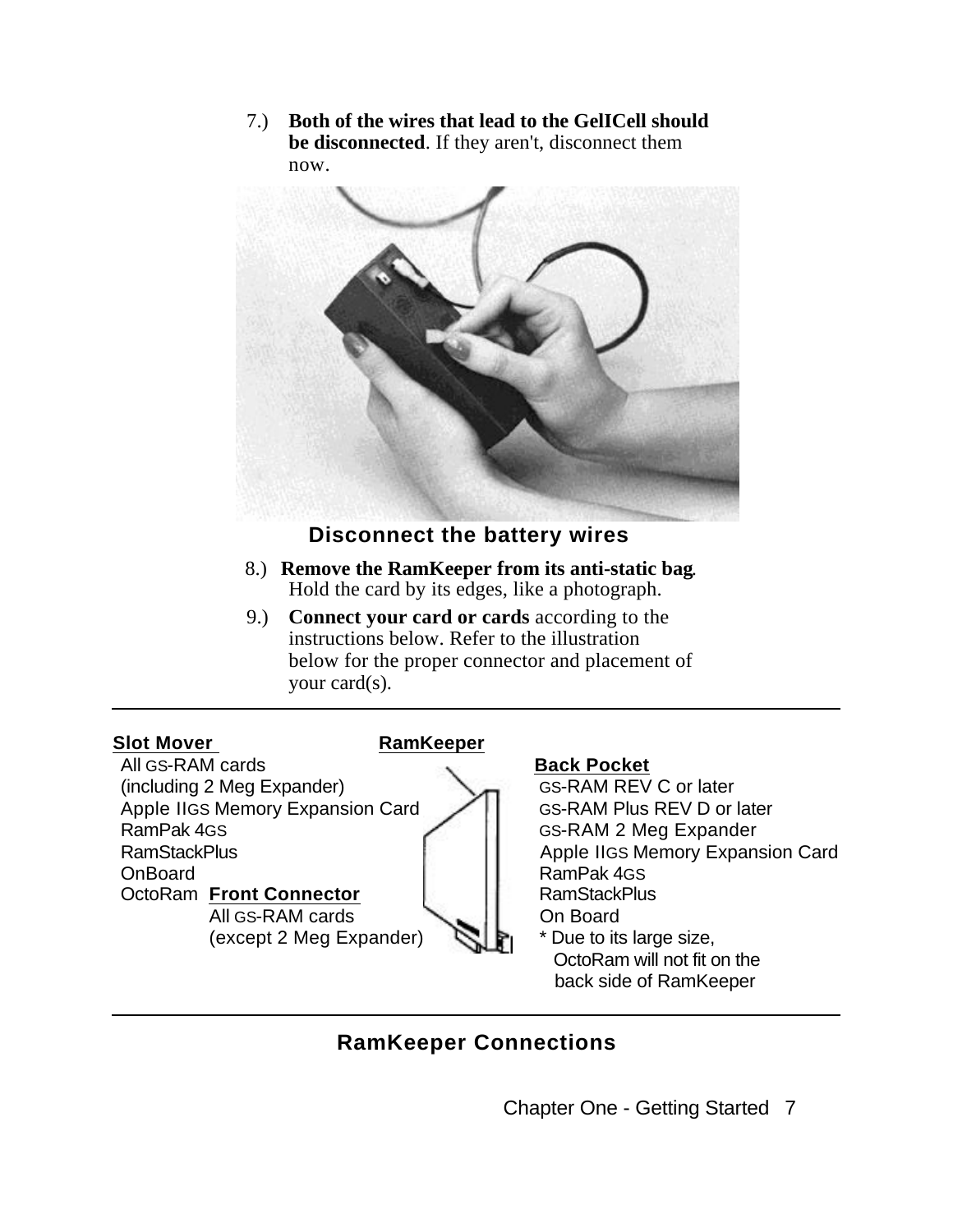<span id="page-16-0"></span>*\* Note:* If you're connecting only one card and it will work in the back pocket, you should install it there as this is the easiest connection to make. (Skip to step 10.)

### **Connecting GS-RAM Cards to the RamKeeper's Front**

*Note:* If you have a SlotMover, skip to the next section.

To connect directly to the front of the RamKeeper, all GS-RAM cards (except the GS-RAM REV A and the CS-RAM-Plus REV A) require the male to male connector. (If you're using a GS-RAM REV A or a GS-RAM Plus REV A, skip to step "C".)

A) First, notice the white pegs in two holes of the RamKeeper.



 **Note pegs in front connector**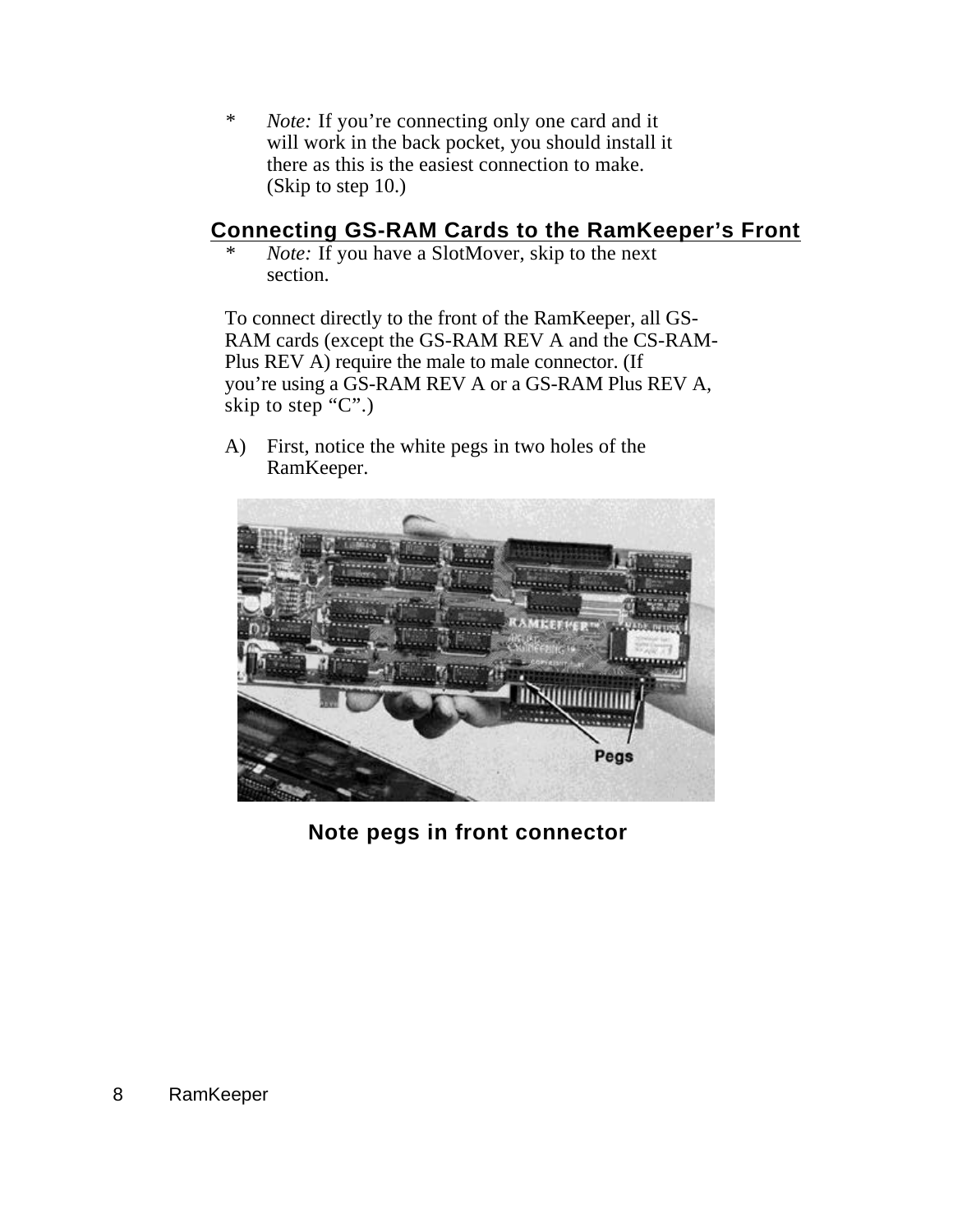B) The male to male adaptor will fit in the holes between these two pegs. Don't force the adaptor into the holes; simply set the long pins into the holes, as shown.



 **Set adaptor in holes**

C) Align the connector on the back of the GS-RAM card with the exposed smaller pins of the male to male connector. (GS-RAM REV A and GS-RAM Plus REV A users, align the pins on the back of the GS-RAM with the holes in the RamKeeper connector.)



**Align Gs-RAM connector with pins**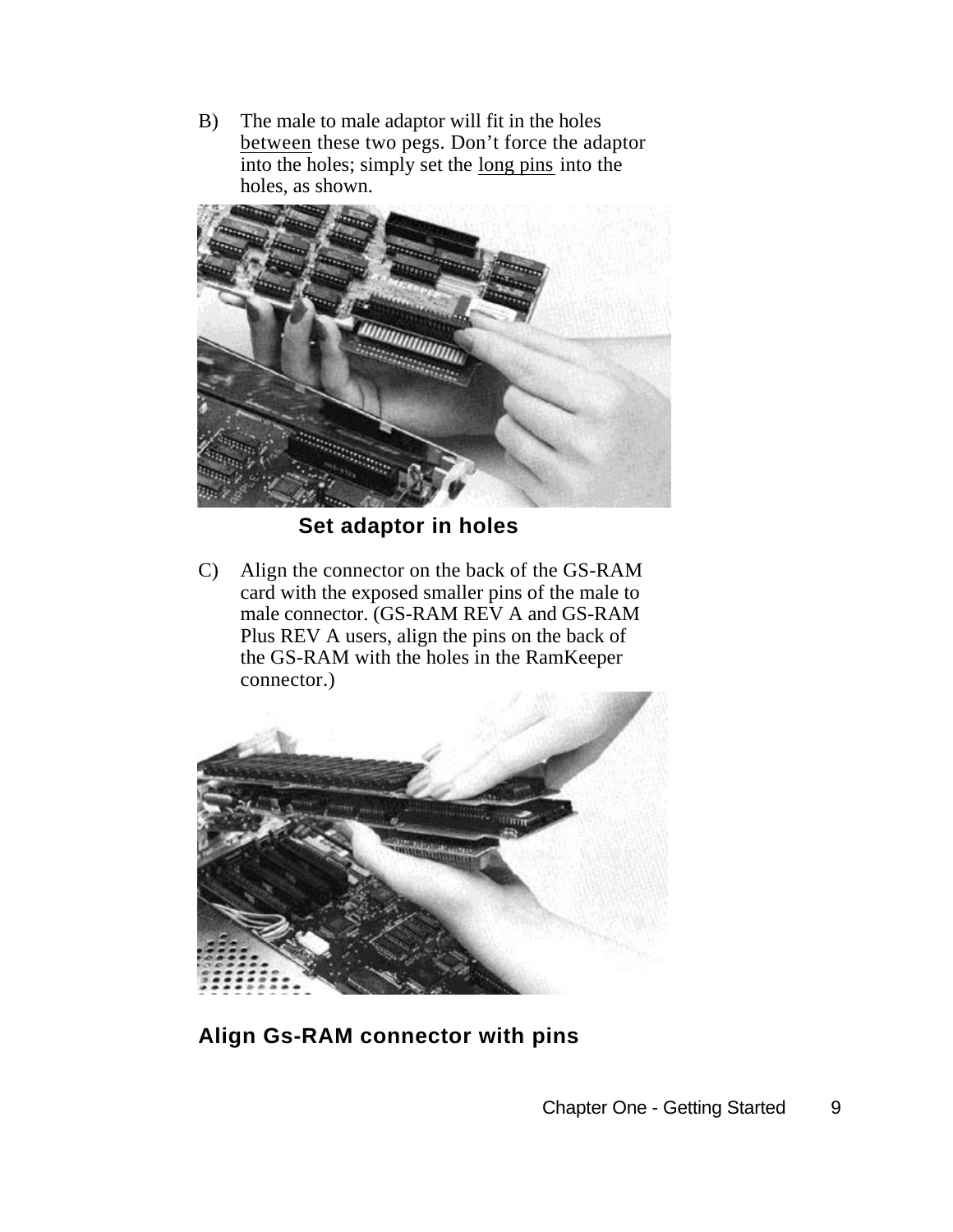- *\* Note:* Take your time in aligning the pins and connecting the cards. If they are not aligned properly, you may bend the pins.
- D) Holding the card as shown above, alternate between pressing down firmly on the connectors and the tops of the cards in a slow, rocking motion. The cards and the adaptor will gradually mesh together.



**Push until all pins are completely seated**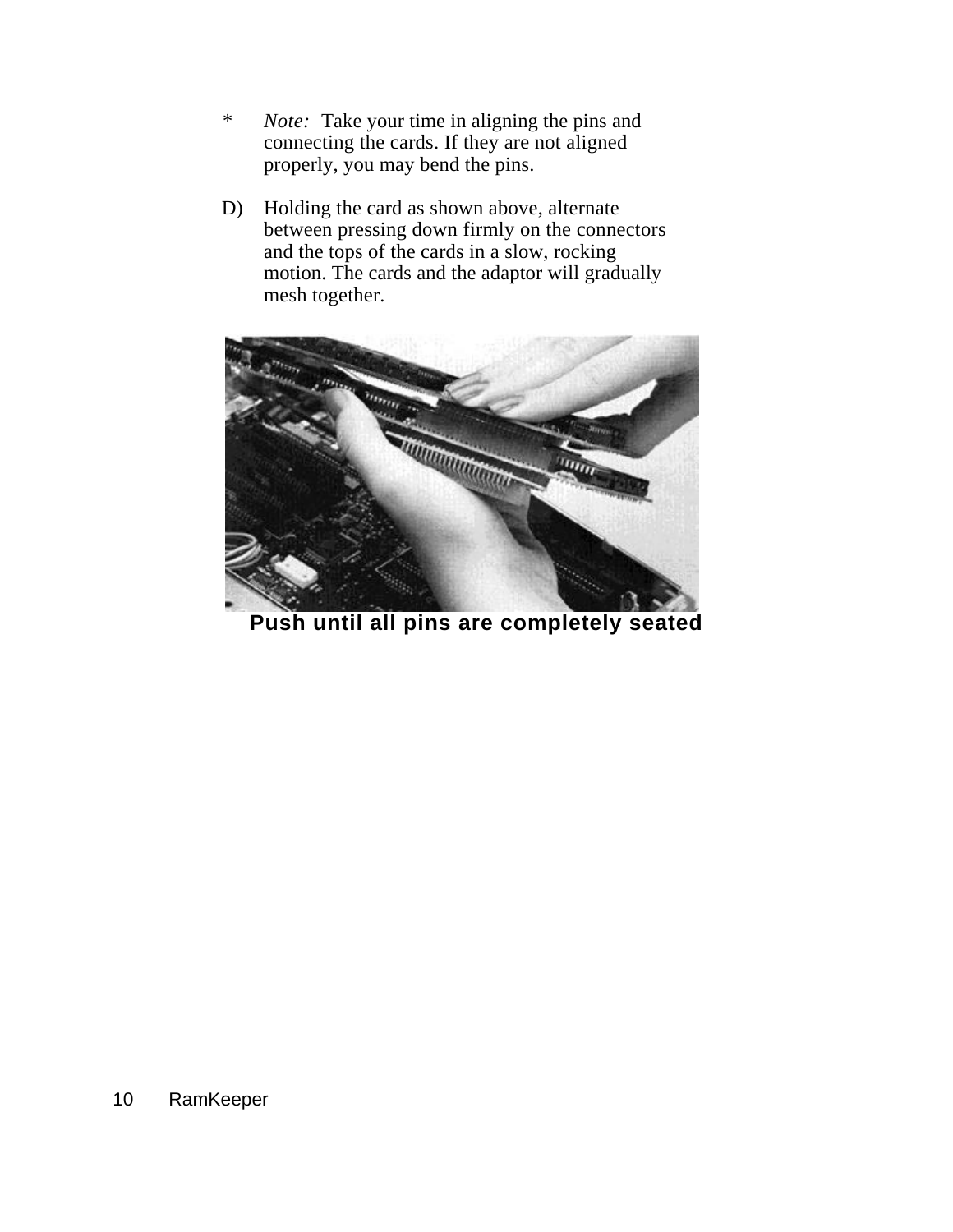### <span id="page-19-0"></span>**Attaching the Optional SlotMover**

The SlotMover is an extension board that shifts the expansion board on the front side of the RamKeeper so that it wont block slot 7. (Slot 7 is commonly used for hard drive controller cards.)

Its new position is between slots 4 and 5. Because 4 is the mouse port and 5 is the disk drive port, you'll probably never want to put a card in either.

- A) First, lay the RamKeeper face up on the table.
- B) Notice the white pegs in two holes of the RamKeeper's front connector. (See picture on page 8.)
- C) Push the SlotMover pins into the holes between these two pegs.



 **Insert SlotMover into connector**

D) Push until SlotMover pins are completely seated

Don't insert a card in the SlotMover until you have plugged RamKeeper into the Memory Expansion Slot.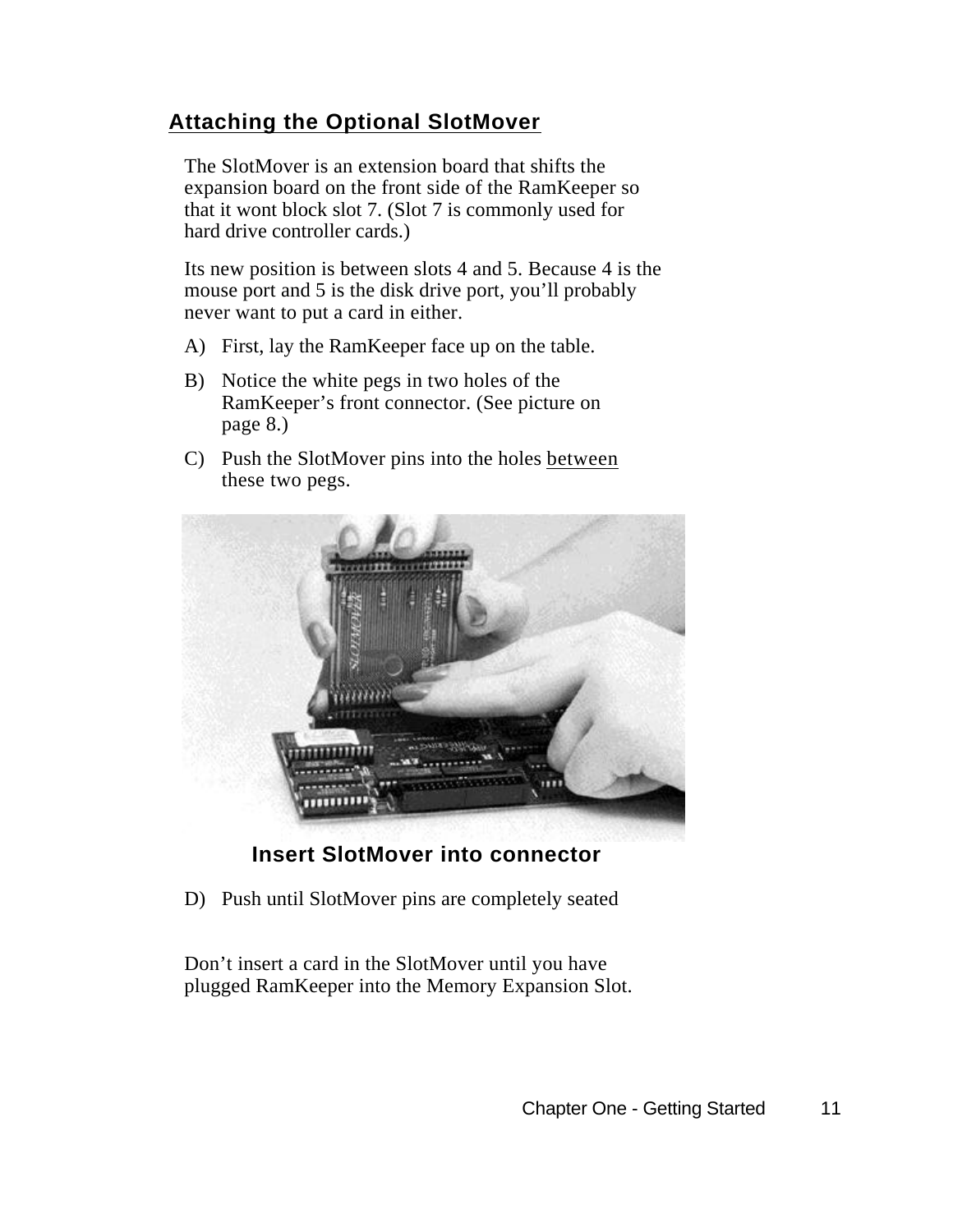### <span id="page-20-0"></span>**Connecting Cards to the Back of RamKeeper**

To connect a card to the back of RamKeeper, you'll simply insert the cards edge connector into the Back Pocket's slot after you have inserted the RamKeeper into the Memory Expansion Slot.

- *Warning!* Make sure all power is off before continuing. Both LED's should be off and. power to the computer should still be off.
- 10.) **Insert the RamKeeper into the Memory Expansion Slot**. Align the RamKeeper's edge connector with the Memory Expansion Slot then use the heel of one hand to push the card down into the slot and seat it firmly.



**Insert RamKeeper into Memory Expansion Slot**

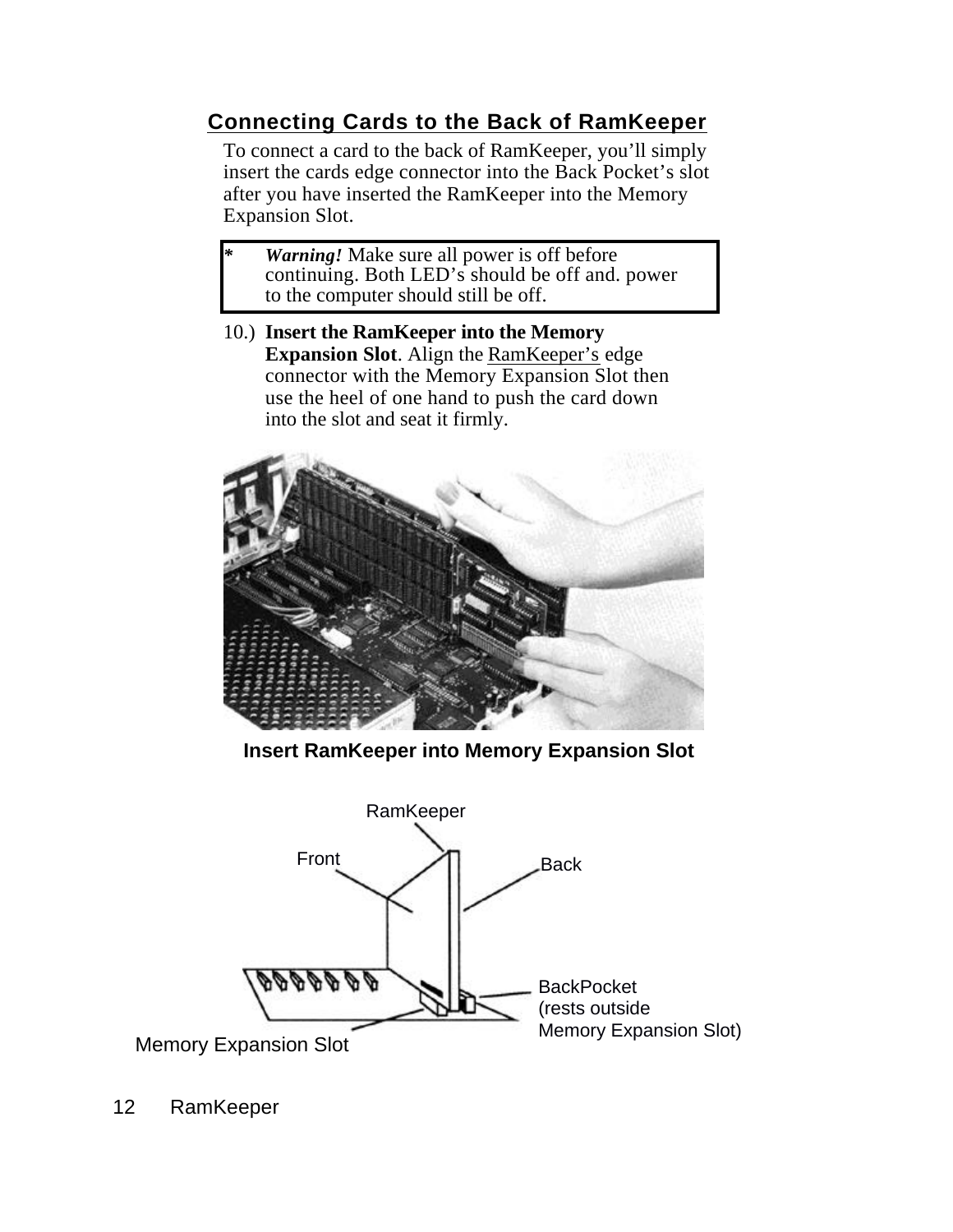11.) **Install the connector plate using the screws provided.** Line up the holes of the connector plate with the notches at the top and bottom of the opening in the backplane. Insert and tighten the screws using the hex wrench provided.



### **Attach connector plate to backplane**

- 12.) **If you're installing a card into the Back Pocket, do so now** by lining up the fingers of the memory card's edge connector with the Back Pocket's slot and using the heel of one hand to seat the card firmly.
- 13.) **Insert the insulator sheet** included with RamKeeper between the back of the RamKeeper and the right side of the computer case. Slide the insulator as far toward the keyboard end as possible.

Even if you aren't using the Back Pocket or the Flex Connector, insert the insulator. This way, you'll know where it is when you expand in the future.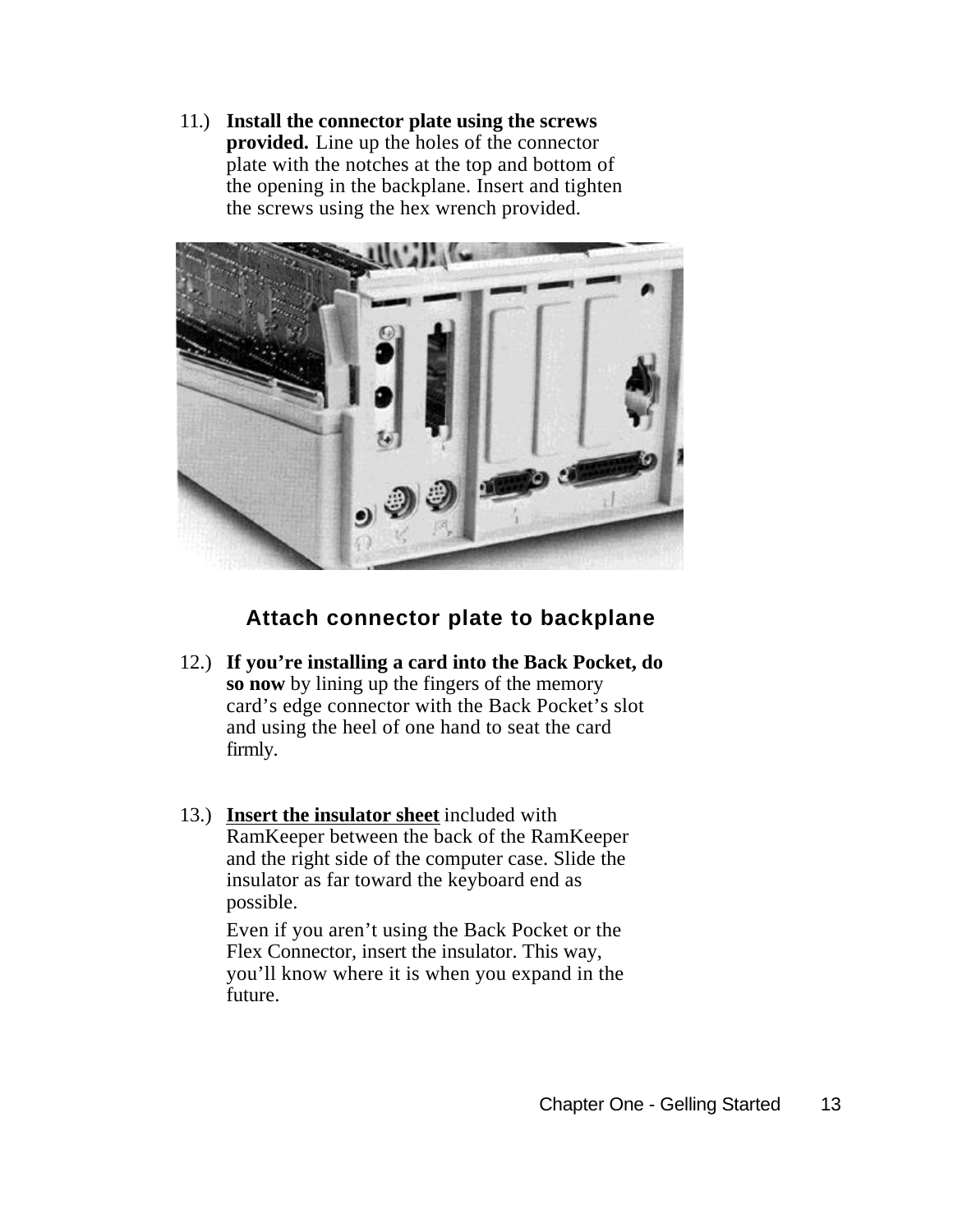



### **Insert insulator**

- *\* Warning!* Before connecting the power, you must have the insulator installed.
- 14.) **Plug the Transformer's connector into the bottom** socket of the connector plate you have installed in the backplane (see picture below).
- 15.) **Plug the Gel/Cell's connector into the top socket.**



**Plug the transformer and battery into the sockets**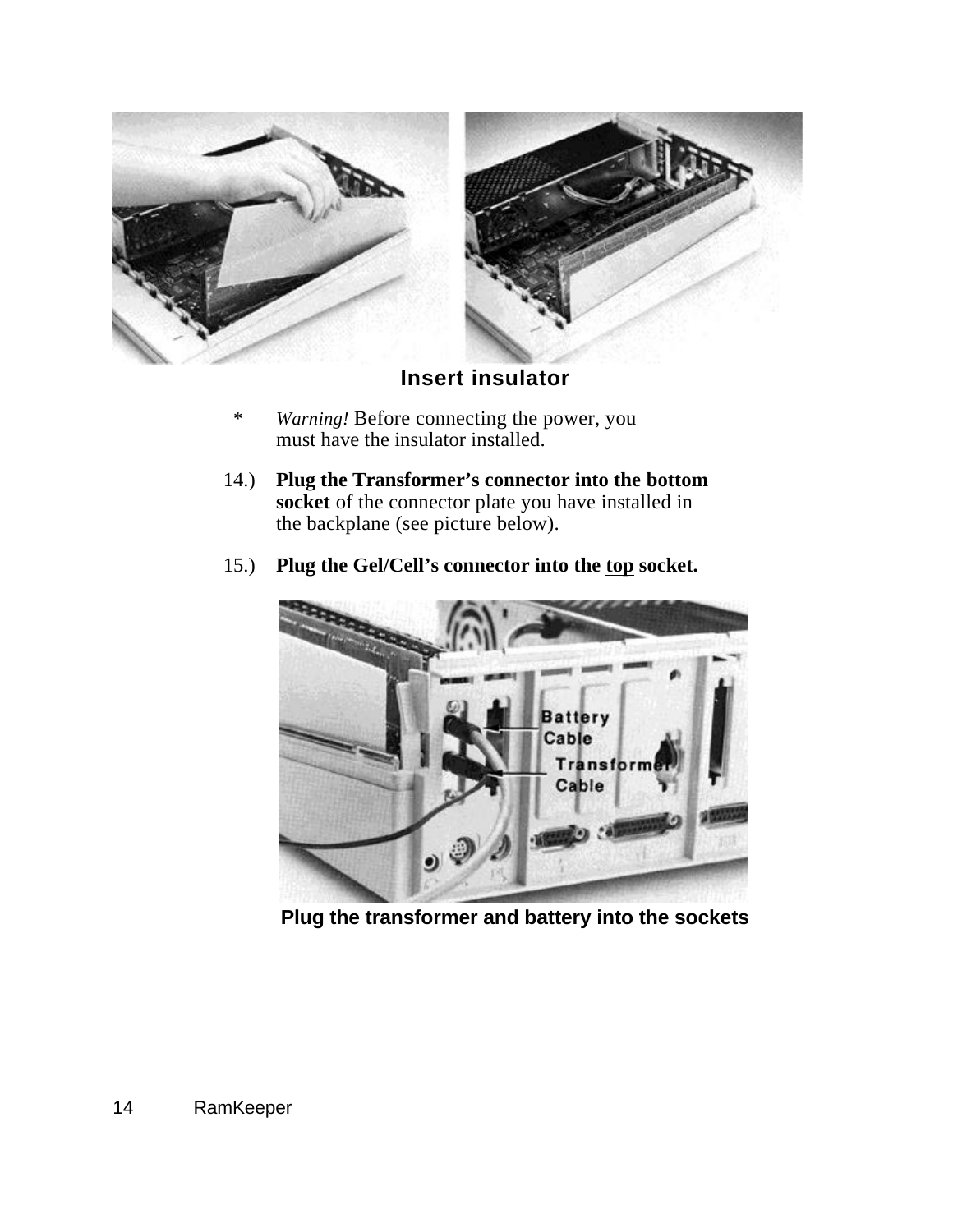- <span id="page-23-0"></span>16.) **Reconnect the battery cables to the GelICell's connectors.** The green LED light on the RamKeeper should come on. This indicates that your battery is working. If it doesn't come on immediately, it is because it needs to be refreshed after its journey from our hands to yours. Continue with the installation and the Transformer will trickle charge the battery back to its full potential within 24 hours.
	- 17.) **Plug the transformer into a wall outlet**. This wall outlet should be independent of wall switches and dimmer switches. If you must use a switch controlled outlet, make sure the switch remains on.
- 18.) **Check the LED lights** to make sure the transformer is functioning. Both lights should be on. If they are not both on, check the transformer's connections.
- 19.) **Replace the Apple's cover**. You may need to guide the insulator inwards as you close the cover.
- 20.) **Hardware installation is complete**. Now you'll need to set up your ROM Disk with the firmware.

### **The Double Boot**

When using certain configurations with RamKeeper, your GS will beep twice when you boot it. The first beep is normal power up. The second is RamKeeper installing itself and resetting the computer. Some configurations do not require the double boot.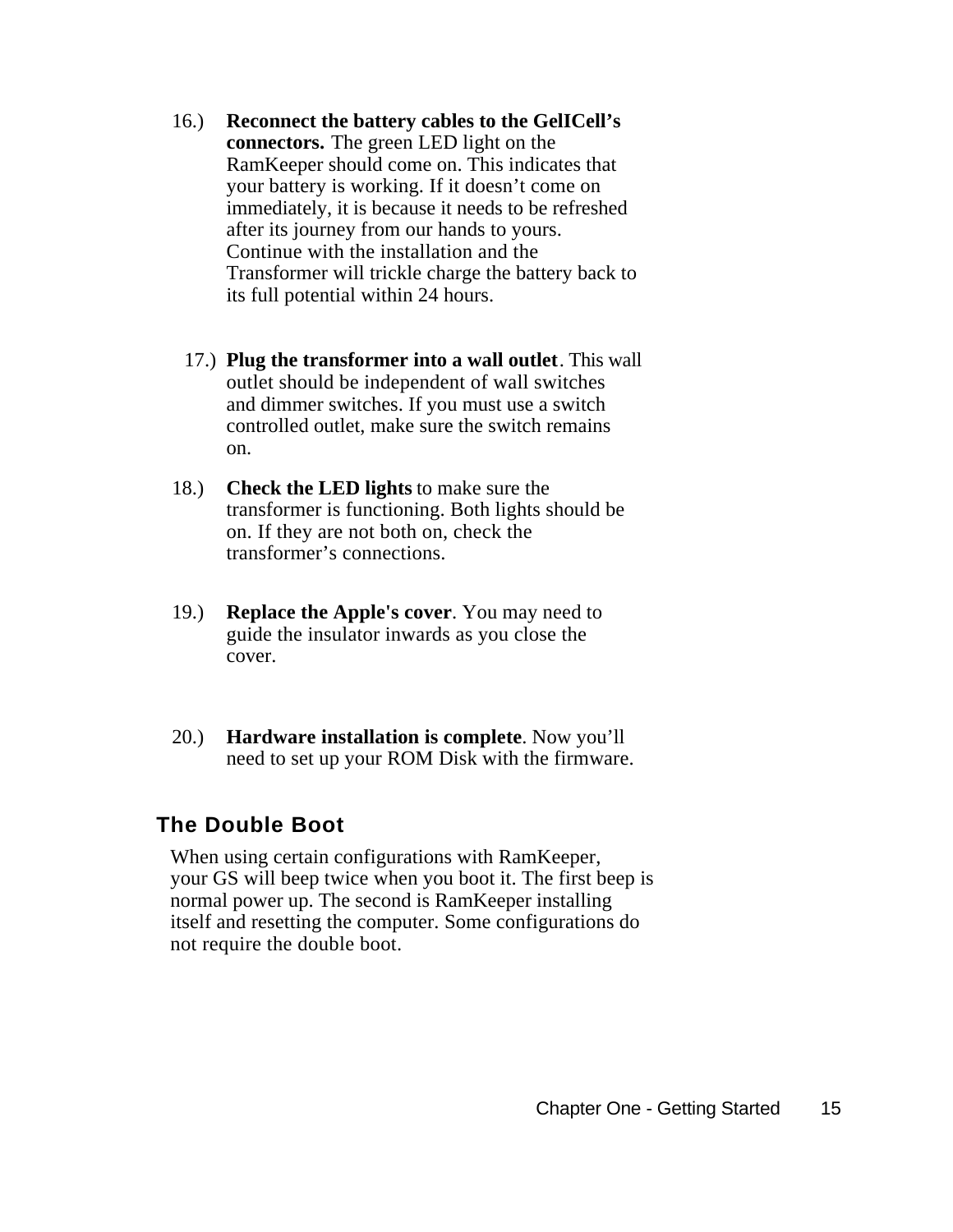### <span id="page-24-0"></span>**What Now?**

#### **Experienced Users:**

If you understand the ROM Disk and know what you want from yours, you can set the size and be on your way To install the AE RamKeeper Desk Accessory under ProDOS 16 you will need to copy the AERAMKEEPER file (/AEROM/AERAMKEEPER) from RamKeeper's self-created ROM Disk (AEROM) into the Desk Accessories folder (subdirectory) of your boot disk (/YOUR . BOOT/SYSTEM /DESK. ACCS). (ProDOS 8 will automatically load the AE RamKeeper Desk Accessory.)

\* *Note:* You'll need to have Slot 5 set to Smart Port and Startup Slot set to Scan.

Now you can access the Classic Desk Accessories (CDA) menu, select the option, AE RamKeeper, and use the Initialize ROM Disk option to set the ROM Disk size and be on your way.

When you want to know more about a particular aspect of the card, use this manual as a reference.

#### **Others:**

The next chapter, "RamKeeper Firmware will tell you what options are available to you and help you set up your memory.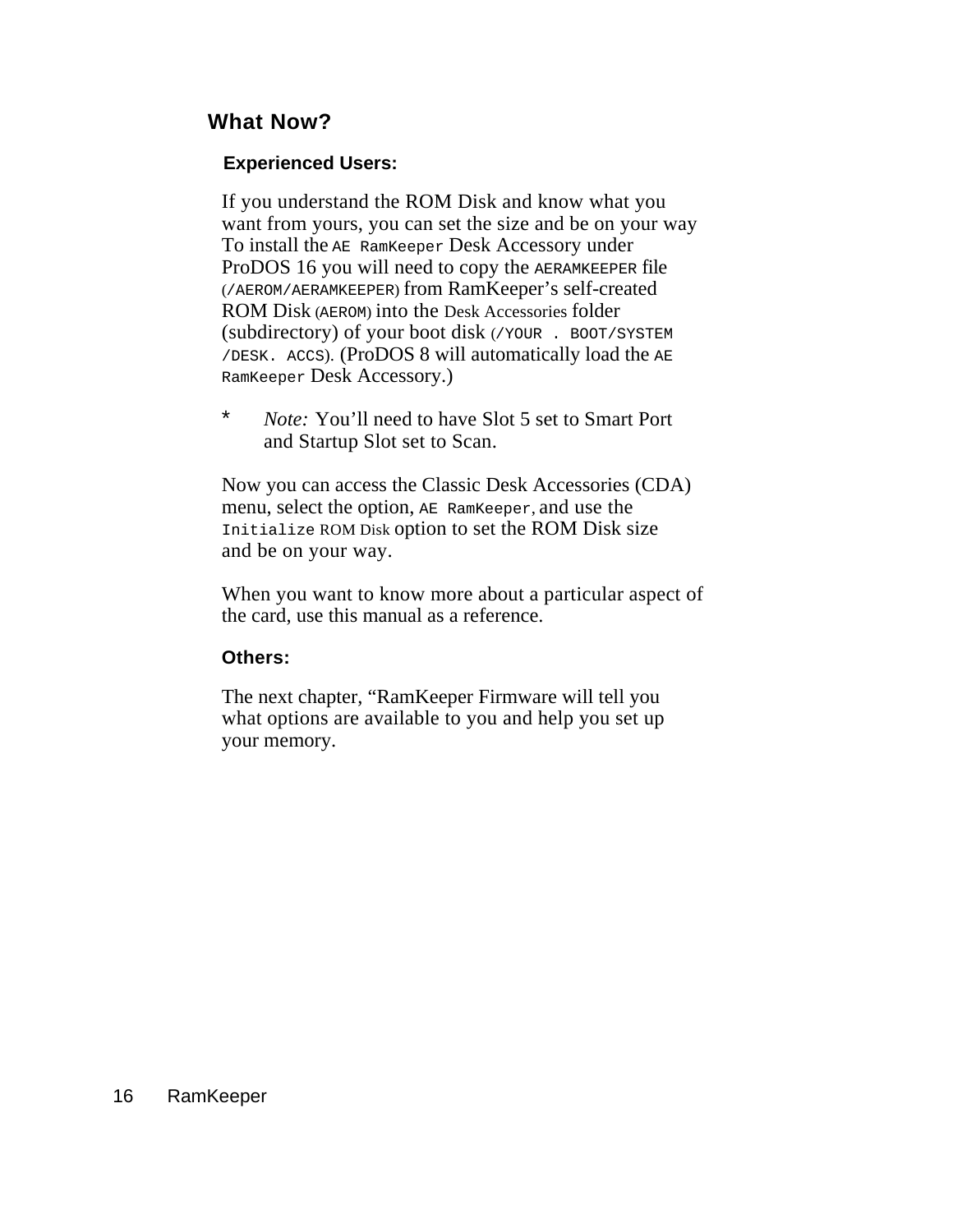### **CHAPTER Two**

### <span id="page-25-0"></span>*RamKeeper Firmware*

The software needs little or no explanation for basic operation; its simply simple to use. However, not knowing the full potential of its functions is like owning a James Bond car and not knowing what the buttons do.

To fully understand and take advantage of RamKeeper's features, read through this chapter once and display the menus on your screen as they're being described.

### **About The Firmware**

All of RamKeeper's firmware resides in an EPROM on the RamKeeper card. We have loaded it with features while keeping it easy to use. The RamKeeper utilities include memory tests, an auto startup checksum, a data recovery mechanism, ROM size reallocation (with no loss of data stored in ROM) and more.

This sounds like a lot to control, but if you can use the IIGS Control Panel with no problem, mastering RamKeeper will be a breeze.

### **Loading the Firmware**

Boot up your computer as you normally do. Then access the Classic Desk Accessories menu (CDA) by holding down the Open Apple and Control keys while pressing  $\text{ESC}$   $\boxed{\text{C}}$   $\boxed{\text{cm}}$  then  $\boxed{\text{C}}$ ).

*\* Note:* If your computer is giving you a boot error message, don't worry; it is because your startup slot has now been changed. Continue with these instructions.

Use the up and down arrow keys  $(\Box \Box)$ , as instructed at the bottom of the menu, to highlight the Control Panel option. Press "Return.'

Highlight the Slots option and press "Return."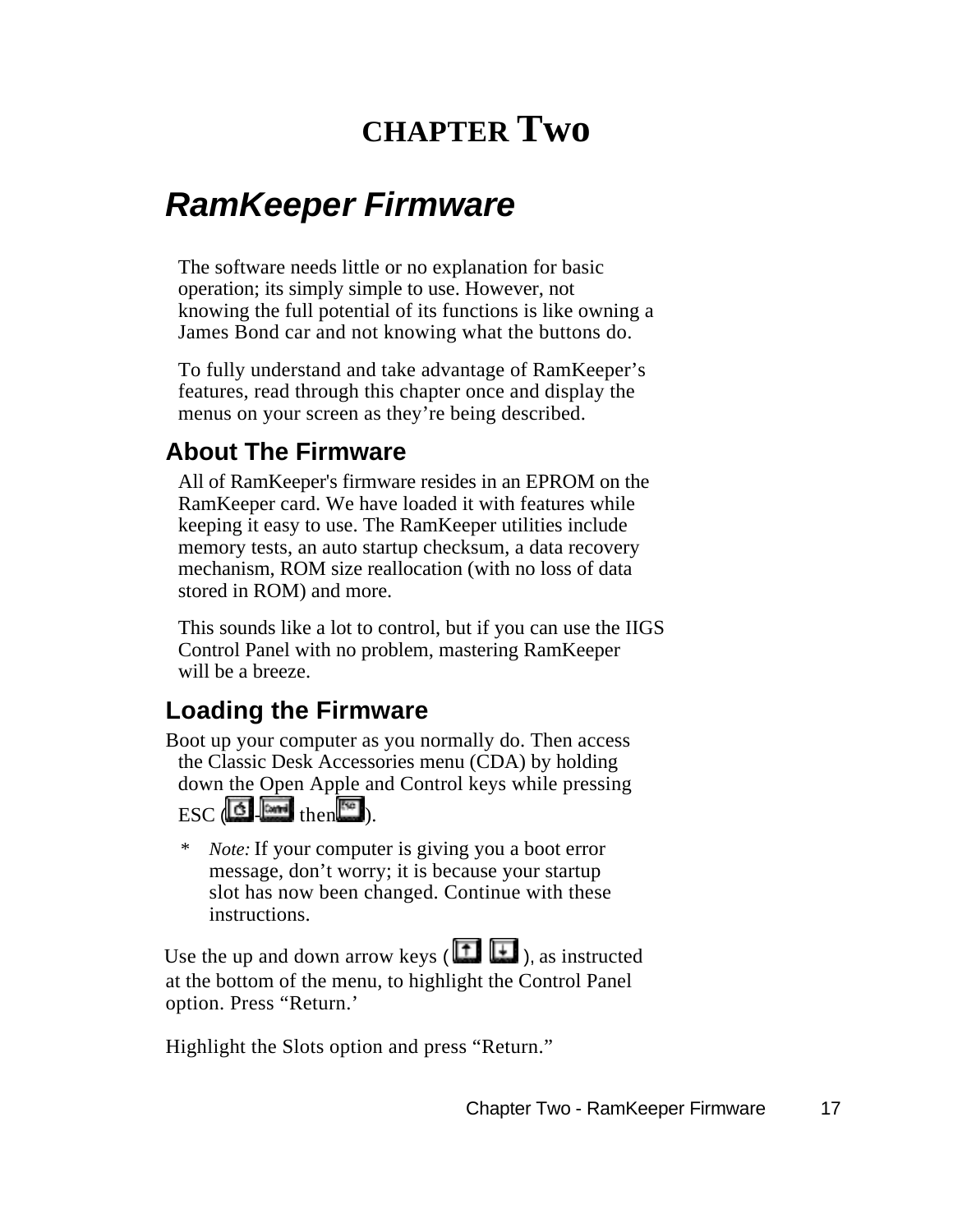Set slot 5 to Smart Port and Startup Slot to Scan if they are not already set that way. Now reboot your computer.

**\*** *Note:* If you don't know how to change the settings in the Control Panel, refer to your *Apple IIGS Owner's Guide* for instructions on using the Control Panel.

When you reboot your computer, RamKeeper creates a 63K ROM Disk containing a file, "AERAMKEEPER." You'll need to copy the file to the DESK. ACCS folder in your SYSTEM folder.

*\* Note:* This file is used only by ProDOS 16. If you 11 be using only ProDOS 8, the AERAMKEEPER desk accessory will be installed automatically--you don't need to copy the file and you can skip to the next section.

If you're using the Finder, the copy process is easy. You'll see the RamKeeper's initial 63K ROM Disk on the Finder:



Double click on this icon and you'll see the file, AERAMKEEPER.

Open (double dick) your ProDOS 16 SYSTEM folder.

Locate the DESK. ACCS folder. Now dick on and drag the AERAMKEEPER file from the ROM Disk to the DESK. ACCS folder.

Repeat these step to copy this file to any other System disks you may want to boot from.

Reboot your computer.

\* *Note:* If you prefer not to use the Finder, use your own favorite copy program to transfer the AERAMKEEPER file into the DESK.ACCS folder: Source: /AEROM/AERAMKEEPER Destination: / YOUR BOOT/SYSTEM/DESK ACCS.

#### 18 RamKeeper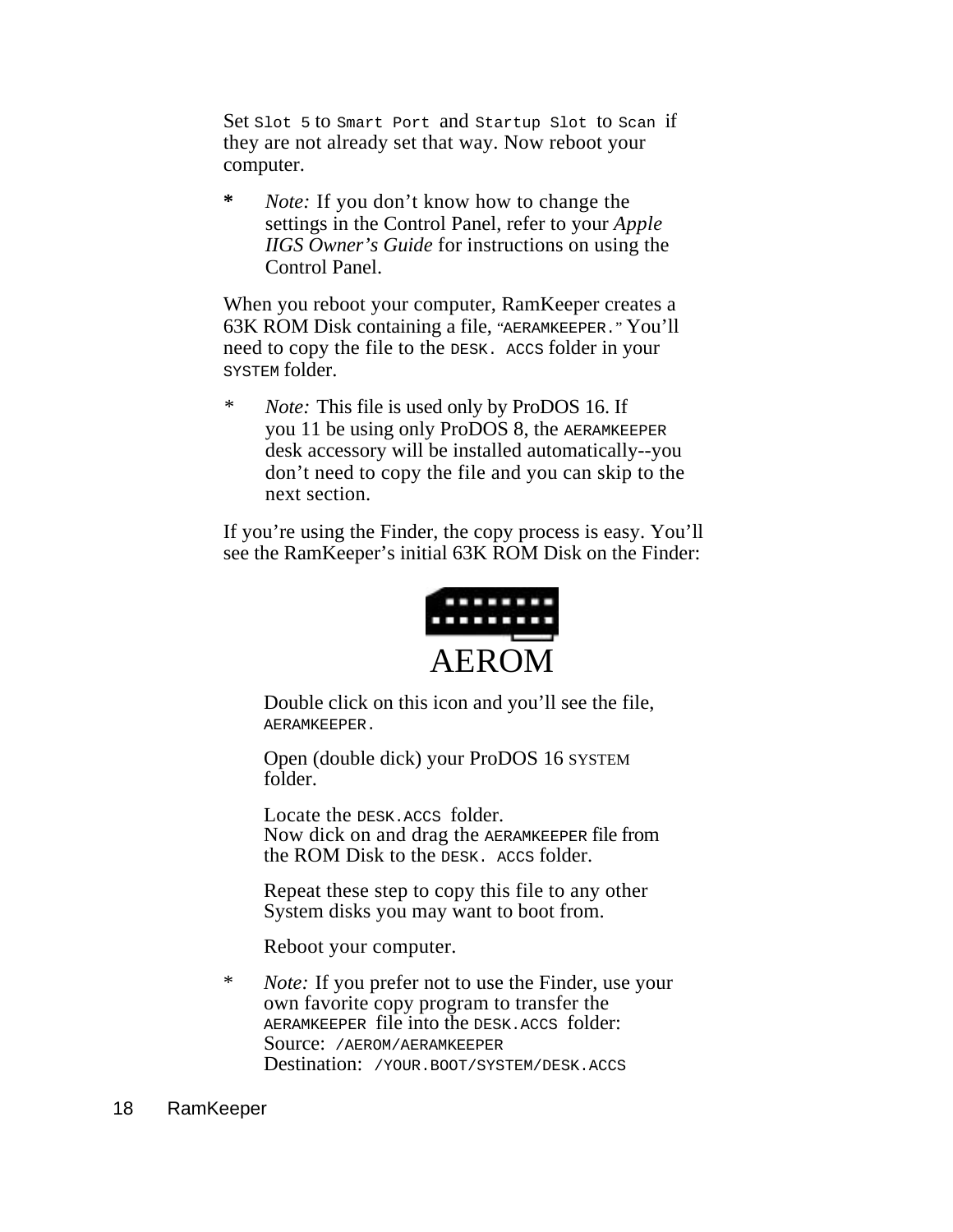The RamKeeper will now automatically install its firmware utilities into the Classic Desk Accessories (CDA) menu every time you boot using a system disk containing the AERAMKEEPER file.

*\* Remember:* To be able to access the AE RamKeeper Desk Accessory, you must copy this file to any boot disk youll be using. So, if you plan to boot from your ROM Disk and want access to RamKeeper's firmware, you'll need to copy it to the Desk Accessories folder (subdirectory) on your ROM Disk.

Once you have copied the file to your DESK.ACCS folder, you can delete the file from AEROM.

If you ever lose the system disk(s) that contains this file, you'll need to reinitialize the ROM Disk so that it will create another AERAMKEEPER file. Be sure to save your ROM Disk files to floppy disks before reinitializing.

*\* Note:* For more information about using the Finder, refer to the *Apple IIGS System Disk User's Guide.*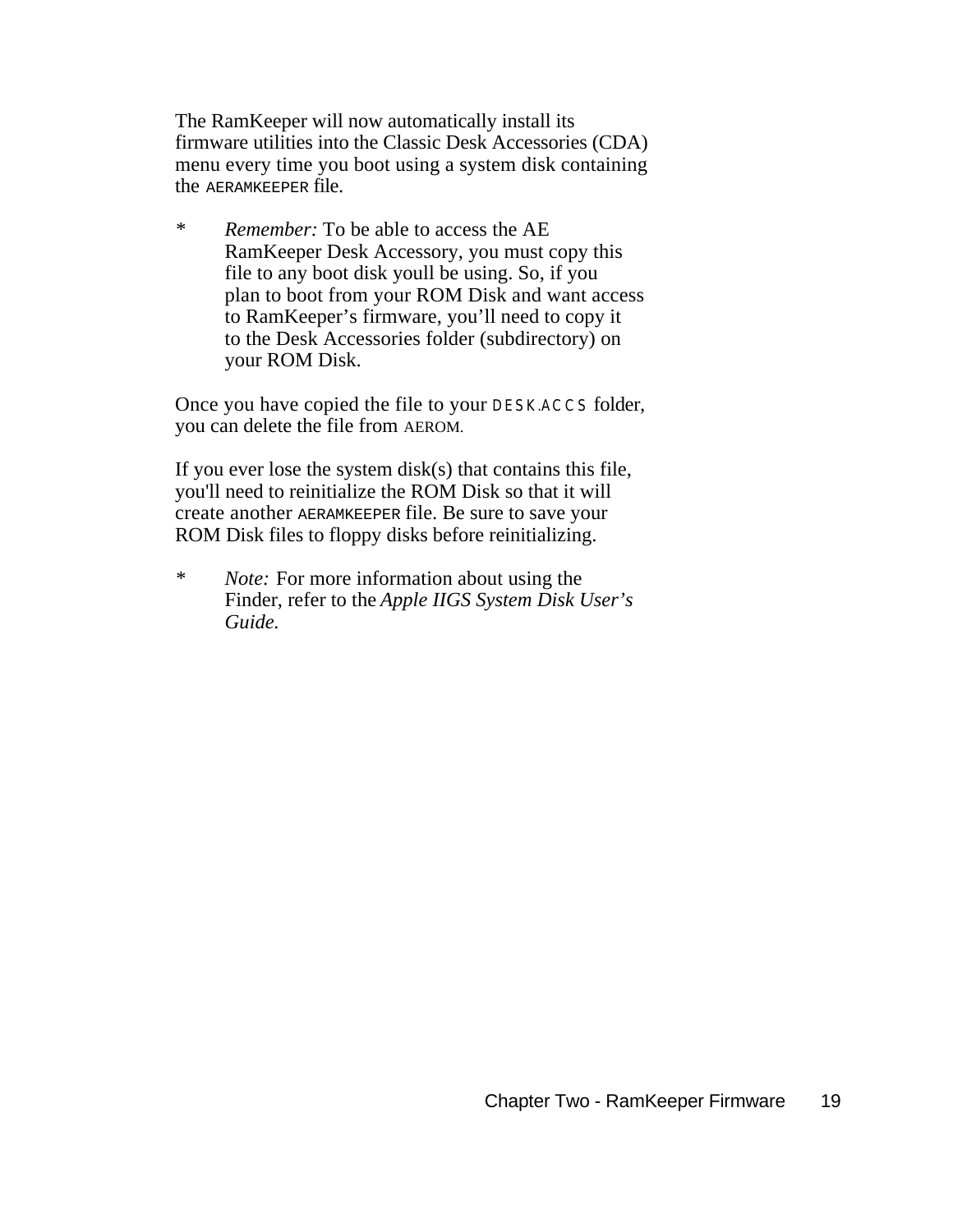### <span id="page-28-0"></span>**Accessing the Firmware**

Access the Classic Desk Accessories menu by holding down the Open Apple and Control keys while pressing ESC then  $\left[\begin{array}{c} \bullet \\ \bullet \end{array}\right]$  then  $\left[\begin{array}{c} \bullet \\ \bullet \end{array}\right]$ . Pressing these three keys will display a Desk Accessories menu much like the one shown below (appearance may vary according to which Desk Accessories you have loaded).

| Desk Accessories       |
|------------------------|
| Control Panel          |
| Alternate Display Mode |
| AE Cache               |
| AE RamKeeper           |
| Ouit                   |
|                        |

### **Classic Desk Accessories Menu**

Use the up and down arrow keys ( $\boxed{\top}$   $\boxed{\bot}$  as instructed at the bottom of the menu screen, to highlight the RamKeeper option. Press Return.'

The RamKeeper main menu will appear as shown below:

| RamKeeper (TM)                                                                                                                                |                                                            |        |
|-----------------------------------------------------------------------------------------------------------------------------------------------|------------------------------------------------------------|--------|
| Initialize ROM Disk<br>Change ROM Disk Size<br>ROM Disk Memory Test<br>RAM Memory Test<br>Memory Map<br>Checks urn<br>About RamKeeper<br>Quit |                                                            |        |
|                                                                                                                                               | RamKeeper V--<br>Copyright (c) 198-<br>Applied Engineering |        |
| Select: $\downarrow \uparrow$                                                                                                                 |                                                            | 0pen∶∟ |

### **RamKeeper Main Menu**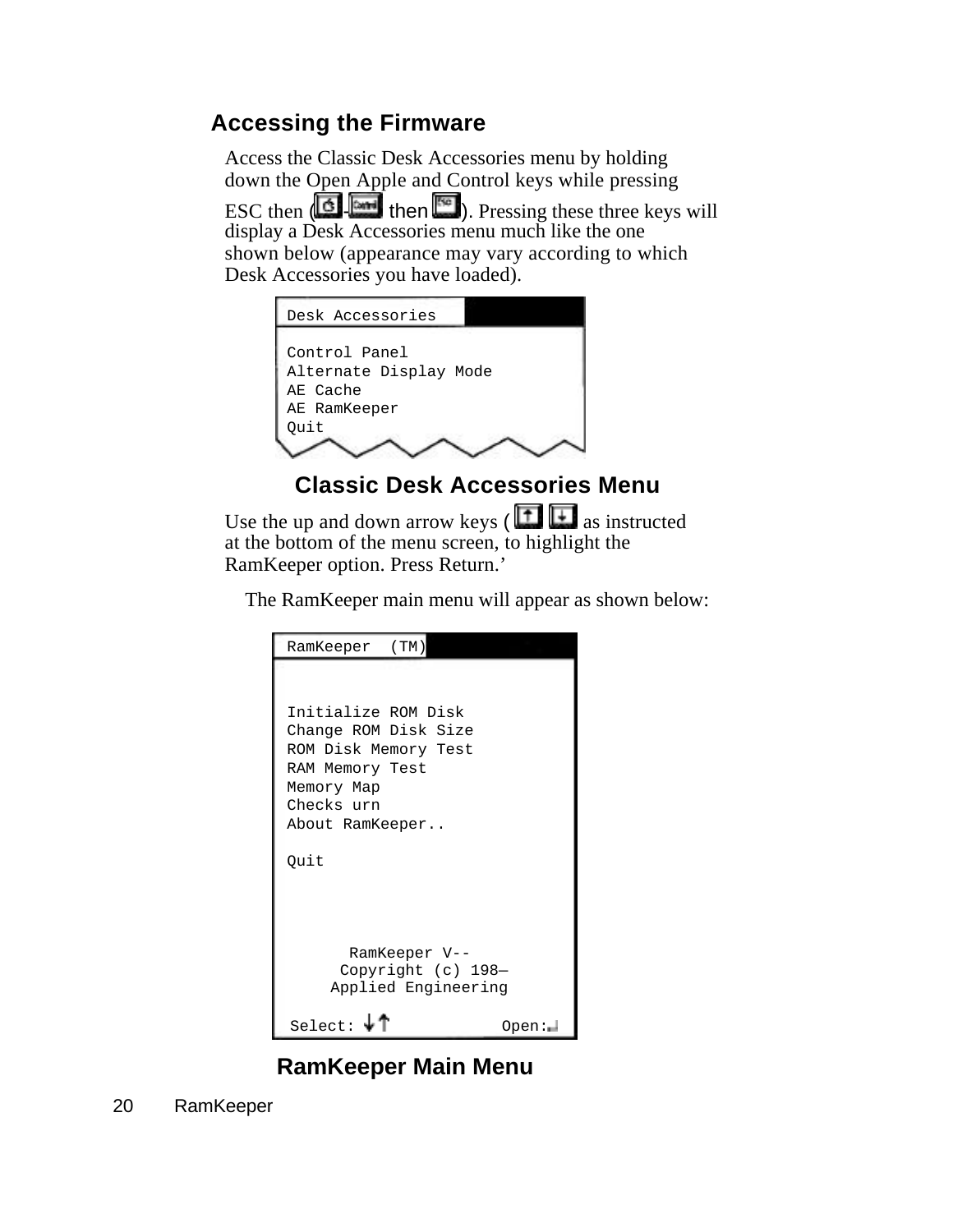<span id="page-29-0"></span>Again, use the up and down arrow keys to select the option. The different options and their functions are described below.

To set your ROM Disk to the size you want, you'll need to go into the IIGs Classic Desk Accessories menu, select the AE RamKeeper option and set the ROM Disk size using the Initialize ROM Disk option.

### **Initialize ROM Disk**

The only option you can directly alter in this menu is the ROM Disk Size setting.

When you first boot the RamKeeper, it creates a 63K ROM Disk. However, the Memory Allocated For ROM setting will show a 64K ROM Disk. This is because RamKeeper uses 1K of protected memory for itself.

| RamKeeper (TM)            |       |
|---------------------------|-------|
|                           |       |
| Initialize ROM Disk       |       |
|                           |       |
| ROM Disk Size:            | 63k   |
| Memory Allocated For ROM: | 64k   |
| Memory Available For RAM: | 1664k |
|                           |       |
| System                    |       |
| Status                    | 256k  |
| Main Memory:              | 1472k |
| Expanded Memory:          | 1728k |
| Total Memory              |       |
|                           | 63k   |
| Current ROM Disk Size:    |       |
|                           |       |

 **Initialize ROM Disk Menu**

Increasing or decreasing the ROM Disk Size setting will also change both the Memory Allocated For ROM and the Memory Available For RAM settings accordingly.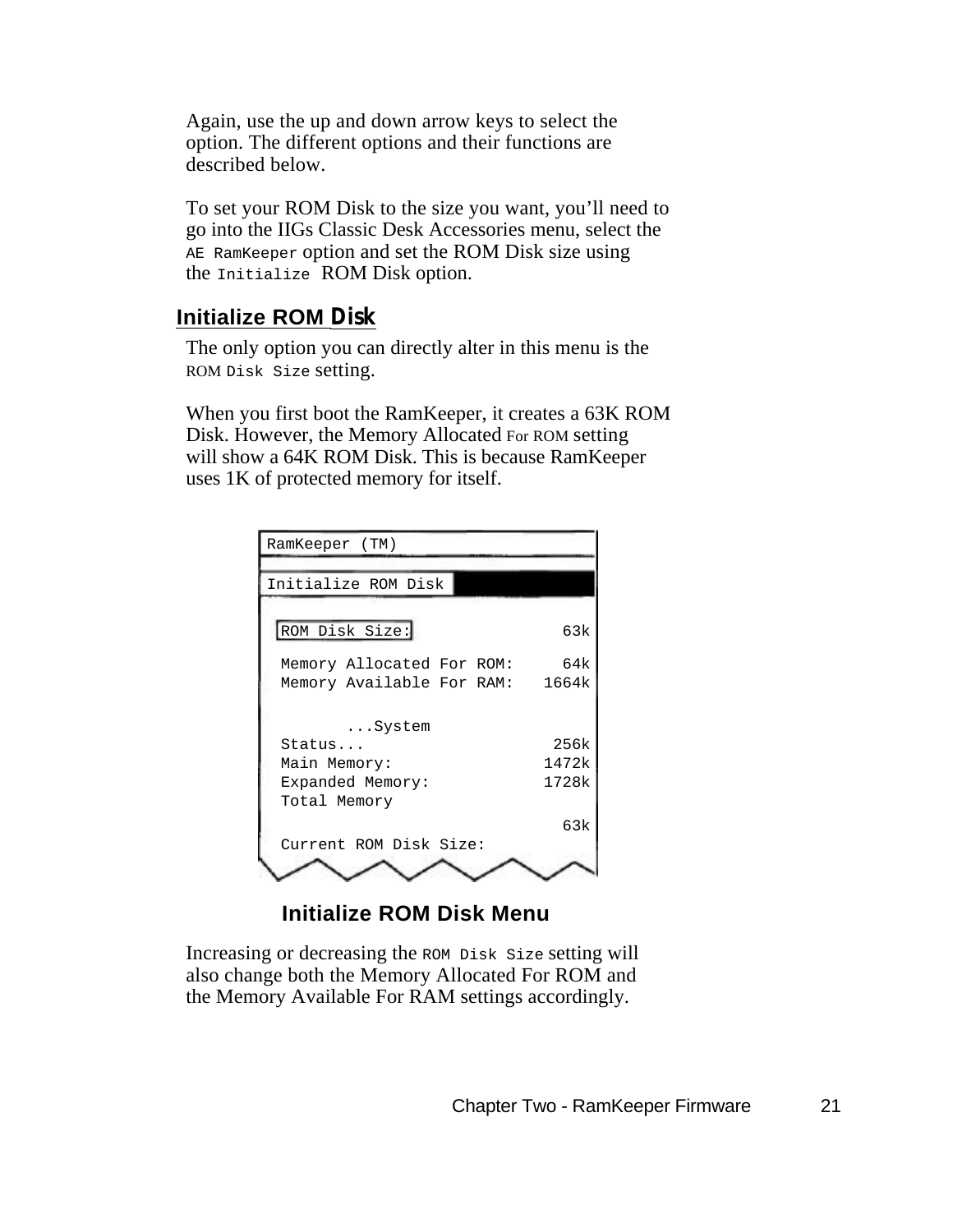<span id="page-30-0"></span>While you can make changes to the ROM Disk Size in 1 K increments, the Memory Allocated For ROM increases in increments of 64K (a ProDOS criteria). So, when you set the ROM Disk size to 64K, you're actually using 65K (1K used for RamKeeper). Since you crossed a 64K boundary, the Memory allocated for ROM jumps up to 128K (2 x 64).

The 63K between your 64K setting and the 96K allocated for ROM is not used. So, once you cross over a 64K boundary like that, you might as well use the maximum memory available within that range. For the example above, you might as well set ROM Disk Size to 127K.

### **Setting the ROM Disk Size**

To increase or decrease the ROM Disk size by 1K, use the left or right arrow key.

Each time you press the left arrow key, the ROM size will **decrease by 1K**.



Each time you press the right arrow key, the ROM will **increase** by **1K.**

To increase or decrease the ROM Disk size in **32K** increments, hold down the open apple key while pressing the left and right arrow keys.

Each time you press the left arrow key with the open apple key held down, the ROM size will **decrease by 32K**.



Each time you press the right arrow key with the open apple key held down, the ROM will **increase by 32K.**



Accepts the current setting.



Esc cancels the operation and returns to the main menu.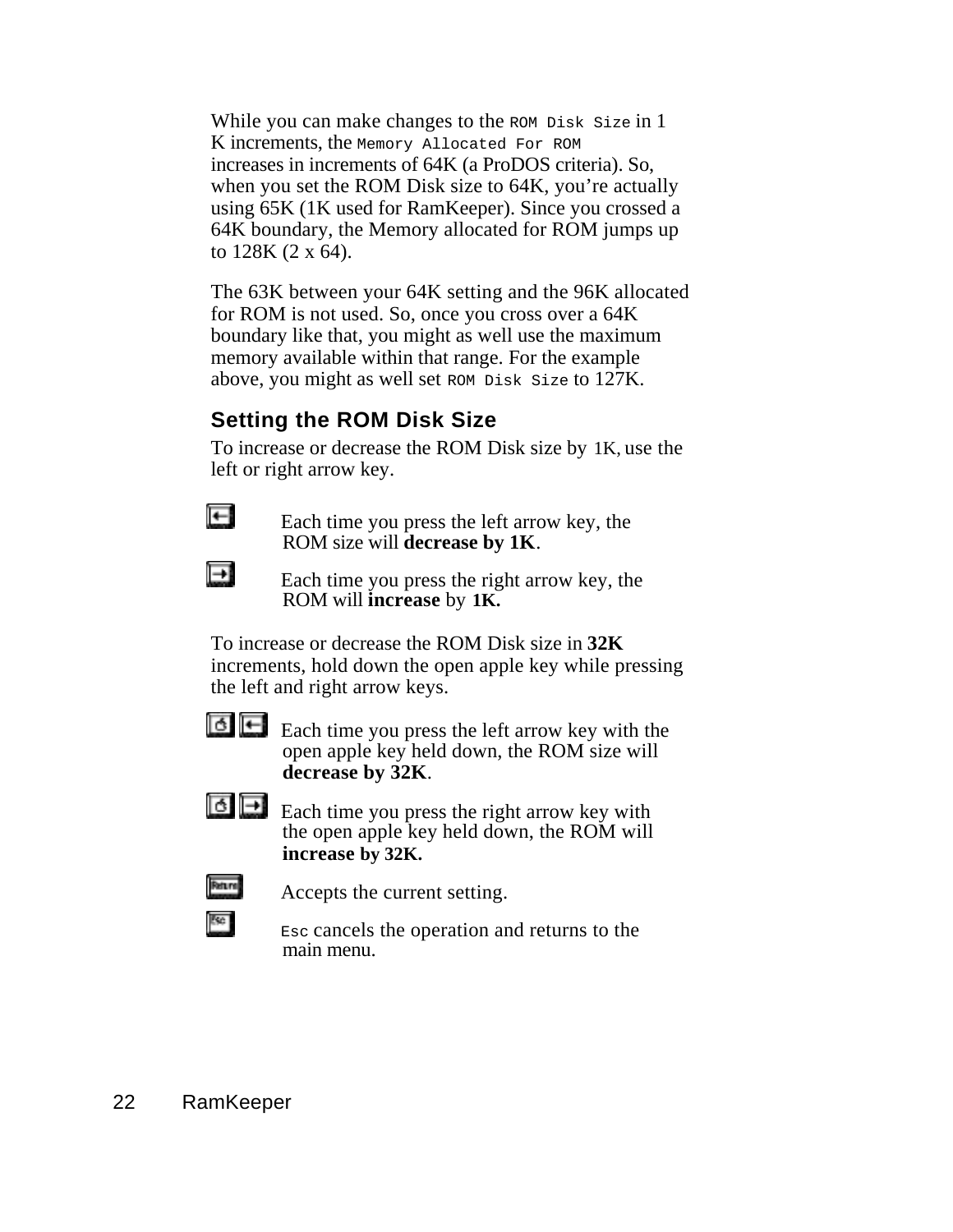<span id="page-31-0"></span>When you press **FORDER YOU'll see the following message:** 

```
Warning:
   You're are about to 
  destroy your existing 
 ROM Disk and RAM Disk.
Do you really want to do 
          this?
```
Press Return again to initialize a new ROM Disk and reboot the system or press  $\frac{1}{\sqrt{2}}$  to back out. Pressing  $\frac{1}{\sqrt{2}}$ will return you to the Initialize ROM Disk menu.

### **Change ROM Disk Size**

This menu is identical to the Initialize ROM Disk menu with the addition of the Minimum ROM Disk Size: setting. Within this menu, you can increase and decrease the size of the ROM Disk (using the arrow keys as previously described) without endangering what is currently on the ROM Disk.

The minimum ROM size is calculated by finding the last block of information currently stored in ROM and backing up to that point. The existing files are protected in this way.

| RamKeeper (TM)            |       |
|---------------------------|-------|
|                           |       |
| Change ROM Disk Size:     |       |
|                           |       |
| ROM Disk Size:            | 63K   |
|                           |       |
| Memory Allocated For ROM: | 64K   |
| Memory Available For RAM: | 1664K |
|                           |       |
| System Status             |       |
| Main Memory:              | 256K  |
| Expanded Memory:          | 1472K |
| Total Memory              | 1728K |
|                           |       |
| Current ROM Disk Size:    | 63K   |
| Minimum ROM Disk Size:    | 4Κ    |
|                           |       |
|                           |       |

 **Change ROM Disk Menu**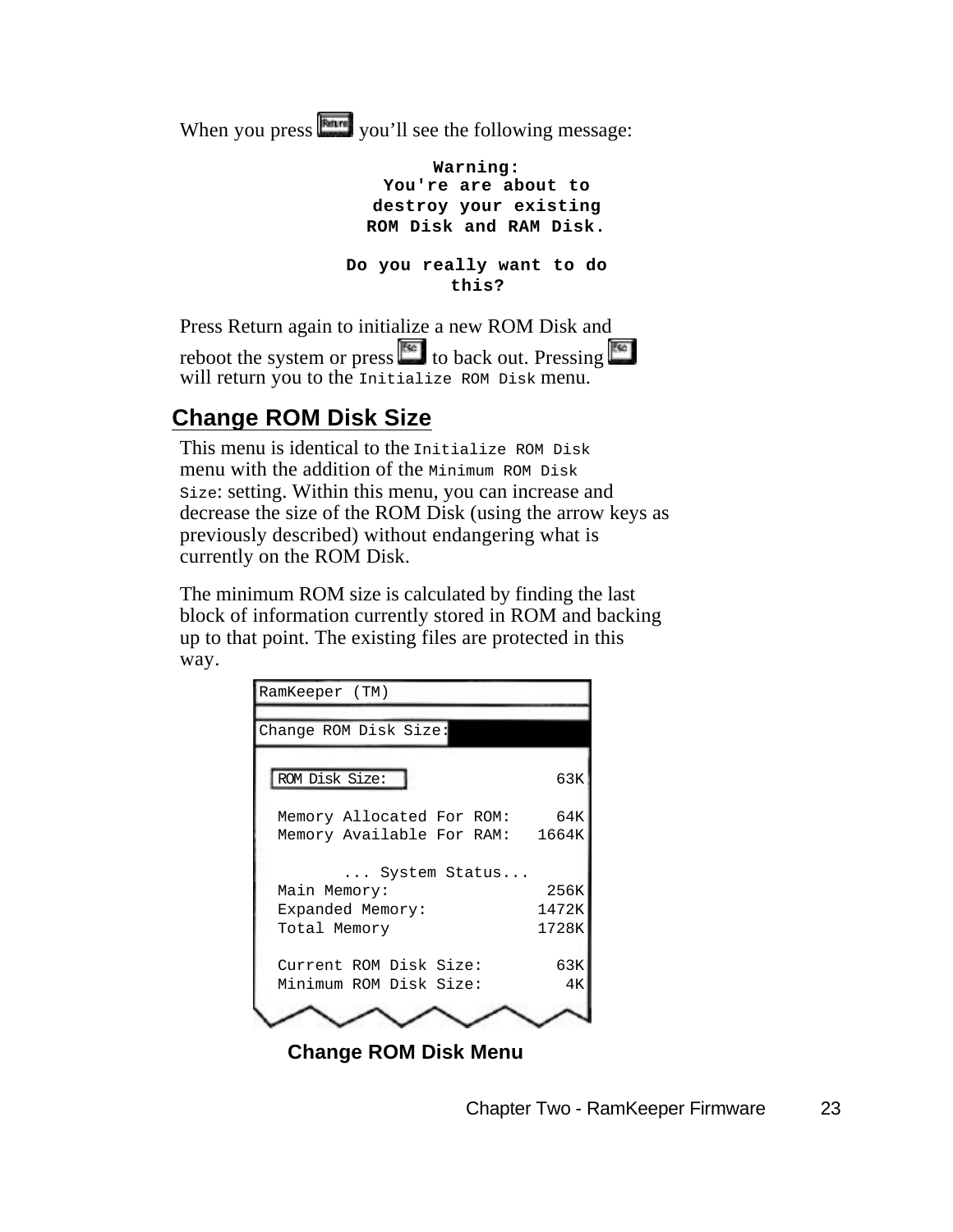<span id="page-32-0"></span>As you increase or decrease the ROM Disk Size: setting, the Minimum ROM Disk Size: as well as the Memory Allocated For ROM: and the Memory Available For RAM: settings adjust accordingly.

Select the size ROM Disk you want and press return. (For a discussion of how much memory should be allocated to ROM, see, *Memory Allocation.)* If you have more than 2 Meg of memory installed, see, *"More than* 2 *Meg"* in the previous section.

*Important:* Resetting the ROM Disk size will, in effect, "cold boot" your computer. So, while files in your ROM Disk will remain untouched, anything you might have stored in your RAM Disk will be erased. If you didn't save your RAM

Disk contents and you want to, press to back out of this menu and save the RAM contents to disk before returning to this menu.

### **More than 2 Meg**

Those using more than 2 Meg of memory may come across an easily surmountable obstacle. ProDOS allows bit map blocks in increments of 2,048K (4,096 blocks). If you find that you cannot increase your ROM Disk past a certain size, it has probably stopped at a multiple of 2,048K. If you want to go above that, you will need to reinitialize your ROM Disk for more than that multiple of 2,048. For instance, if you set the ROM Disk size to 2,049, then initialize, you can change your ROM Disk size to any setting from 4K to 4,096K. If you set your ROM Disk to 4,097K, you'll have a range from 4K to 6,144.

### **ROM Disk Memory Test**

Use the ROM Disk Memory Test to test the memory used by the ROM Disk without destroying the contents of that memory.

This a quick test that will run as soon as you select the option from the RamKeeper main menu.

While the test is running, bar graphs will show you the test's rapid progress through two passes.

#### 24 RamKeeper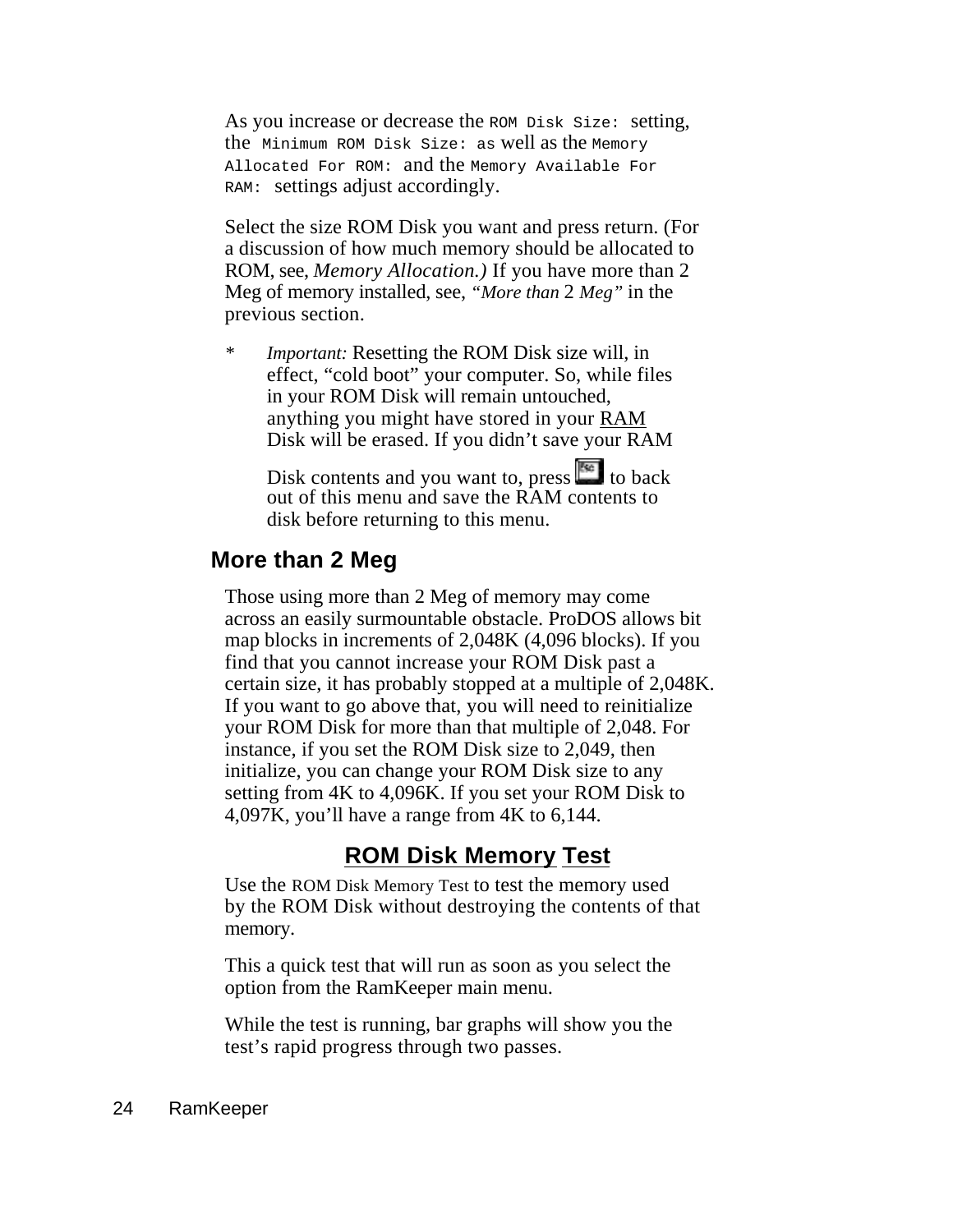<span id="page-33-0"></span>

| RamKeeper (TM)                                    |
|---------------------------------------------------|
| ROM Disk Memory Test                              |
|                                                   |
| Checksum 1:                                       |
| Checksum 2:                                       |
| Non Destructive Memory Test<br>Read/Write Pass 1: |
|                                                   |
| Read/Write Pass 2:                                |
|                                                   |
|                                                   |
| <b>ROM Disk Memory Test Menu</b>                  |

*\* Warning:* Do not reset while this test is running or you will destroy your ROM Disk.

When the test is complete, you will be told either,

**. . . Card Passed . . .**

or

**. . . Card Failed . . .**

If the card fails this test then the user should remove the memory card(s) from the RamKeeper and test them individually using the software supplied with the memory card(s). Testing the cards individually will save you the time and trouble of trying to repair the wrong card.

### **RAM Memory Test**

This test is much like the ROM Disk Memory Test but will test the memory allocated as RAM without destroying its contents.

This test is also run as soon as you select it from the RamKeeper main menu.

The bottom of the screen displays graphics (plus signs turning into minus signs then back again) to let you know that the test is running.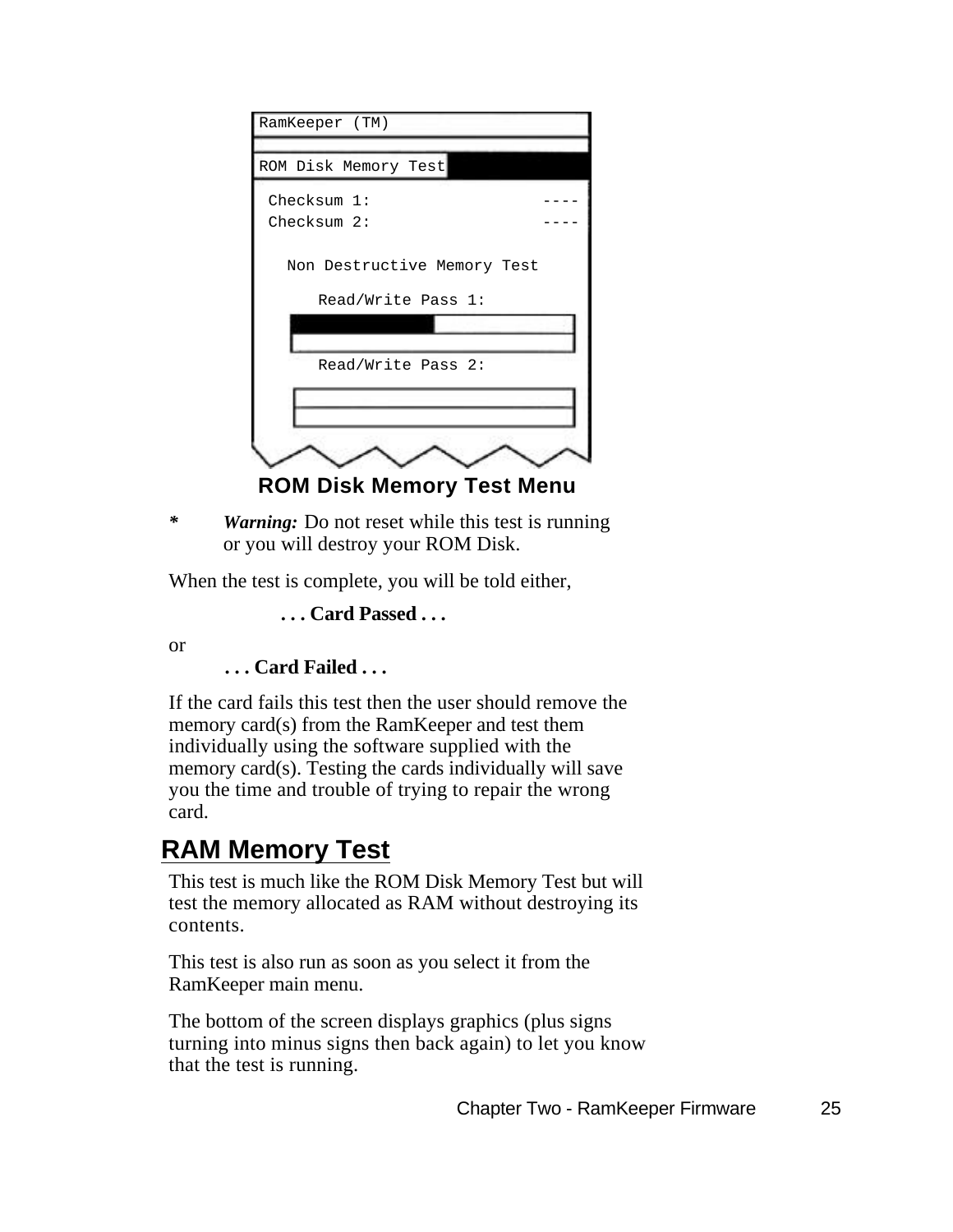<span id="page-34-0"></span>

This test will continue until you abort by pressing  $\mathbb{R}^n$ You can quit this test at any time.

### **Memory Map**

The Memory Map option gives you a graphic display of how much memory is allocated for RAM and how much for ROM.

The open-apple characters represent RAM while the closed-apples represent ROM. Missing characters mean that there is no memory at the indicated bank.

The bottom of the chart tells lists the kind of card(s) ("AE" or "Other") and tells you the memory configuration of each.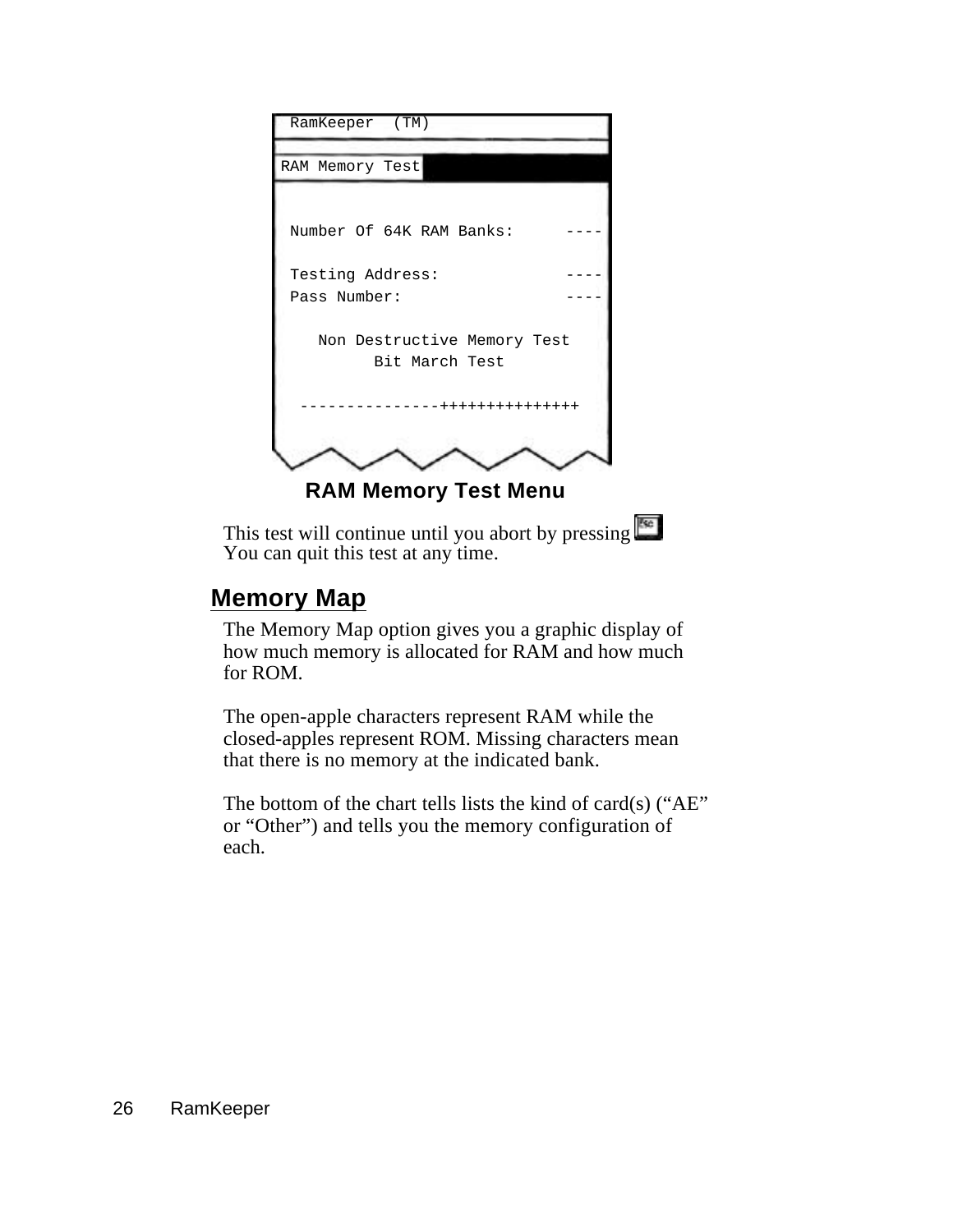<span id="page-35-0"></span>

### **Memory Map Menu**

### **Checksum**

Selecting this option from the main menu gives you a 16 bit EOR checksum. This checksum will appear next to the Computed Checksum.

The Current Checksum is only reported if the Continuous Checksum is on (Yes). If the Continuous Checksum is on, then it should be equal to the Current Checksum.

| Checksum            |     |  |
|---------------------|-----|--|
| Current Checksum    |     |  |
| Computed Checksum:  |     |  |
| Continuous Checksum | Yes |  |
| Checksum at Startup | Yes |  |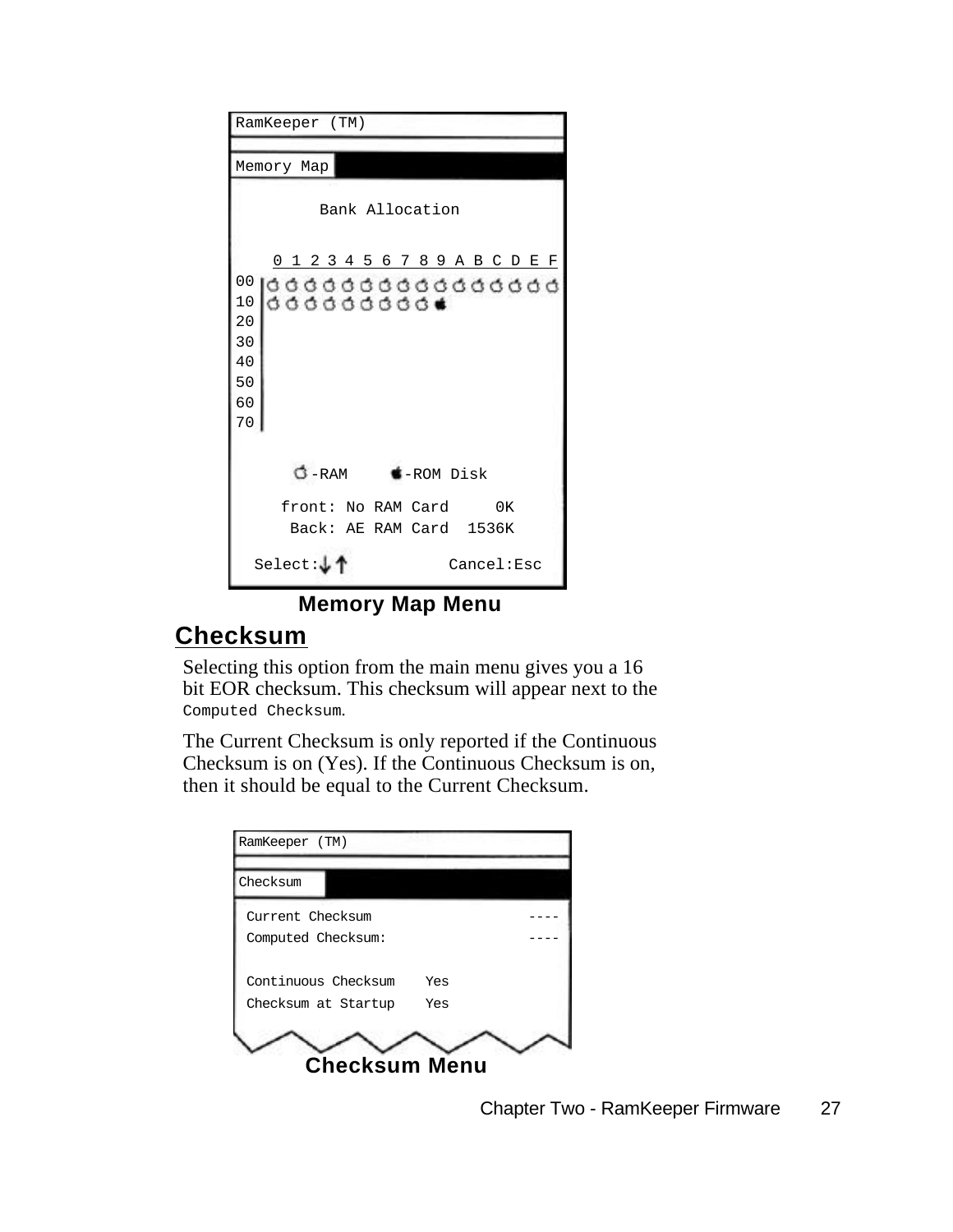<span id="page-36-0"></span>Use the up and down arrow keys to select either the Continuous Checksum option or the Checksum At Startup option. When either one is highlighted, use the left and right arrow keys to toggle between Yes and No.

Continuous Checksum Yes means that every time a block of memory is written to in the ROM Disk, the EOR checksum is updated. The only disadvantage to this is that you sacrifice some ROM Disk speed for write operations.

The Checksum At Startup works in conjunction with the Continuous Checksum feature; when you select Yes for Checksum At Startup then Continuous Checksum is also set to Yes.

### **About RamKeeper...**

This screen gives credit to the masterminds behind the RamKeeper. It also lists Applied Engineering's Address and phone numbers for Sales and Technical Support.

### **Quit**

Selecting the Quit option puts you back into the Classic Desk Accessories menu.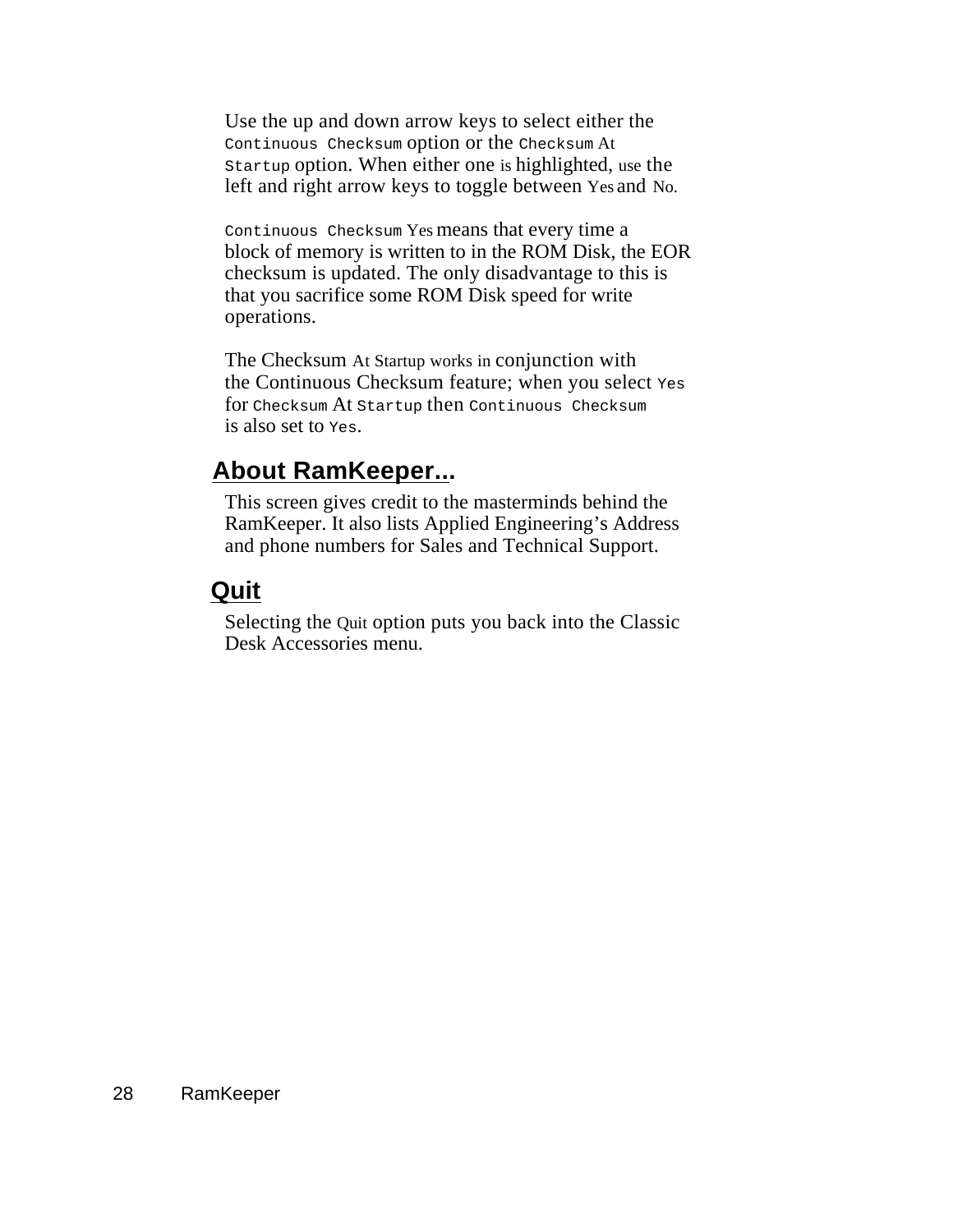### <span id="page-37-0"></span>**CHAPTER THREE**

### *Using the ROM Disk*

After you've initialized and allocated memory to the ROM Disk you can copy your favorite (or most used) noncopy protected ProDOS programs to it and set it up to your hard disk.

You can name the file any name allowed by ProDOS.

### **Copying Files** to **the ROM Disk**

There's nothing special about copying files to the ROM Disk. Copy to it just as you copy to floppy disk or hard disks.

If you're using the IIGS Finder™ as your program selector, the ROM drive will appear as a RAM card icon like RAM Disks do.



You can copy to the ROM Disk on the Finder by clicking on the program icon then dragging it to the ROM Disk icon.

You may also use system utilities or many other copy programs to copy files to your ROM Disk (AEROM).

### **Location of the ROM Disk**

The location of the ROM Disk depends on several things- how your Control Panel is configured, how many other drives are connected, and where the drives are connected.

Use the diagrams below to help you understand where your ROM Disk will be placed.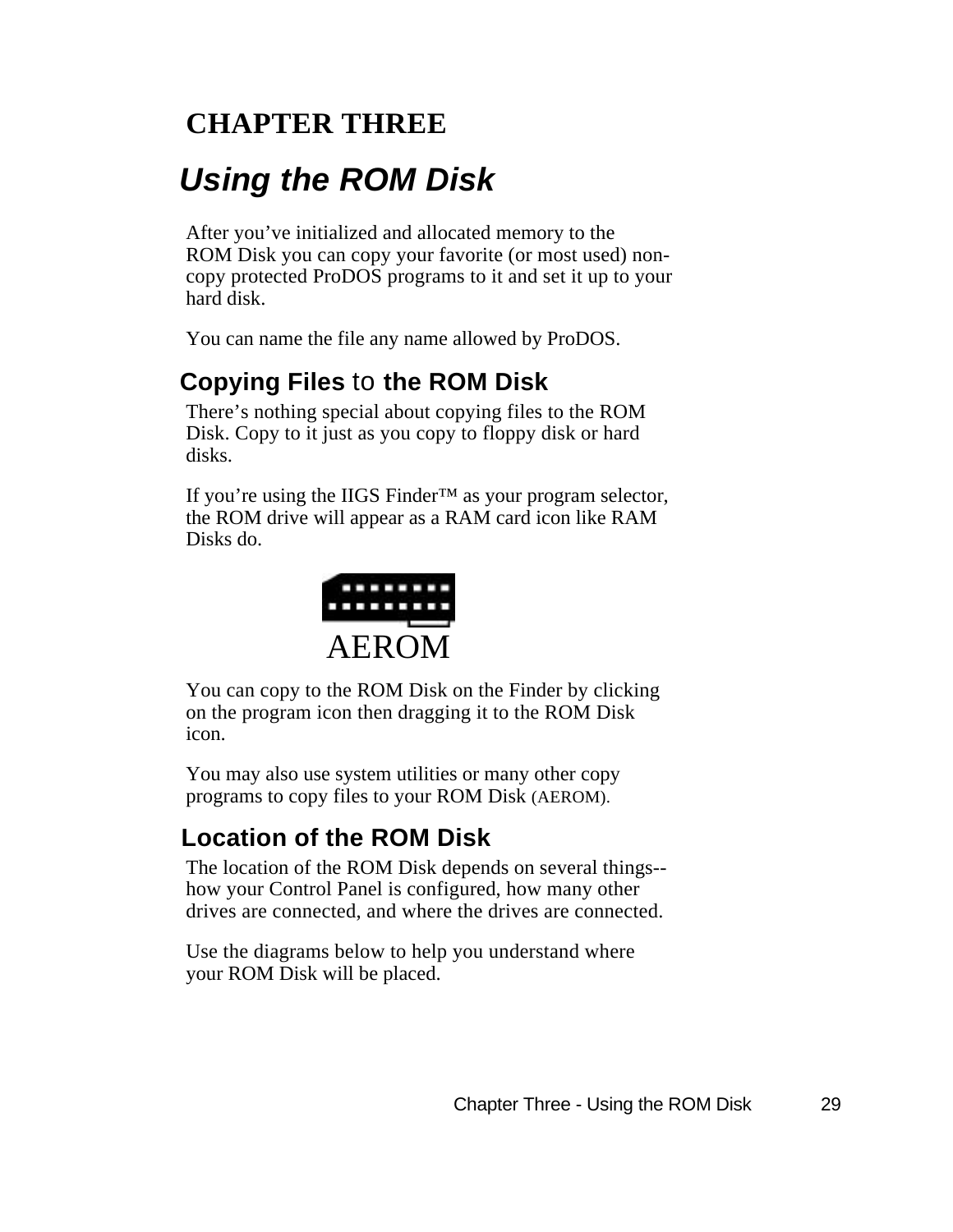<span id="page-38-0"></span>ProDOS currently allows a total of six drive devices to function at one time. The Smart Fort, where your ROM Disk resides, can control up to four of the 6 total drives. You can have four 3.5" drives daisy-chained to the Smart Port or you can have a ROM Disk, a RAM Disk, and two 3.5 drives. The Smart Port drives are controlled separately from drives connected to a disk drive controller in slot 6 and separately from a hard disk in 7.

The Smart Port will access the drives in the order:

Slot 5 Drive 1 (boot drive set up in Control Panel) Slot 5 Drive 2 Slot 2 Drive 1 Slot 2 Drive 2.

While there are no drives actually connected to slot 2, this is the slot that the Smart Port allocates to the 3rd and 4th drives in the Smart Port drive chain. These are the only slots that will be used by the Smart Port to control disk drives. For additional information about the Smart Port, consult your *Apple IIGS User's Guide.*

### **Slot 2 Consideration**

Slot 2 is commonly used for modems. Since the modem doesn't emulate a block device (disk drive), if you have a modem in slot 2 (a DataLink for example) and slot 2 is set to "Your Card" in the Control Panel, the Smart Port can still use Slot 2 for disk drive allocation. If a memory card that emulates a disk drive is in slot 2 (e.g. RamFactor), then that card will override the Smart Port's 3rd and 4th drives.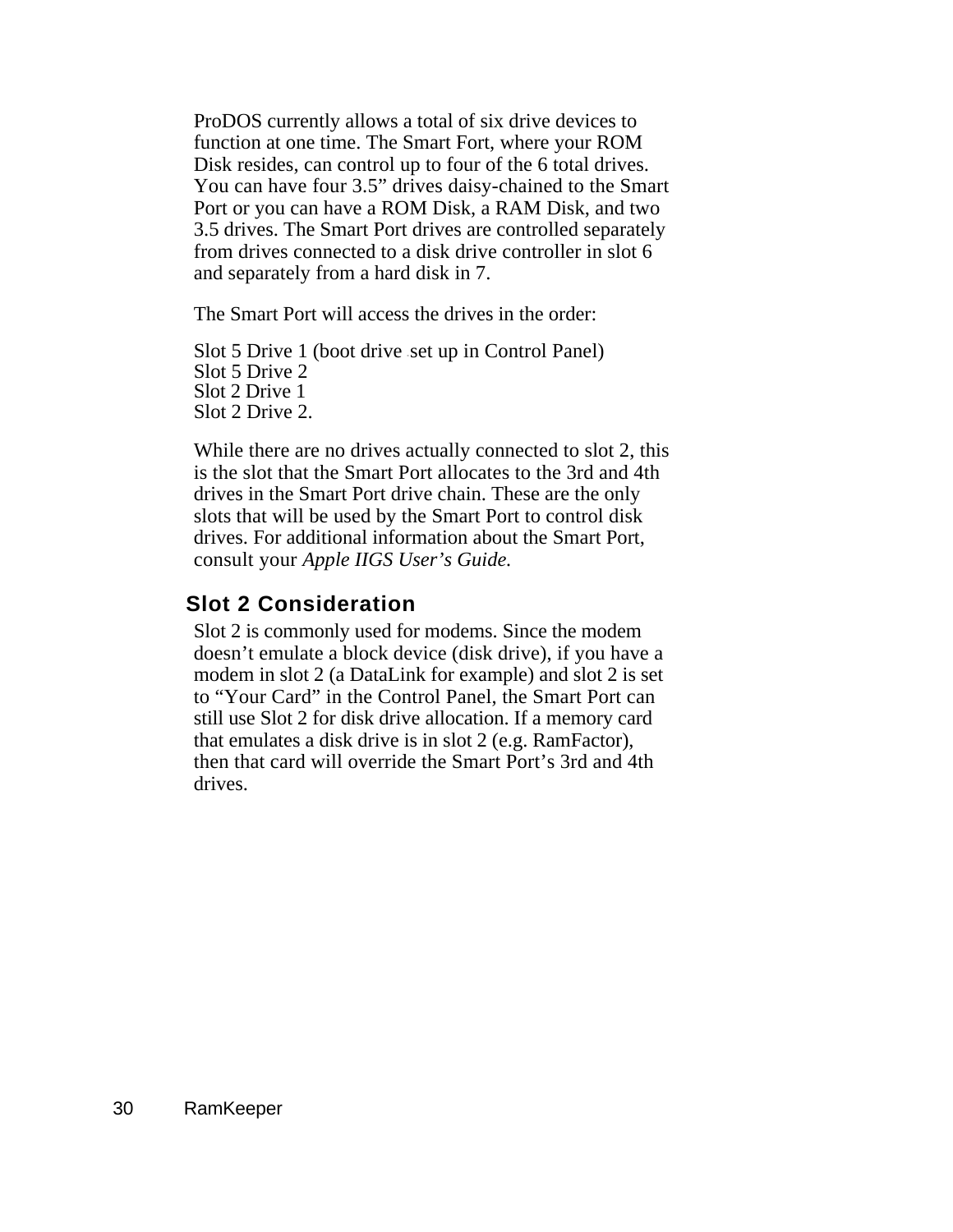<span id="page-39-0"></span>

Chapter Three - Using the ROM Disk 31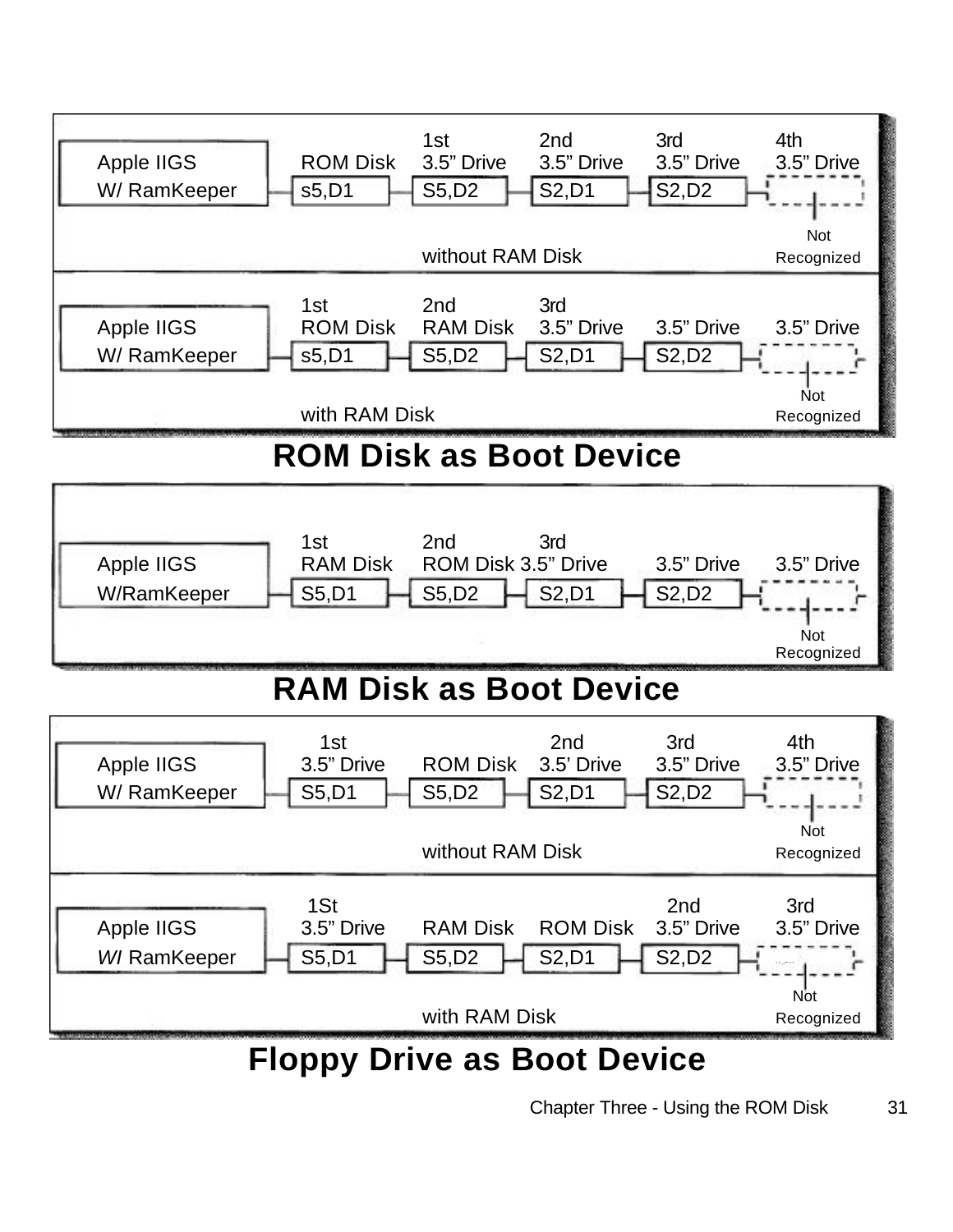### <span id="page-40-0"></span>**ROM Drive as the Boot Device**

To boot your computer with the ROM Disk:

- 1.) You should already have your ROM Disk set to the size you want.
- 2.) Copy the system files needed to boot the operating system you want to use.
- *\* Important!* When copying the boot files with the Finder, you'll need to open the disk icon, use the Select All option, then drag all the files from the boot disk to the ROM disk. Simply dragging the System Disk icon to the AEROM will put the boot files in a folder and the computer will give you an Unable to load ProDOS" error.

If you plan to run only one application from your ROM Disk, you could simply copy the application's boot disk to the ROM Disk (the application must not be copy protected). Then copy the other program files to the ROM Disk.

If you want to use the Finder, copy the files necessary to run the Finder from the Apple IIGS System Disk. The IIGS System Utilities Manual is a great reference source for setup information.

- *\* Remember:* If you want to access RamKeeper's firmware in ProDOS 16, you'll need to copy the AERAMKEEPER file to the Desk Accessories folder in the System folder.
- 3.) Set your ROM Disk as your Startup Slot.
	- a) Enter the Classic Desk Accessories menu.
	- b) Select the Control Panel option.
	- c) Choose the option, Slots.
	- d) Select Startup Slot.
	- e) Use the left or right arrow to select ROM Disk.
	- f) Press

#### 4.) Reboot the GS.

Hold down the  $\boxed{3}$  and  $\boxed{3}$  keys then press the reset button. This is almost the same as turning your computer off and back on but it doesn't reset the RAM Disk and it saves a lot of wear and tear on the switch.

5.) The computer should flow boot from AEROM.

32 RamKeeper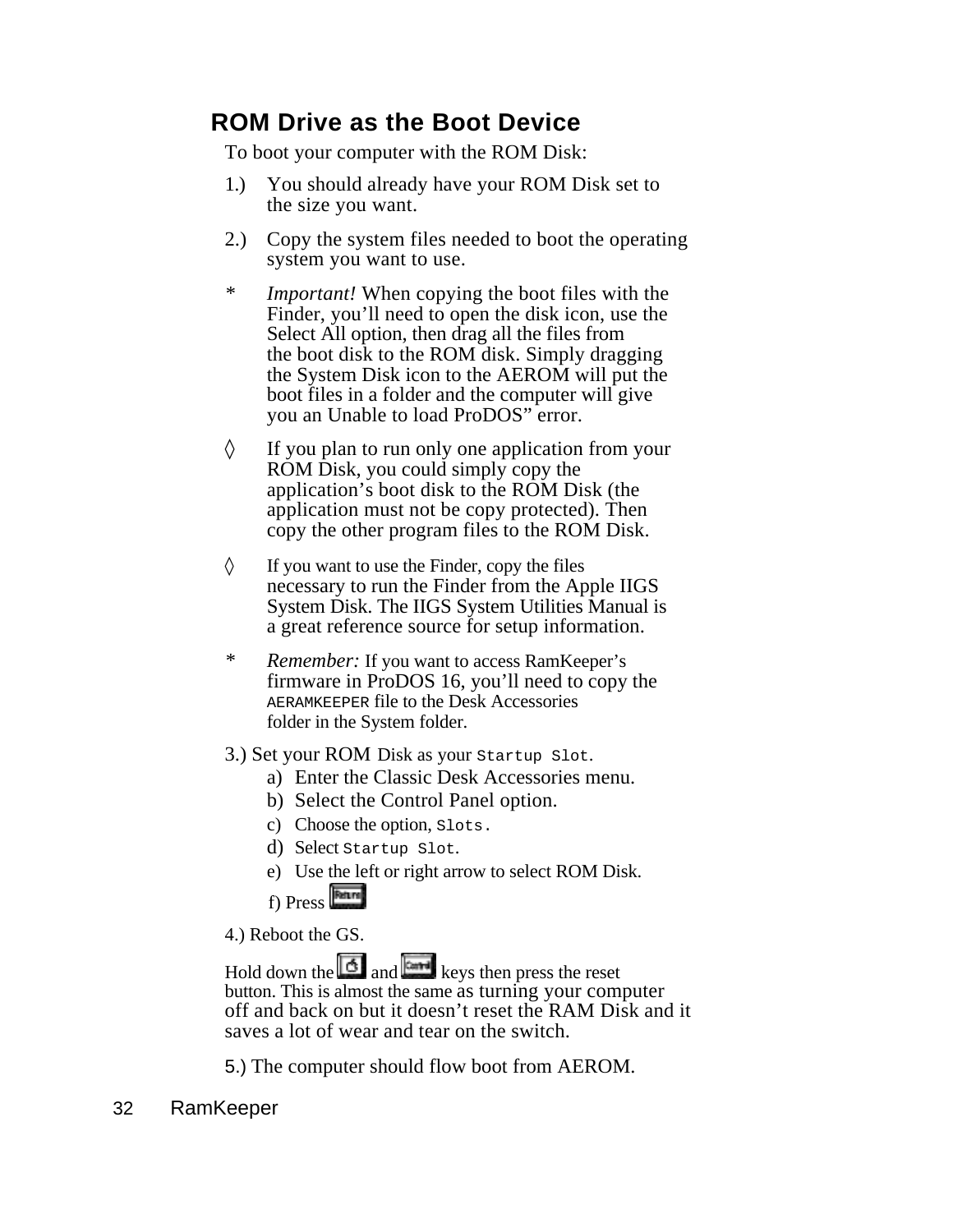### <span id="page-41-0"></span>**CHAPTER FOUR**

### *The RamKeeper Power*

RamKeeper can get its power from three sources: the wall transformer, the Gel/Cell battery, or the IIGS power supply.

The wall transformer is the primary power source. In the case of a power failure, however, the RamKeeper will get its energy from the Gel/Cell battery until the power failure is over. One battery pack will supply the RamKeeper with power for about 6 hours. This length will of course vary according to the number of RAM cards connected to the RamKeeper and their individual consumption.

If there is no power coming from either the wall transformer or the battery, RamKeeper will get its power from the IIGS (when the IIGS is turned on). This means you will lose all contents of AEROM when you power down.

Two L.E.D.s on the left edge of the RamKeeper indicate the power status of the card.



Chapter Four - The RamKeeper Power 33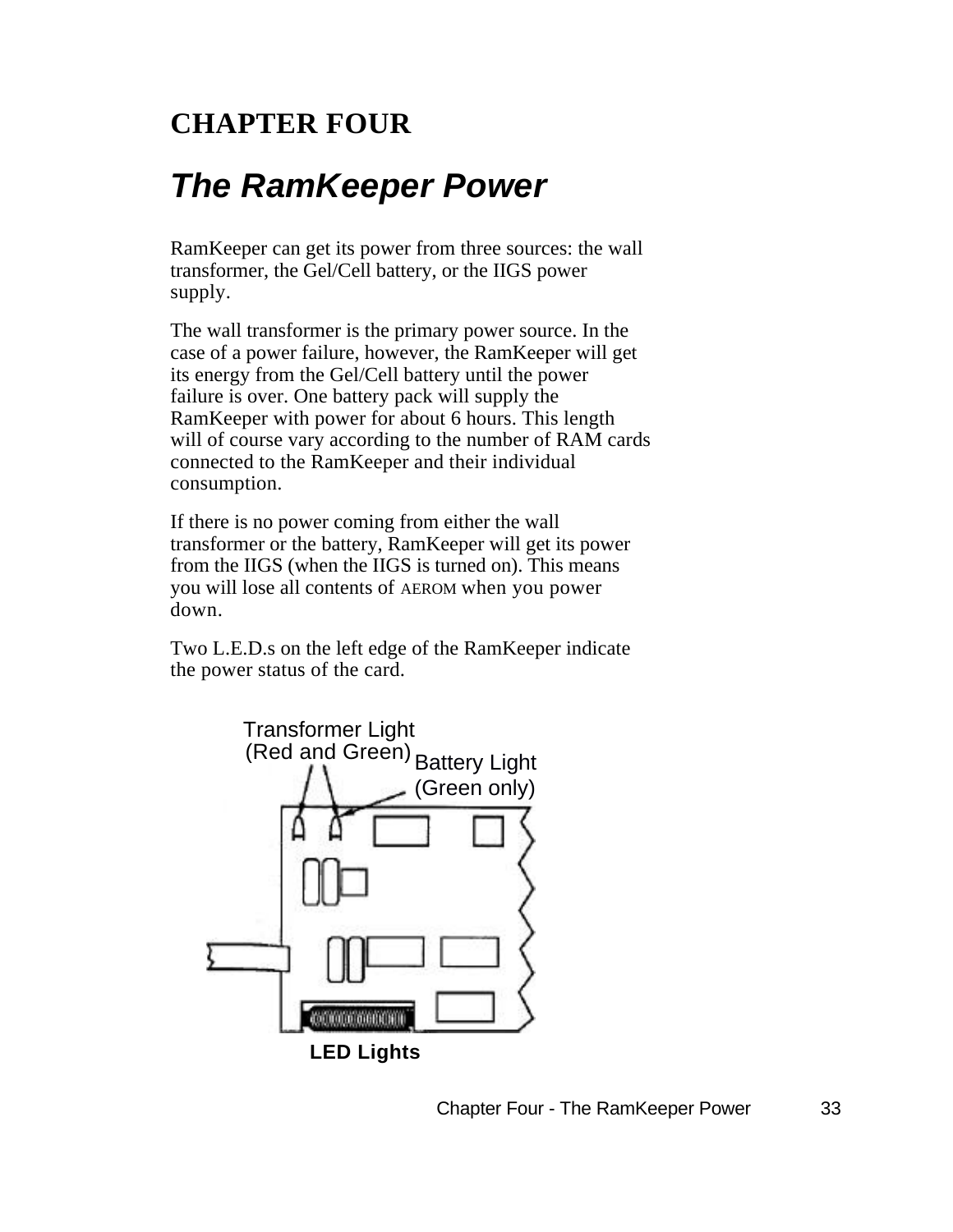<span id="page-42-0"></span>**If only the green light is on** (the one farthest from the edge of the card), it is indicating that the battery is fully charged (above 8.6 volts). When the card is getting power from the battery only, this light will stay on for a very short time. However, the battery will continue to backup the RamKeeper for several hours. (See the chart below.)

As soon as power is restored to the Transformer, it begins charging the battery again and the green light will come on.



 **When both the red and green lights are on** the RamKeeper is being powered by the wall transformer and the battery is being either charged, maintained or is not connected.

If only the red light is on the battery is either dead or not connected properly.

### **Battery**

The battery is a sealed Gel/Cell rechargeable battery rated at 8 volts and 3.0 AMP. HR. The capacity of the battery can be increased by adding cells in parallel for longer battery backup time.

Additional batteries are available from Applied Engineering. Each battery carries a one year warranty but with normal use, these batteries should Last about 5 years.

### **Transformer**

The wall Transformer is an unregulated 9.5VDC at lA supply with a coaxial round connector on one end that plugs into the RamKeeper. The connectors outside contact is positive and the internal contact is ground.

*\* Warning:* Do not use other transformers. The wrong transformer could seriously damage your RamKeeper.

34 RamKeeper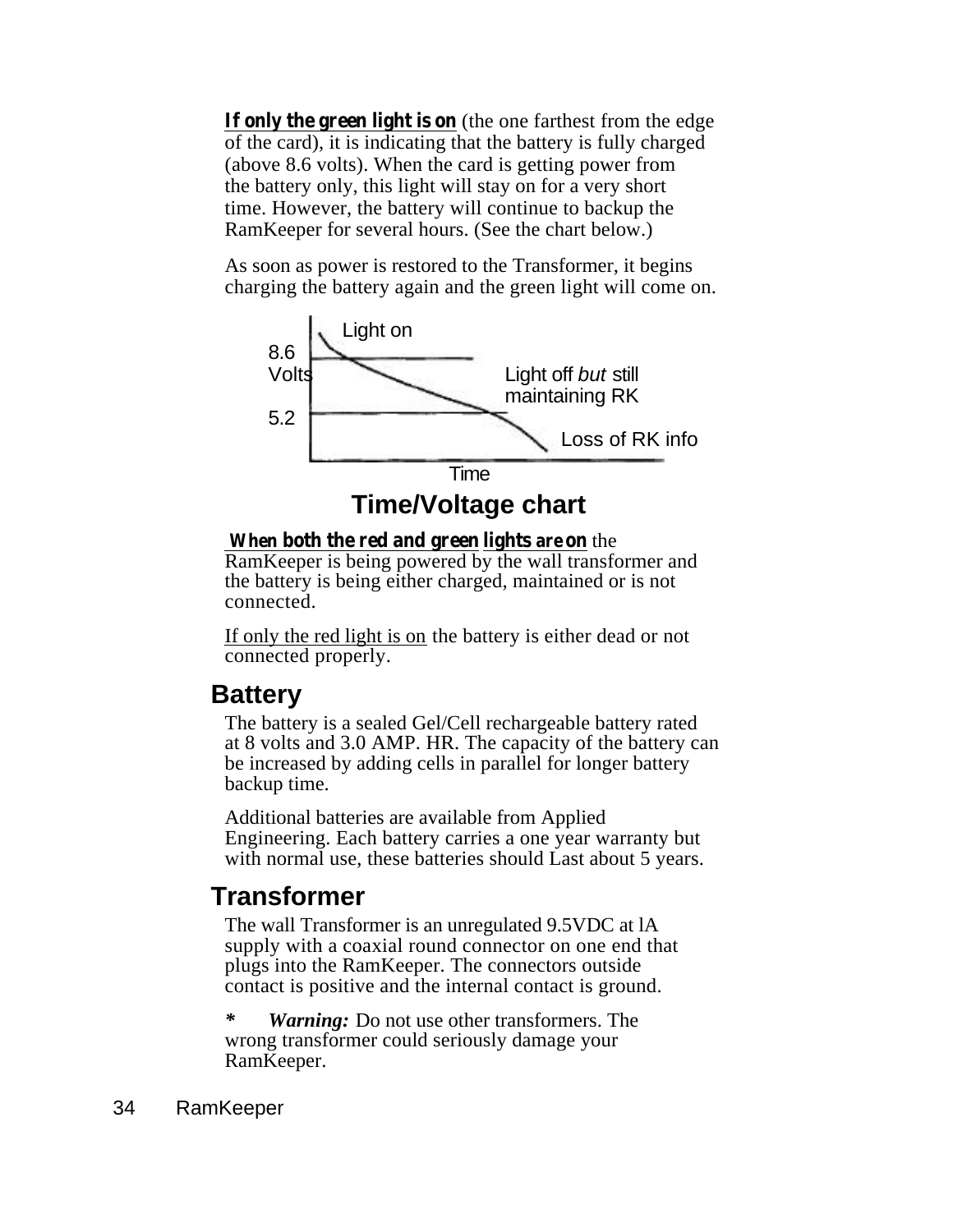### **CHAPTER FIVE**

### <span id="page-43-0"></span>*A Brief RAM/ROM Tutorial*

### **ROM is...**

**ROM** is an acronym for Read Only Memory. Since a battery backed RAM Disk can be not only read from but also written to, ROM Disk is a misleading name for a battery backed RAM Disk. The reason we call it this is because we used the GSs ROM Disk drivers to support the battery backed RAM Disk. You see, the GS has built-in ROM Disk drivers intended to support ROM chips loaded with programs. For example, you might attach a card to the memory expansion card that has AppleWorks loaded into an EPROM. The AppleWorks program could be loaded from the EPROM at a super high rate of speed. However, the EPROM would be Read only Memory, and no files could be saved to it nor could the program be altered in any way. On the other hand, the RamKeeper not only lets you load programs extremely quickly but also lets you choose the programs you want loaded as well as save files to it. Since ROM Disk is the name that the GS supports, that is what we we call the battery backed portion of memory that RamKeeper keeps alive.

The IIGS has a built-in ROM chip. This is a 128K chip containing information about what the computer should do when it is turned on. The ROM chip also includes Applesoft Basic and the Control Panel program. This chip was programmed by Apple when the computer was manufactured and can't be altered; the 128K memory is not memory you can use for storing data.

#### **RAM is...**

RAM is an acronym for Random Access Memory. This is the memory that can be both read from and written to - the addressable (user useable) memory. GS memory expansion cards use RAM chips and can range in capacity from 256K to 8 Meg. (8 Meg is the maximum amount of RAM allowed by the IIGS.)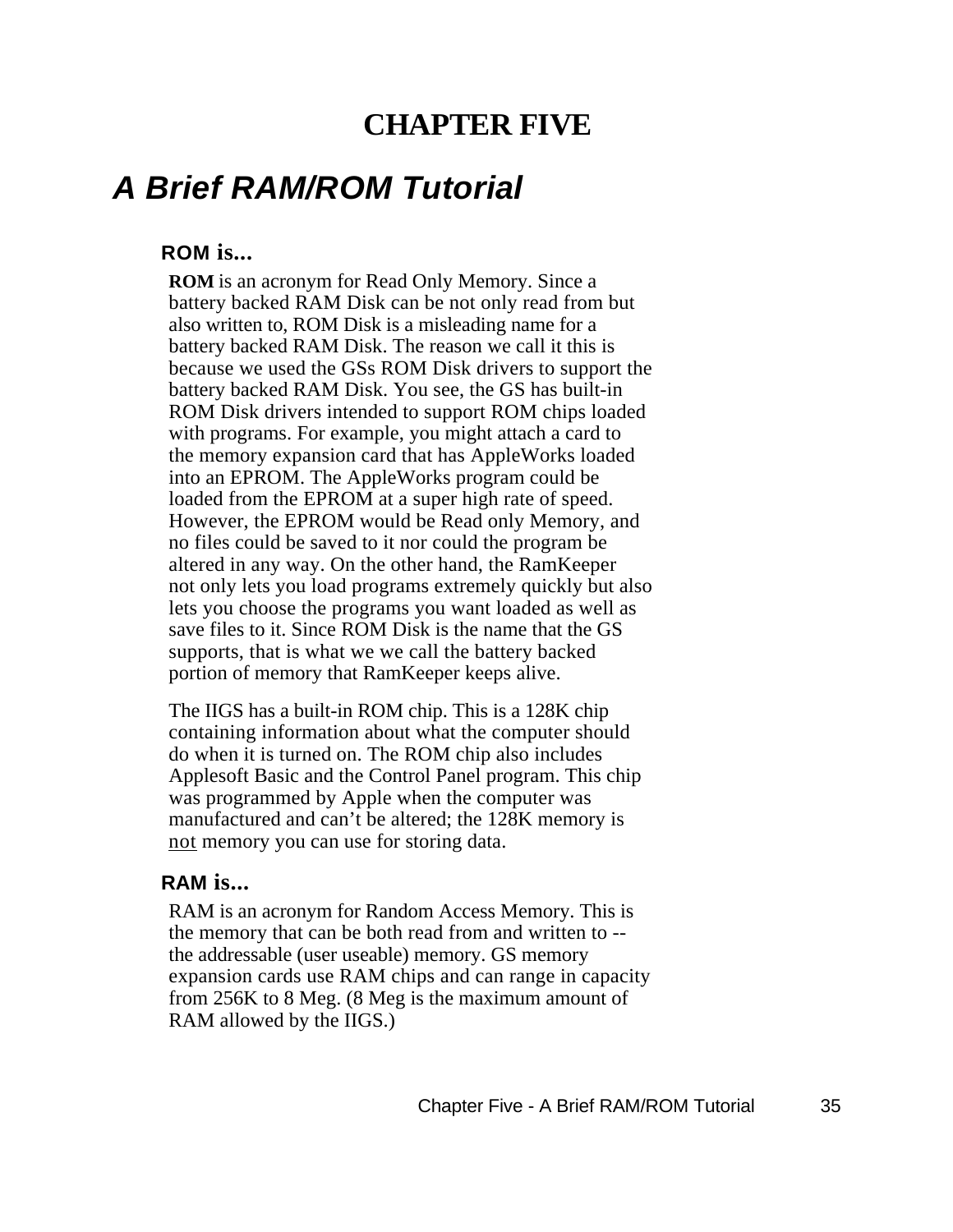Many programs automatically look for and use available RAM (system RAM) to give them more room to operate (e.g. desktop space). Many programs load themselves into the available RAM at startup. This greatly increases their performance speed because it reduces or eliminates the need to access the relatively slow mechanical floppy drives.

You have probably already experienced the thrill of loading your favorite (or most used) programs into a volatile RAM Disk and then seeing those programs run faster than they ever could from a floppy disk. You could access these programs from RAM all day. But flipping the power switch or a power outage is like a lobotomy to a RAM Disk.

Now you can know the joy of turning on your computer and having those programs that you previously loaded into RAM appear on your screen instantly. No more setting up a RAM Disk and loading the program every time you turn on your computer.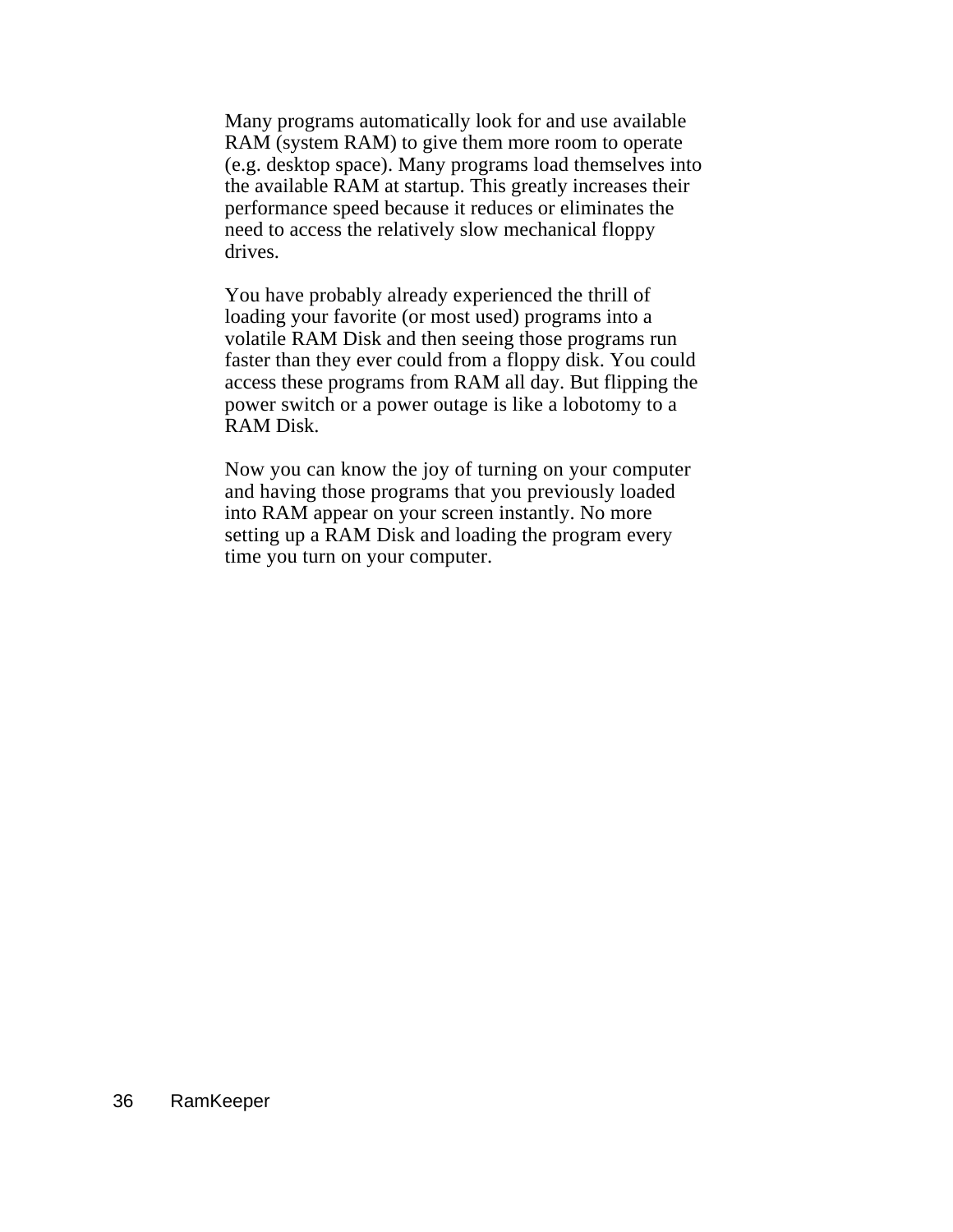### <span id="page-45-0"></span>**CHAPTER Six**

### *Memory Allocation--* - *How Much RAM and How Much ROM?*

RamKeeper gives you the ability to have both a RAM Disk to quickly store and retrieve data, and a ROM Disk for more permanent storage. You'll need to decide how much of the total available memory you want to use as volatile RAM and how much as a non-volatile ROM Disk.

### **Why not use all available memory as a ROM Disk?**

Since the ROM Disk remains intact when you turn off your computer, it might seem logical to allocate all available memory as a ROM Disk. However, as mentioned earlier, many applications need RAM for desktop space, so you'll need to Leave some of the RAM available for use by the system.

### **Is a RAM Disk now obsolete?**

Almost but not quite. Because you can set the size of the RAM Disk to 512K and 800K, there are some cases in which a RAM Disk is very useful. Such a case is copying disks.

If you've ever tried to copy a 5.25 disk or a 3.5 disk to a RAM Disk file or a hard disk, you have probably gotten the message:

```
"The two disks are different sizes, so 
the contents of "YOUR DISK" will be placed in a
               folder on "RAM#".
```
This creates a folder that you may or may not want but more importantly, it copies the files in segments instead of all at once.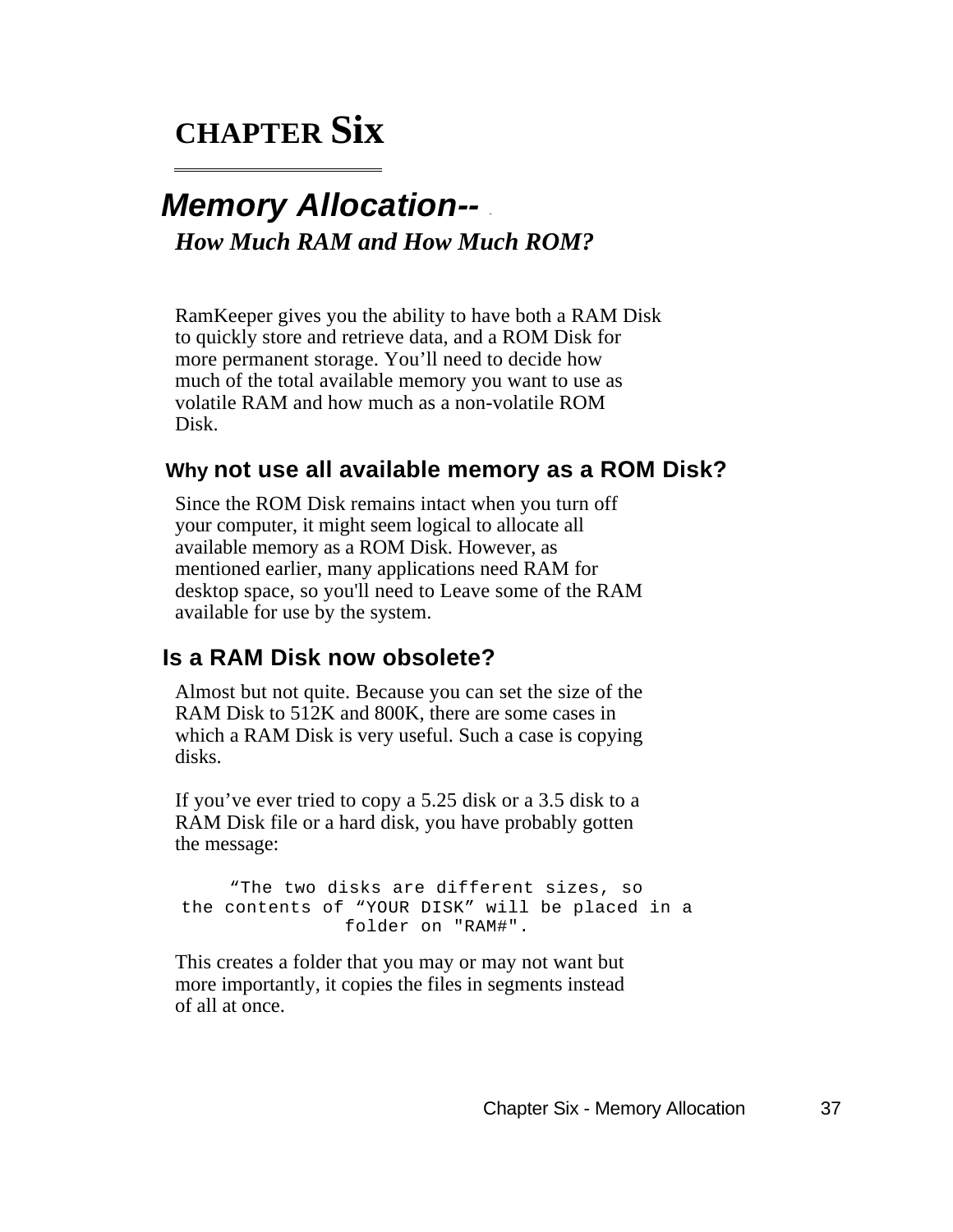<span id="page-46-0"></span>Result: Slower copies.

Remedy: Create a 512K or 800K RAM Disk.

This allows you to copy from floppy disks to a RAM Disk much more quickly. To set up a 512K or an 800K RAM Disk, follow the instruction in your IIGS User's Guide.

### **RAM and the GS Control Panel**

You may notice that the actual size shown next to RAM Disk size in the Control Panel-RAM Disk menu is smaller than the Minimum RAM Disk Size. This is because RamKeeper overrides the GS Control Panel's RAM Disk allocation. For example, if you set your Minimum RAM Disk Size to 800K in the RAM Disk menu, but only leave 256K for use as a RAM Disk in the AE RamKeeper's - Initialize ROM Disk Of change ROM Disk Size menus, the actual size of the RAM Disk will be 256K.

This causes no particular problems -- as mentioned earlier, you'll want to use most of your memory as ROM Disk space anyway -- we just wanted to point it out for those who might wonder.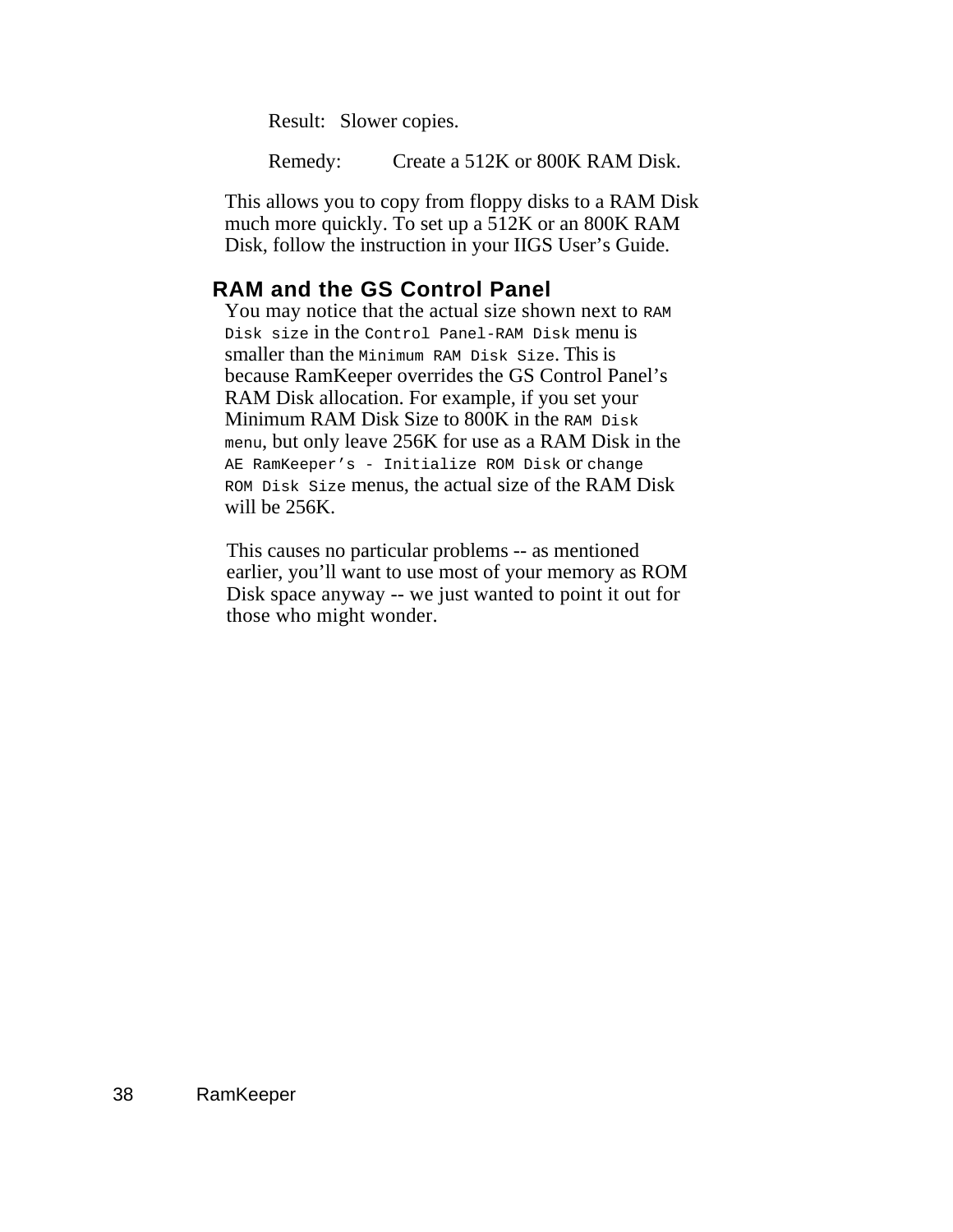### <span id="page-47-0"></span>**CHAPTER SEVEN**

### *Æ Cache*

Those of you who want to know what the  $\blacksquare$ Cache™ is and does, read, "About the *Cache™* at the end of this chapter. Those of you who want to install it right away, here's how...

### **Requirements**

To use the *Æ ≡Cache*, you must have the following:

A RamKeeper card with any compatible memory card attached.

or

A GS-RAM™ card installed in the IIGS's Memory Expansion Slot.

An Apple 3.5 Drive.

*\* Note:* The *Cache* supports only the Apple Disk 3.5™ Drives (platinum). It will not cache the Apple II Uni-Disk™ 3.5 drives (white) nor will it cache 5.25" drives or hard disks.

**Important:** You must set Slot 5 in the Control Panel menu to the Smart Port Setting.

A COPY of the AW 2 Expander disk, version 2.5.3 or later.

### **Installing the** *Cache*

You may have noticed that there are two AECACHE files on the AW2 Expander disk. One is for use with ProDOS 8 only while the other is for use with both ProDOS 8 and 16. First, decide if you'll be using ProDOS 8 only or ProDOS 16 only or if you'll be switching between the two, then follow the appropriate directions below.

#### **ProDOS 8 Only**

If you plan to use only ProDOS 8:

#### 1.) **Boot your COPY of the AW 2 Expander disk**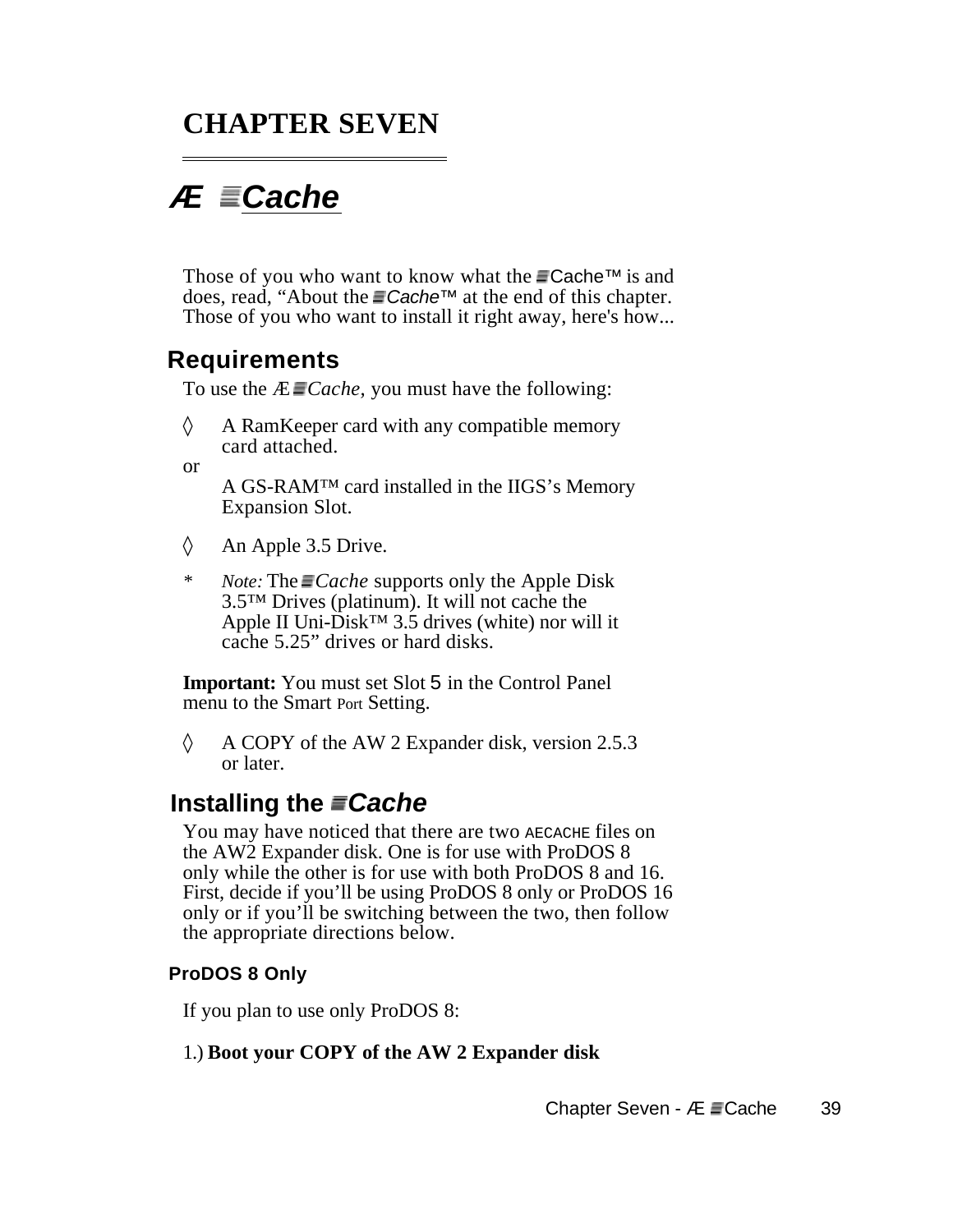<span id="page-48-0"></span>2.) Select Æ Cache from the AW2 Expander main menu or execute the file, AECACHE.SYSTEM.

While executing, the program will display the  $\mathcal E$  startup screen accompanied by the message:

INSTALLING....

at the bottom of the screen.

If the *Cache* program does not find a properly installed RamKeeper or GS-RAM card it will print the following message to the monitor:

> REQUIRES GS-RAM OR RAMKEEPER W/ MEMORY CARD IN IIGS MEMORY EXPANSION SLOT

\* *Important:* Switching from ProDOS 8 to ProDOS 16 with AECACHE . SYSTEM operating will cause unpredictable results. If you want to switch between operating systems, follow the directions for ProDOS 8 and ProDOS 16 following.

#### **ProDOS 16 and ProDOS 8 or ProDOS 16 Only**

If you'll only be using ProDOS 16, or if you'll be switching between 16 and 8, use the IIGS Finder or System Utilities to copy the Aecache . Setup file (from the AW2 Expander disk) into the System. Setup folder located within the ProDOS 16 System folder on your boot disk(s) (see below).



#### **Where the file goes**

Booting these modified disks will load the AE Cache option into your Classic Desk Accessories menu.

*\* Note:* You must cold boot into ProDOS 16 to enable the AECACHE . SETUP file to work under both systems. You can then switch between ProDOS 8 and ProDOS 16 without deinstalling or reinstalling the *Cache*

If the *Cache* program does not find a properly installed RamKeeper or GS-RAM card, the AE Cache option won't appear in the Desk Accessories menu.

40 RamKeeper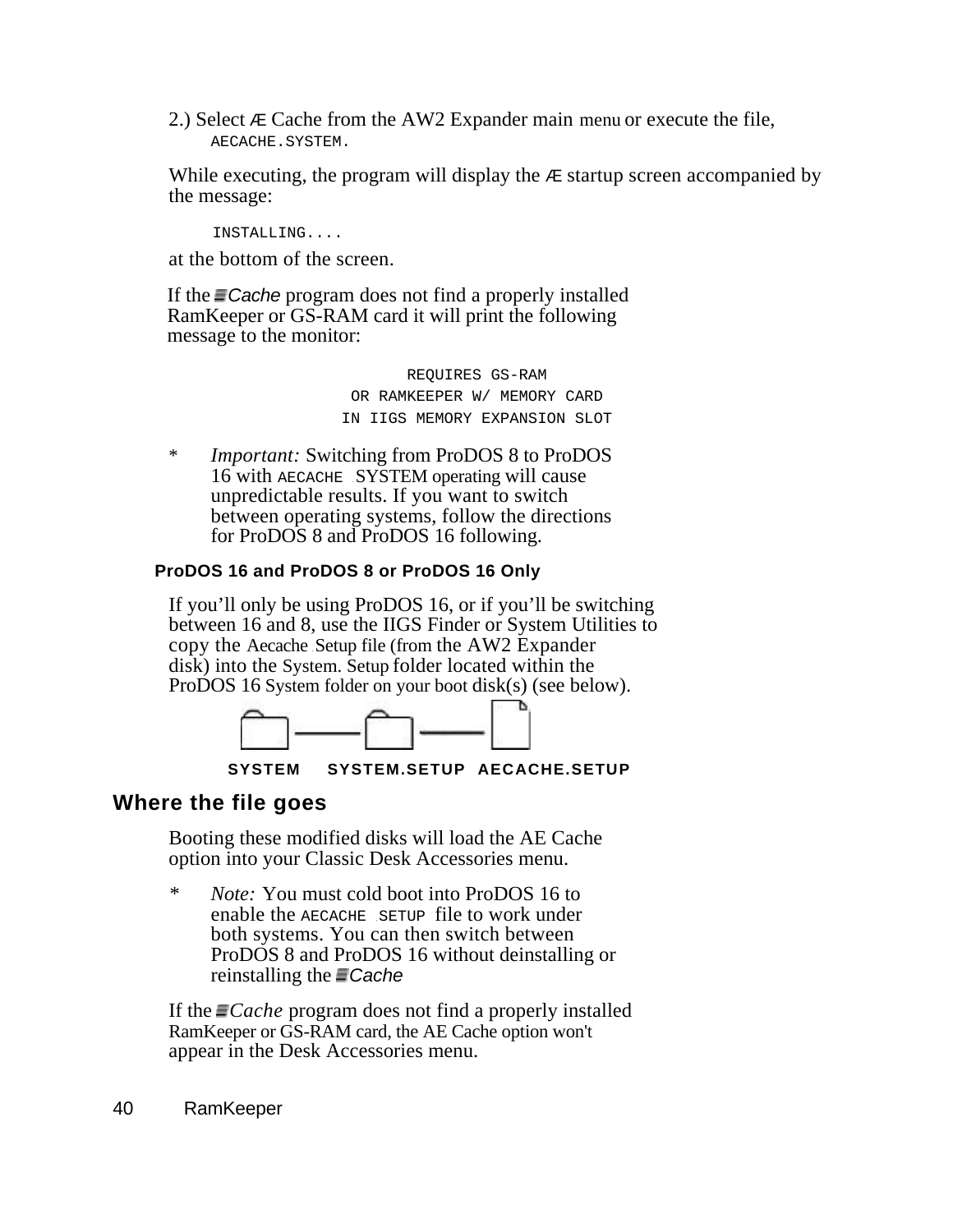### <span id="page-49-0"></span>**Setting the** *Cache* **Size**

Once the  $\mathcal{F} \equiv$  Cache is installed, it will automatically increase your productivity. All you need to do is decide how large you want the *Cache* to be.

### 1.) **Access the IIGS Classic Desk Accessories Menu.**

 $\left( \begin{array}{c} \bullet \\ \bullet \end{array} \right)$  fand then  $\left[ \begin{array}{c} \bullet \\ \bullet \end{array} \right]$ . You should see a menu much like the one below. (Yours may be slightly different according to the Classic Desk Accessories you have loaded.) Notice the new option --AE Cache.



#### **Classic Desk Accessories Menu**

- 2.) **Select the new option** using the arrow keys and return. You'll see the RAM Cache menu. (See illustration.)
- 3.) **Change the size of the RAM buffer** to the size you want by pressing the right and left arrow keys to increase and decrease. You don't have to power your computer down and back up to change the size of the cache. Simply select the size you want then press return. If you access the AE Cache option again, you will see that your new setting has taken affect.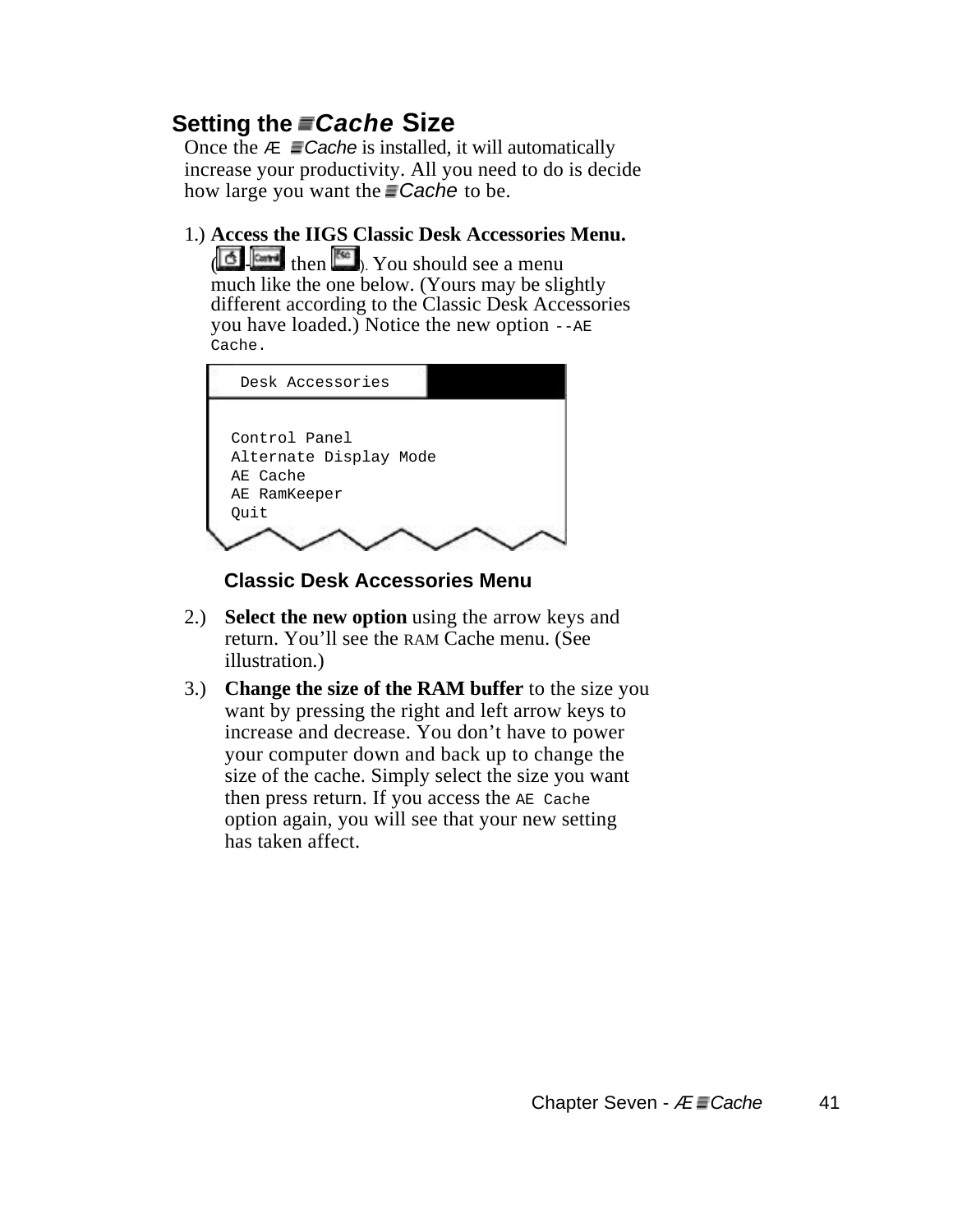```
 RAM Cache V_
(C) 198— Applied Engineering
RAM Buffer Size: K
                        K
Current Size:
Expansion Memory Size K
Select: < \rightarrow Cancel: Esc Save
```
### **RAM Cache Menu**

4.) **Change the size of the RAM buffer** to the size you want. Press the right and left arrow keys to increase and decrease the RAM buffer size.

You don't have to power your computer down and back up to change the size of the cache like you do when you change the size of a regular RAM Disk. Simply select the size you want then press return. If you access the AE CACHE option again, you'll see that your new setting has taken effect.

### **Setting the RAM Buffer Size**

The Expansion RAM Size: heading displays the entire amount of memory on the memory expansion card. If another program or utility is using some of the extended memory, the RAM Buffer will not be able to use all of the memory indicated by the Expansion RAM Size:. But it can use the free memory available at that time for a RAM Buffer.

If you request more memory than is free at the time, the *Cache* will use as much free memory as is available. The *Cache* wont automatically fulfill your size request once the memory becomes free. If a program frees any memory, you can use that memory as a RAM Buffer by resetting the RAM Buffer Size in the AE Cache option in the Desk Accessories menu.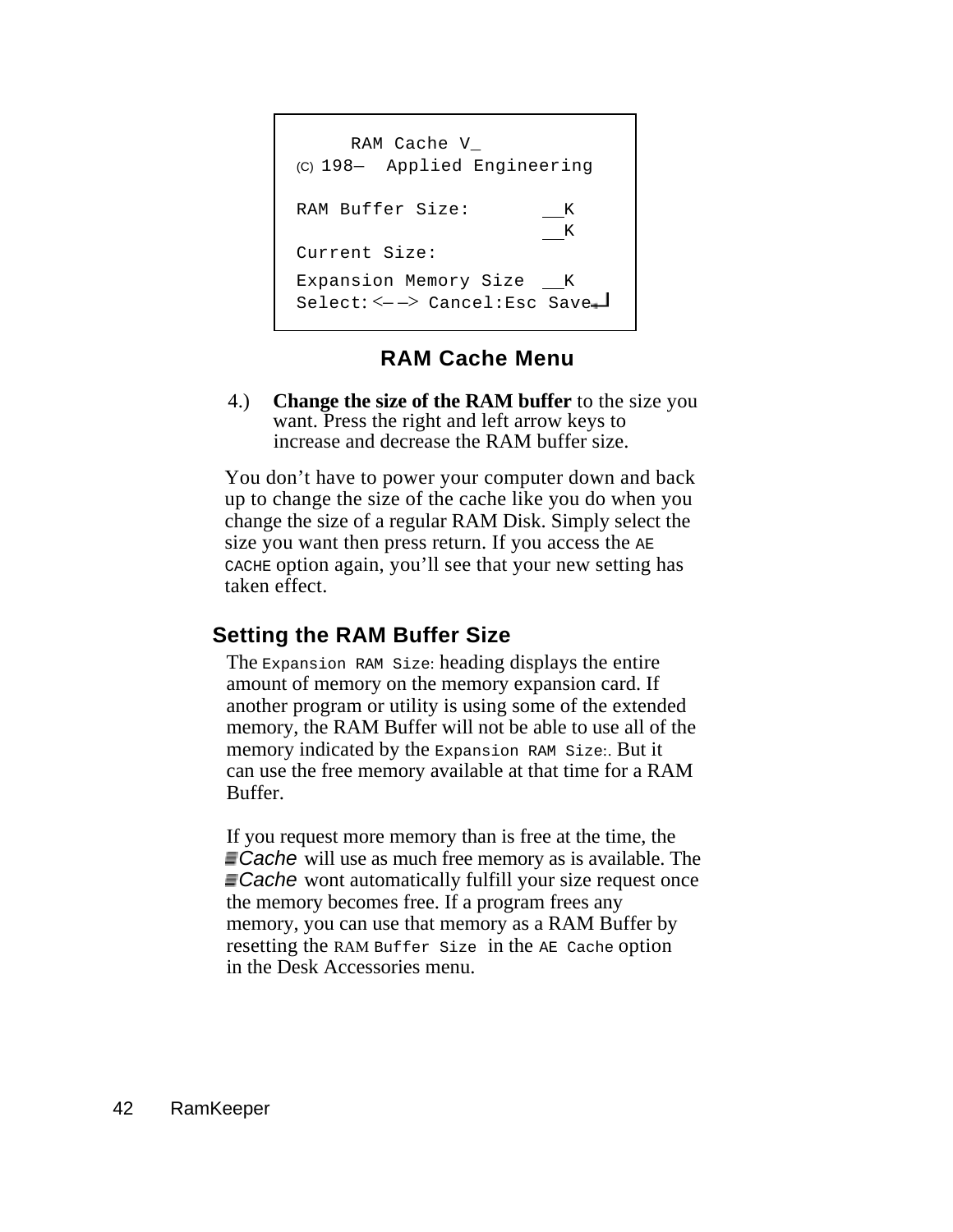### <span id="page-51-0"></span>**Removing the** *Cache*

To remove the *Cache* from the system:

### **ProDOS 8**

Cold boot your computer by doing either of the following:

- -> Press and hold down the control and open-apple keys  $(\Box)$   $\Box$  ) while pressing and releasing the reset key.
- -> Power down--turn off the computer, then power up--turn it back on.

After you cold boot, access the Desk Accessories menu and note that the AE Cache option is gone.

#### **ProDOS 16**

Remove the AECACHE . SETUP file from the System. Setup file and reboot or cold boot from a boot disk that doesn't have the AECACHE . SETUP file installed.

### **About the** *Cache*

Part of the reason the *Cache* is so incredibly fast at retrieving information is that it allows ProDOS to read a whole track every time it accesses the disk drive instead of reading individual blocks. This method, called, track caching, makes even the initial read much faster--up to twice as fast as a system without a cache. All subsequent calls are sped up even more because the system does not have to access the disk drive every time you request information. In fact, subsequent accesses are often faster than accesses from a RAM Disk!

The **Cache** installs itself onto the Smart Port and will operate with ProDOS 8, ProDOS 16, Apple Pascal 1.3, and Æ's PC program for CP/AM. It uses some of the expanded memory for itself plus the amount of memory you allocate to it.

When the cache program reads a track, it stores the entire track in the Track Buffer and stores the block(s) containing the requested information in another buffer, the Cache Buffer. You can set the Cache Buffer to the size you want, depending upon the memory size of your GS-RAM card and how much of that memory you have allotted for use as a RAM Disk.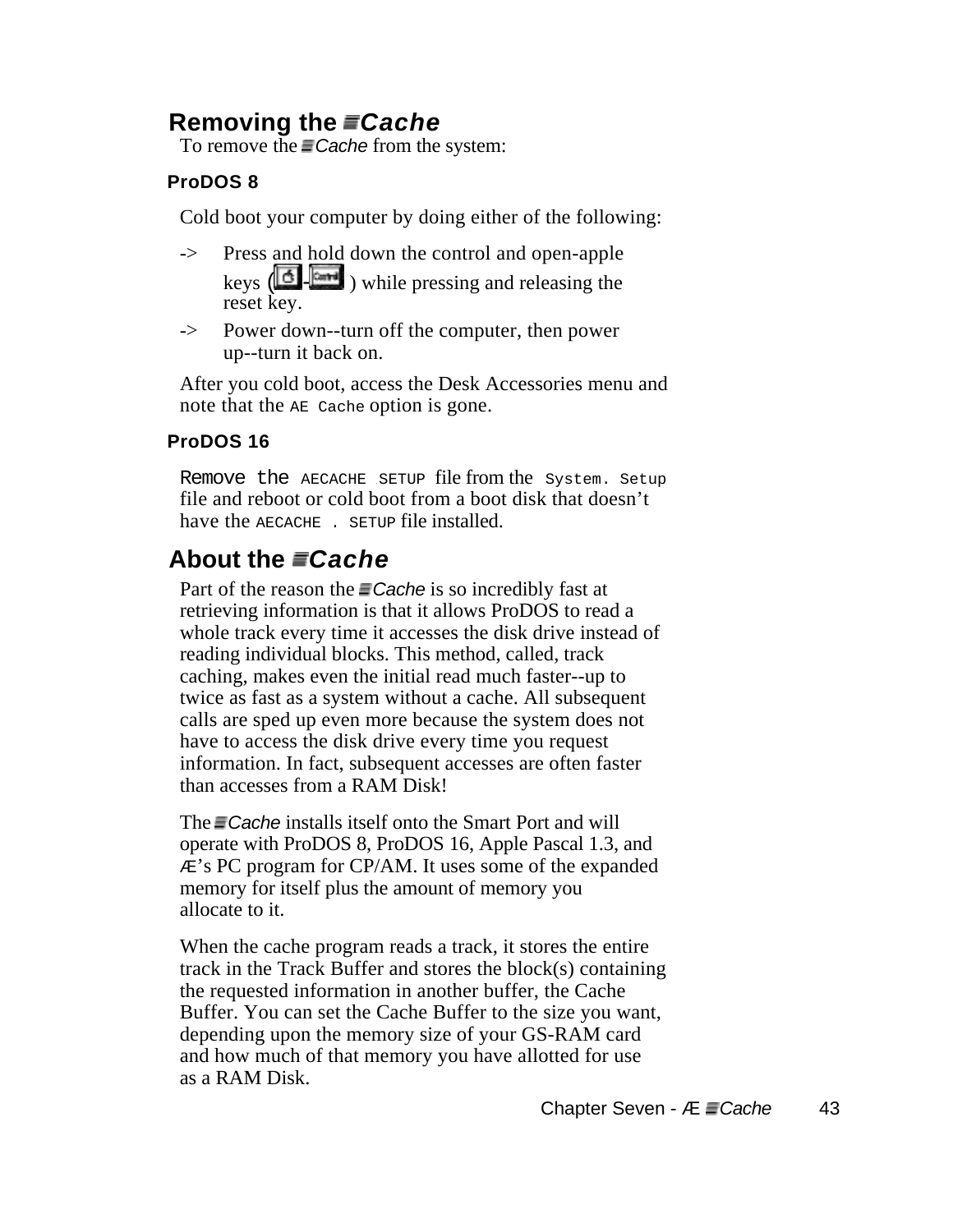When the Cache Buffer becomes full, it will make room for the most recently requested data by replacing the blocks that have been stored in the buffer the longest without being accessed. The Track Buffer is not variable; it is large enough to hold one track (6K) and cannot be changed.

When you call for information, the system first looks in the Cache Buffer. If the information is there, it reads it with speed comparable to (often even faster than) reads from RAM Disks and internal hard disks. If it doesn't find the information in the Cache Buffer, it checks the Track Buffer. This takes very little more time than reading from the Cache Buffer because the system is still not required to read the disk drive.

If the information is not in the Track Buffer, the system will then go back out to the disk drive, find the information and read the entire track to the Track Buffer. This new track replaces the track currently held in the Track Buffer.

While this method actually goes through more steps than a non-cached system to get information that is not stored in the buffer, the actual time it takes the system to check the Cache Buffer and Track Buffer is insignificant.

### **Copy Protected Programs**

Some copy protected programs have a disk accessing function of their own and cannot use the *Cache.*  However, most programs will use the cache with no problem.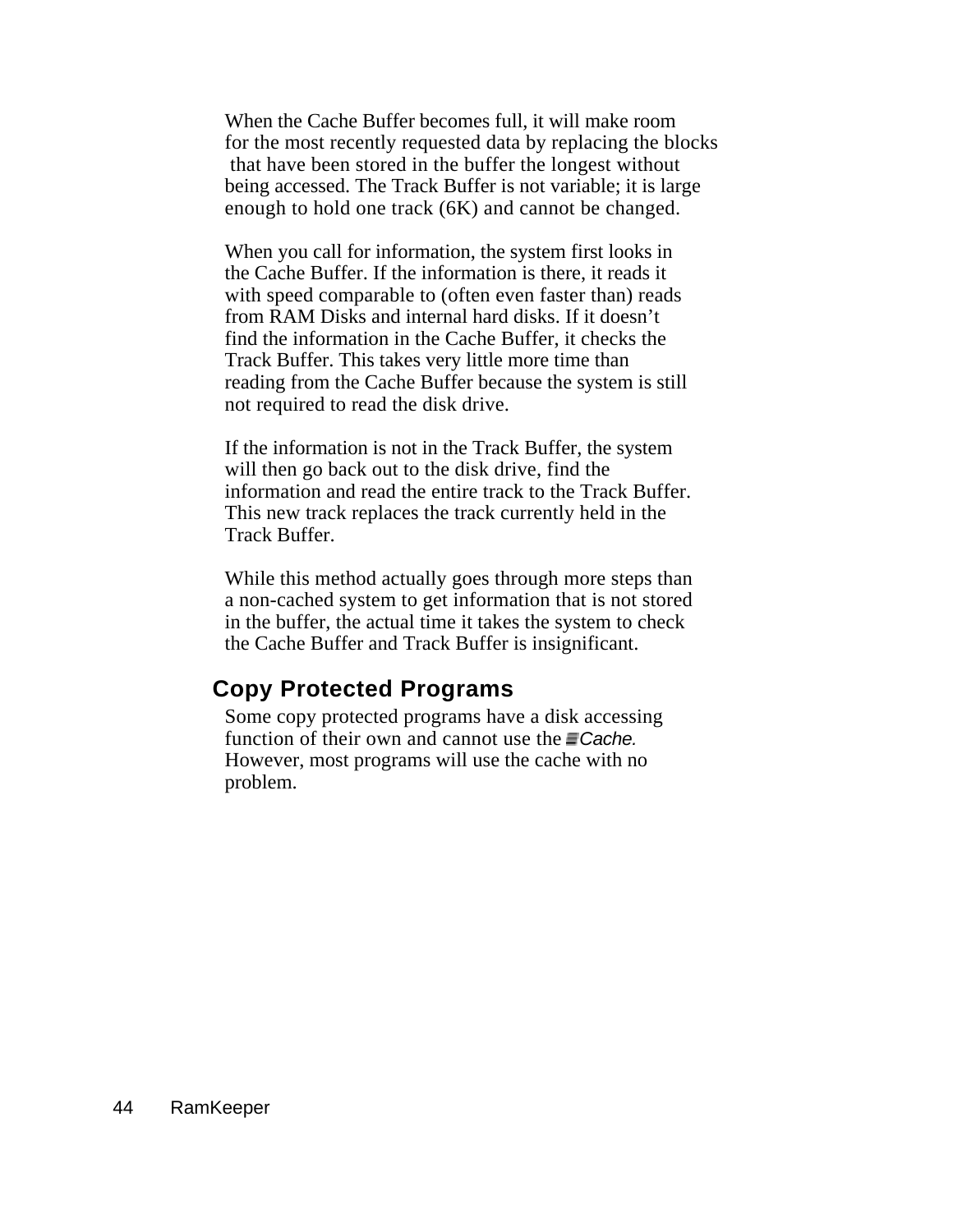### <span id="page-53-0"></span> **CHAPTER EIGHT**

### *AW* **2** *Expander*

The AW 2 Expander is an accessory program designed to compliment Applied Engineering memory expansion products. It modifies the AppleWorks™ program to recognize and use the additional memory provided by these products.

The AW 2 Expander program will enhance AppleWorks USA version 2.0, German 1.4, and French 1.4.

### **Before You Even Think of Modifying AppleWorks...**

If you are familiar with AppleWorks, you'll probably be tempted to use the AW 2 Expander without reading these instructions. Resist the temptation. Or at least read the following.

- AW 2 Expander does not support AppleWorks versions 1.0 through 1.3.
- These instructions assume that you already know how to use AppleWorks. The AW 2 Expander program uses the same screen displays and keyboard input routines (user interface') as the AppleWorks program. If you need a quick review, read Throughout AppleWorks in your Using AppleWorks manual.
- There's an AppleWorks Word-Processor file on the AW 2 Expander disk entitled **"READ.ME."**  Please do so. This document contains information about any recent changes to the software or updates to the documentation.
- Apply the AW 2 Expander modifications only to unmodified BACKUP copies of your AppleWorks startup and program disks. Modifications required by other programs should be done after executing the AW 2 Expander enhancements.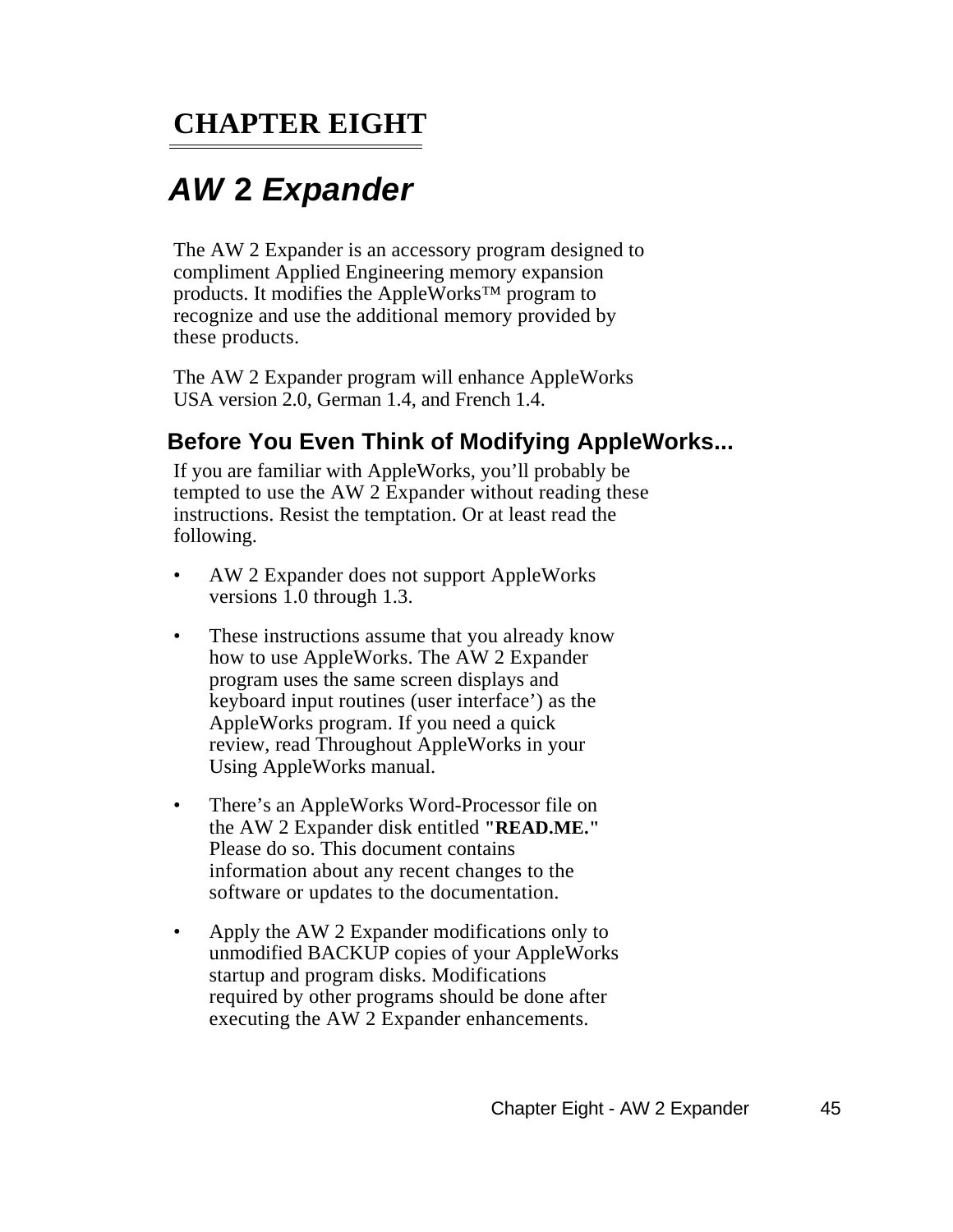### <span id="page-54-0"></span>**AppleWorks Modification Instructions**

This is how to use the AW 2 Expander to modify the AppleWorks disks:

- 1. First, make copies of your original AppleWorks disks. Filer ," provided on the AW 2 Expander disk, or the copy program on your System Utilities disk should be used for this purpose.
- *\* Note:* You must give the same name to the front and back side of the AppleWorks copy disk. Instructions for copying with Filer are in the Appendix of this manual. Instruction for copying with the System Utilities are in the IIGS System Disk User's Guide.
- 2. Boot the AW 2 Expander disk in your startup drive.
- 3. Select option 1 "Execute AppleWorks Enhancements."
- 4. The Applied Engineering AW 2 Expander copyright screen will then appear. After reading each of the screens, press the space bar to continue.
- 5. You'll now be prompted to remove the AW 2 Expander disk and insert a COPY of the AppleWorks STARTUP disk in drive one. Be sure the WRITE PROTECT tab has been removed from the disk. As prompted at the bottom of the display screen, press the space bar to continue or the escape key to go back to the main menu.

The AW2 Expander program expects to find the AppleWorks STARTUP file, "APLWORKS.SYSTEM," on the disk in drive one. If, at this point, the program displays the following message:

```
Cannot find correct file
Please enter the prefix of the AppleWorks program
?
```
enter the complete ProDOS prefix of the AppleWorks STARTUP disk. Be sure to include any (/) slashes for subdirectories.

An example ProDOS prefix of an AppleWorks subdirectory on a Apple 20 SCSI hard disk (with a volume directory name of /HARD) might be: /HARD/APPLEWORKS.

46 RamKeeper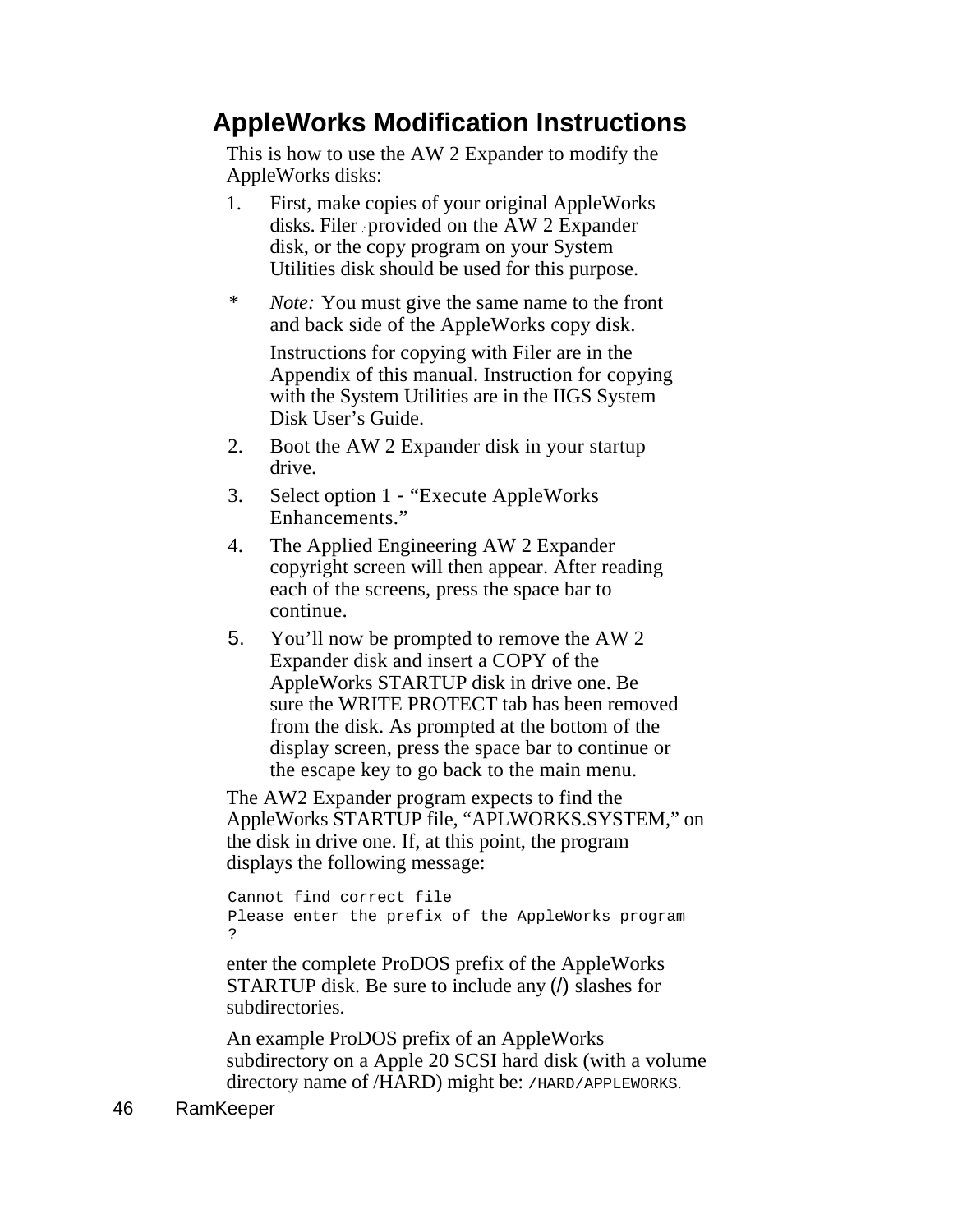- <span id="page-55-0"></span>6. The program will then give you a list of the modifications that it will make to your AppleWorks disk(s) and ask you if you want to continue. If you want to go ahead and make these modifications to your AppleWorks disk(s), hit the "Y" key. If you don't want to make these modifications, hit the "N" key to return to the main menu.
- 7. After the STARTUP disk has been successfully modified, you may be prompted to remove it from the disk drive and insert a COPY (write enabled) of the AppleWorks PROGRAM Disk. The volume directory name of this disk must be the same as the STARTUP disk. Press the space bar to continue.
- 8. When the modification to the AppleWorks PROGRAM Disk has been completed, the program will prompt for a key press to quit. Press the space bar and the modified AppleWorks can then be booted in the normal manner.

### **Setting the AppleWorks Enhancement Options**

Boot the AppleWorks startup disk just like you normally would. (Notice that the AppleWorks version number near the lower right corner of the startup screen now has an "A" tagged onto its end (Ex: 2.0A). If it doesn't have an "A: appended to the version number, it hasn't been modified correctly.

When the startup disk has finished loading, remove the startup disk and insert the program disk, but DO NOT press return. Press **instead.** If you're booting AppleWorks from a UniDisk 3.5 or a hard disk, press when you are prompted with: "Press the Space Bar to continue.

*\* Note:* It's not necessary to access the Getting Started options menu each time you boot AppleWorks. The Getting Started menu is only used to set the enhanced AppleWorks options.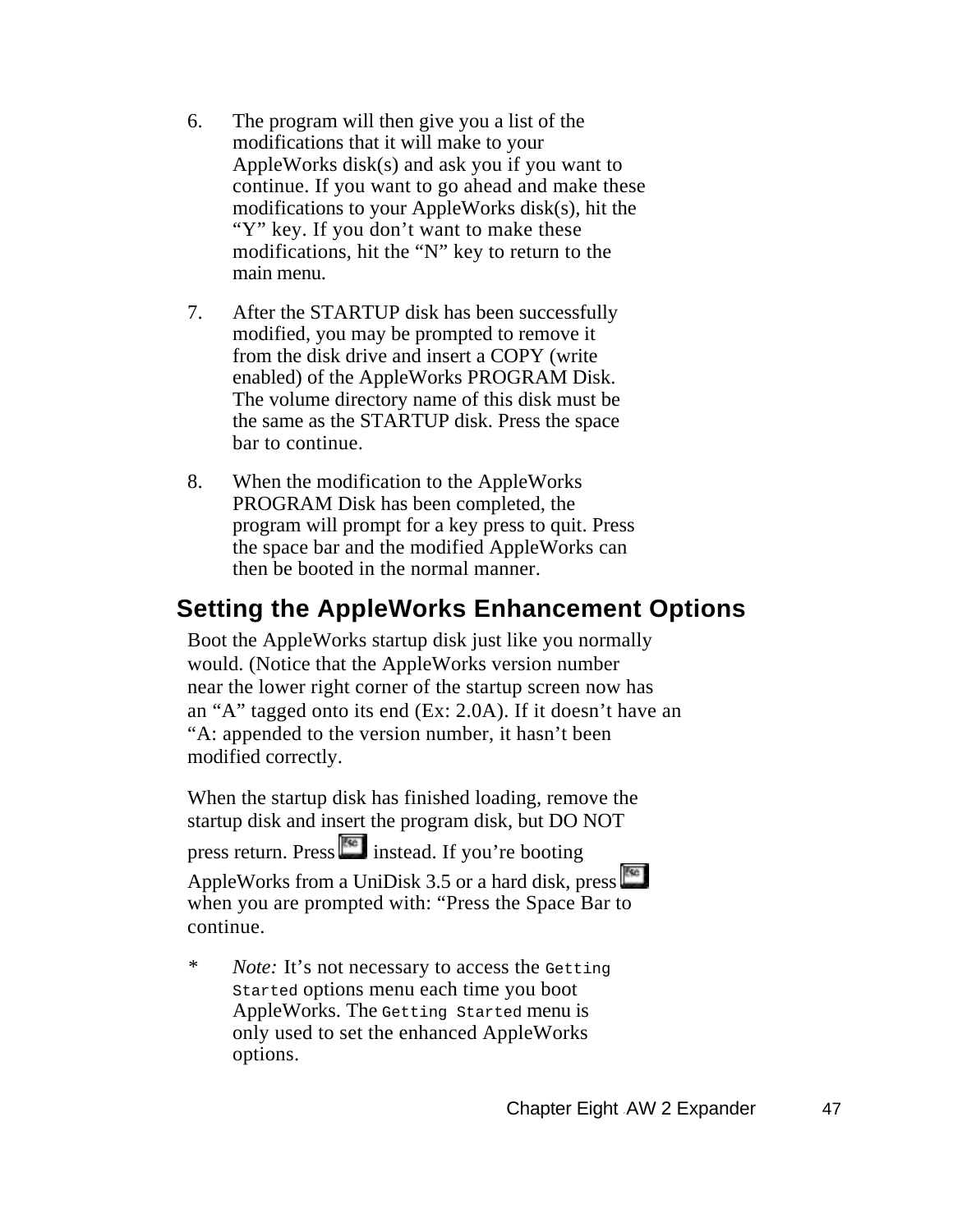The current enhancement-options configuration will be read from the parameter file (SEG.PR) on the AppleWorks program disk and displayed in the Getting Started option menu. The configuration shown contains the default settings. These default settings remain in effect until you change them and save the new configuration back to the AppleWorks program disk.

| Getting Started                      |        |
|--------------------------------------|--------|
| Maximum Records/Lines (RW)<br>1.     | 12,000 |
| 2.<br>Preload AppleWorks onto Memory | On     |
| 3. Printer Buffer(RW)                | Off    |
| 4. suffer Size (GS)                  | 0 K    |
| 5. Reserved RamFactor Size (RF)      | 0 K    |
| 6. Time Display                      | Off    |
| Save Configuration<br>7.             |        |
| 8. Continue with AppleWorks          |        |

Type number, or use arrows, then press Return 1113K Avail.

#### **The Getting Started options menu**

*\* Note:* The options followed by (RW) are for RamWorks and Z-RAM products only. Those followed by (RF) apply only to the RamFactor. (GS) applies to the IIGS only.

Use the up and down arrow keys  $(\mathbb{F} | \mathbb{F})$  to highlight

the option you want. Use  $\frac{F_{\text{thm}}}{F_{\text{th}}}\$  to select a highlighted option. For more information on the options, refer to the section entitled *About the New Features.* When you have made the desired changes, save the new configuration back to the AppleWorks program disk by selecting the menu option Save Configuration.

Choose the option, Continue with AppleWorks. If you didn't save your new configuration, the new one will be in effect only until you quit the AppleWorks program. The next time you boot AppleWorks, the previous (saved) configuration will be used.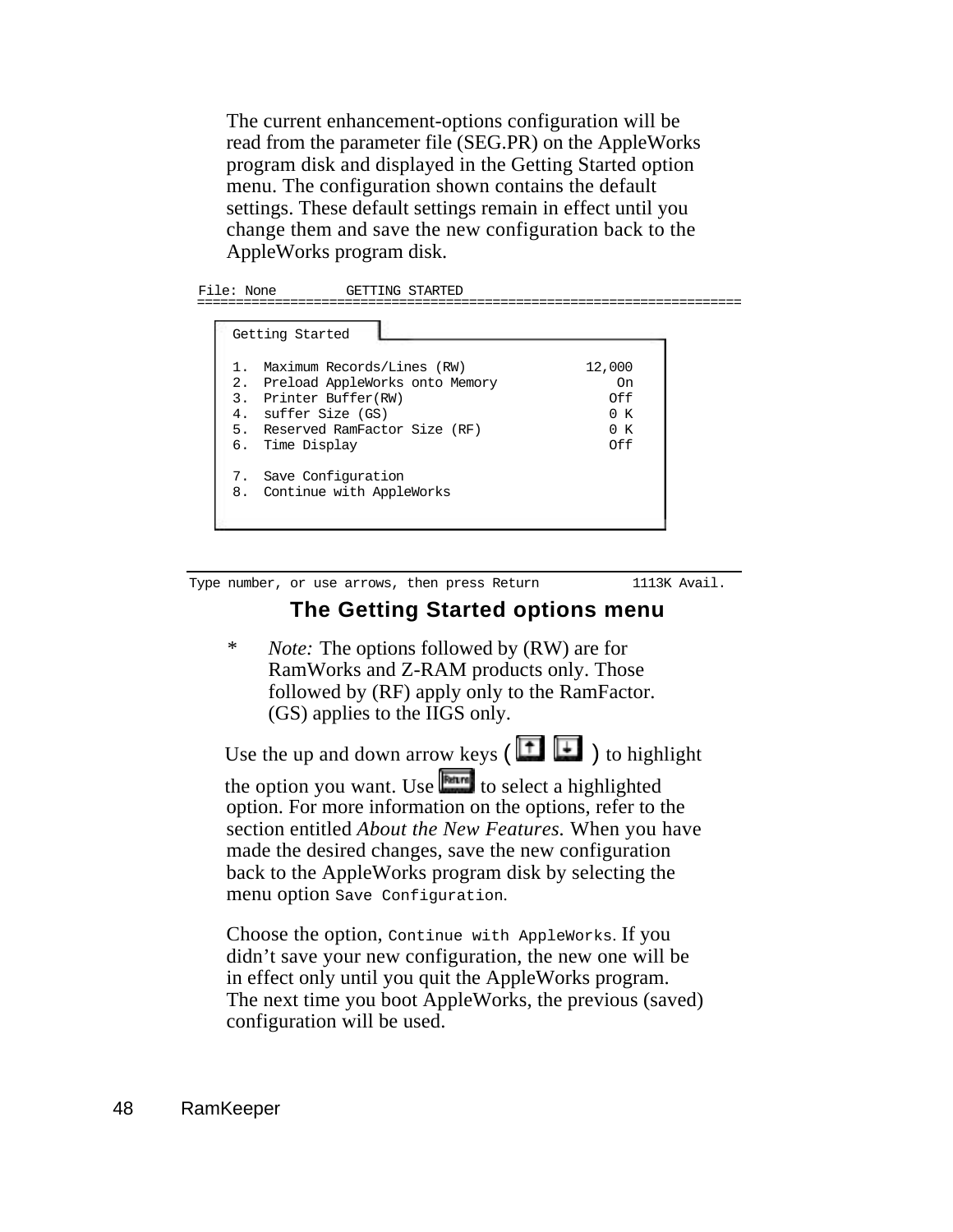#### <span id="page-57-0"></span>**About the New Features**

The following paragraphs describe the new features of the enhanced AppleWorks and the instructions for using them. Please read this section very thoroughly.

#### **More Word-Processor Lines and Database Records**

With sufficient memory, the maximum number of Word Processor lines available with the unenhanced AppleWorks 2.0 is limited to 7,250; the maximum number of data base records is 6,350. The enhanced version expands the maximum number to just over 22,600 apiece.

The enhanced AppleWorks, when RamKeeper with a GS memory card is installed, automatically sets the number of lines and records to the maximum (22,600).

### **Clipboard Expansion**

The standard AppleWorks clipboard (2.0) is limited to only 255 lines of information. The enhanced AppleWorks clipboard expansion increases the clipboard size for the Word Processor and Database functions to 2,042 lines. Only clipboard activities within and originating from the Spreadsheet function remain limited to 250 lines.

### **Printer Buffer Option**

The Apple IIGS has a built-in print buffer which can be activated from the Apple IIGS Control-Panel menu. You may select the "On" setting from the Printer Buffer option but the buffer will be functional only if you have selected it from the Control Panel option. If you'd like to know more about the internal printer buffer, please refer to your Apple IIGS Owner's Guide.

### **Buffer Size Option**

The Buffer-size option of the Getting Started options menu affects the size of only the Apple IIGS' internal printer buffer.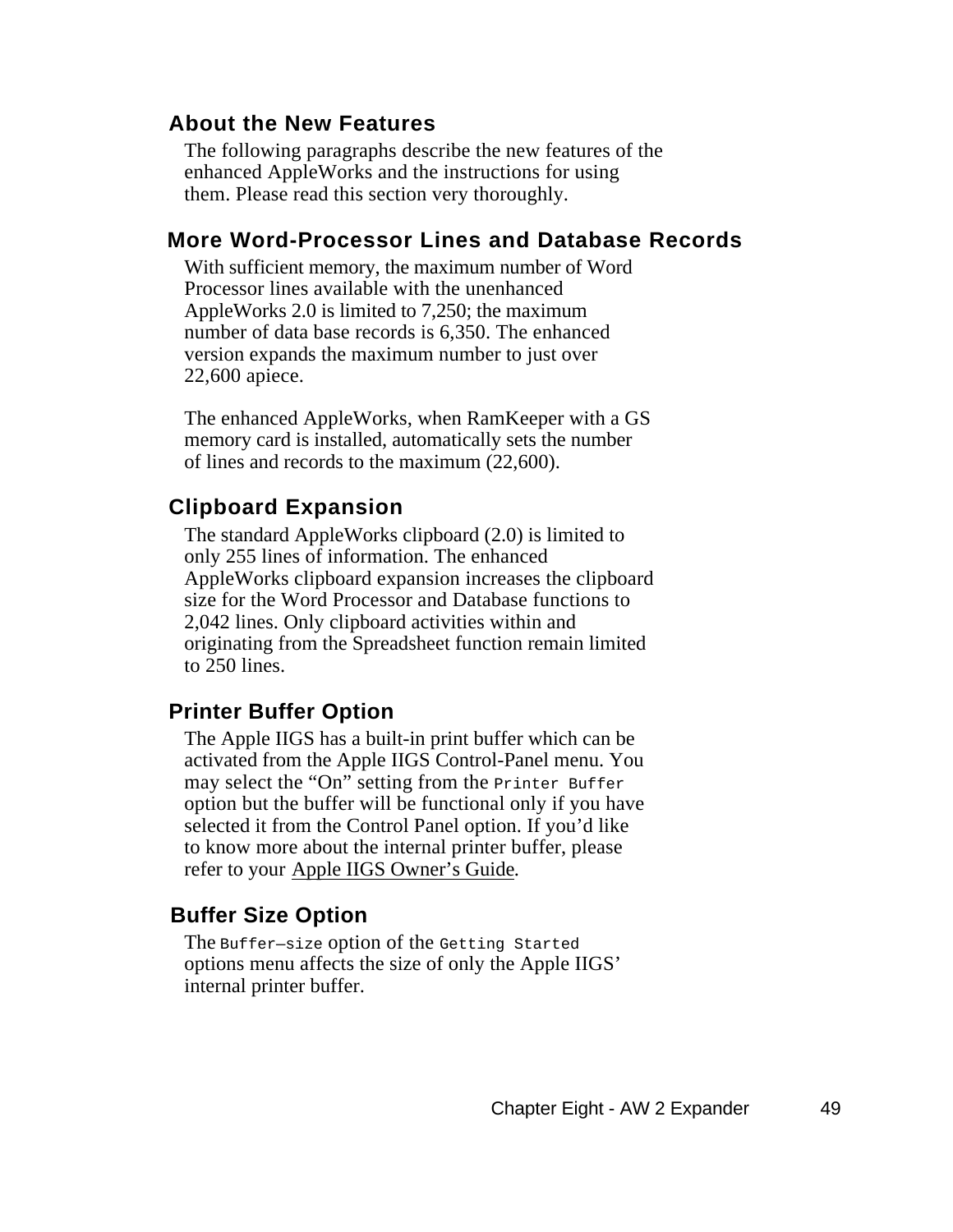<span id="page-58-0"></span>*\* Important:* If any amount of memory is allocated to the Buffer size option, the printer buffer setting is shown to be "On." However, it will not actually be on if not selected from the Control Panel menu.

The Buffer-Size option of the enhanced AppleWorks Getting Started menu lets you allocate the amount of Apple IIGS memory space (up to 64K) to be used for the print buffer. With the Apple IIGS print buffer ON and the Getting Started Buffer Size Option set to  $OK$ , the actual buffer size will be determined by the amount of memory (2K or less) that the Apple IIGS memory manager can allocate.

#### **Time Display/Database Time-Stamp Option**

This option will read the output of the Apple IIGS internal clock and replace the "Open-Apple-? for Help' message in the bottom line of the AppleWorks screen with a current date and time display. This option also allows the AppleWorks user to enter the current date or time into a database category by typing the @ character as the only entry in that category. The category name must contain either the word DATE or the word TIME but should not contain both. For example, you should not use this feature in a category named, "Date and Time."

\* *Note:* To use the internal clock of the Apple IIGS, the enhanced AppleWorks must be run under ProDOS 8 or 16, not ProDOS 1.1.1. (See your Apple dealer for ProDOS upgrades.)

The Getting Started options menu allows 12 hour or 24 hour time and date display. How the date is displayed on the screen is affected by the time display option selected.

The 12-hour (USA format) option displays the date as Month/Day/Year.

The 24-hour (French, German, and military format) option displays the date as Day/Month/Year.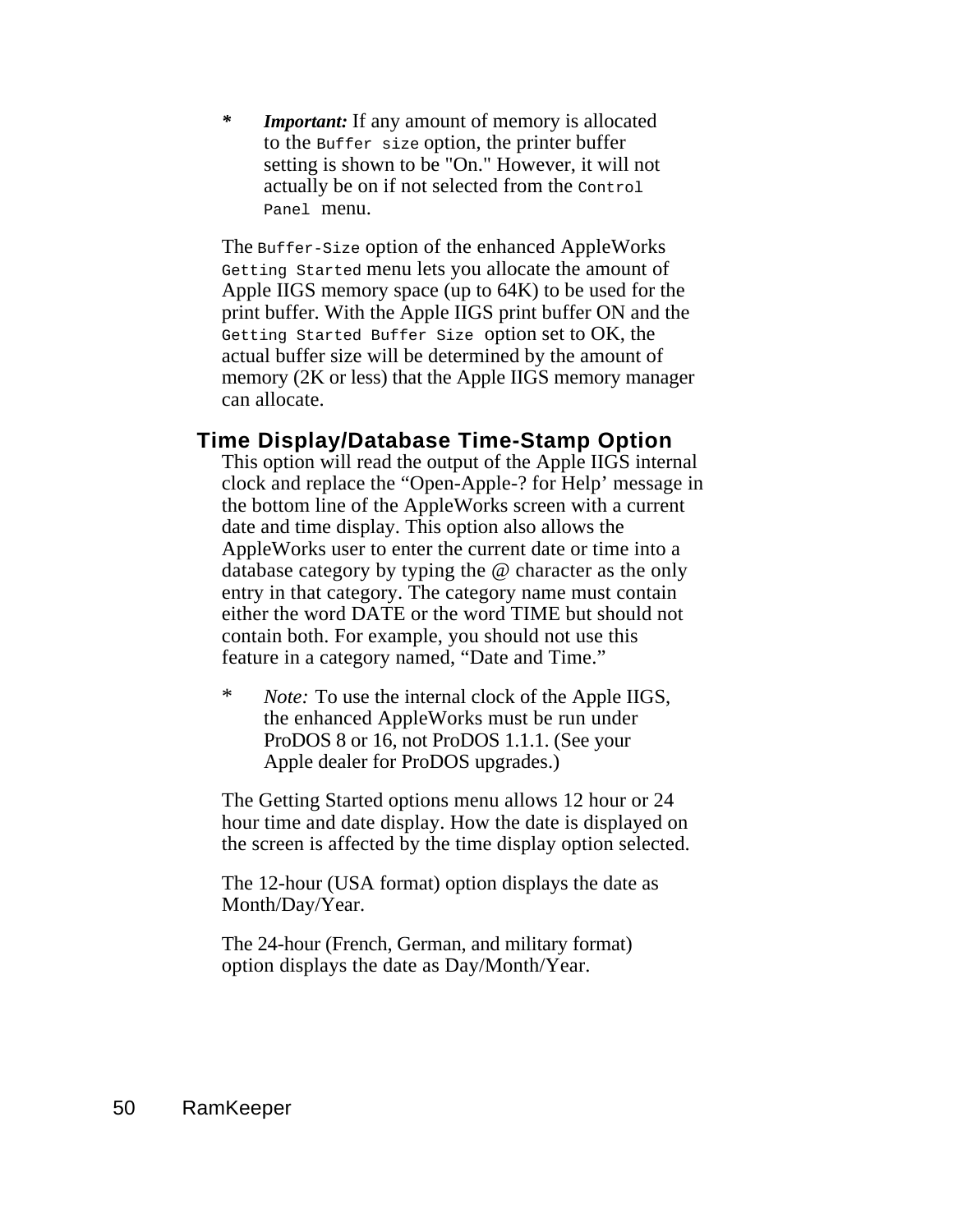### <span id="page-59-0"></span>**Multiple-Disk Save**

Data storage problems arise when the size of a file on the Desktop exceeds the amount of storage space on the data disk. A standard floppy disk can store only 135K of AppleWorks data. Using the modified AppleWorks, Desktop files larger than the available disk space will be segmented, or "split" and saved in sections to two or more disks. The following paragraphs explain how to use this feature to save and load segmented Desktop files.

This seems to be a good time to remind you of Murphy's Law:

Whatever can go wrong will go wrong.

Back up your Desktop files! A power failure will wipe out anything currently on the Desktop! It's always a good idea to have backup copies of your working data disks, especially if you have large amounts of data stored on them.

### **Saving Multiple Files to Disk**

When saving a Desktop file which is larger than the data disk space available, the enhanced AppleWorks will prompt the user with the following message:

Segmented Desktop File... Please insert NEXT disk with SAME VOLUME NAME

\* *Note:* If a previous version of the file already exists on the disk, AppleWorks will first ask you if you wish to delete the old file.

Remove the data disk from the current disk drive and replace it with the next data disk. All segments of a given segmented Desktop file MUST be saved on data disks having the same volume (disk) name as the primary (first) data disk. On subsequent data disks, each appended file segment (sequential) will be automatically deleted before saving a new segment.

If you discover that you don't have enough formatted blank disks with the same volume name, don't panic! Press *esc* then space to continue. Just use the AppleWorks Disk Formatter utility under the "Other Activities" menu before you begin to save your file.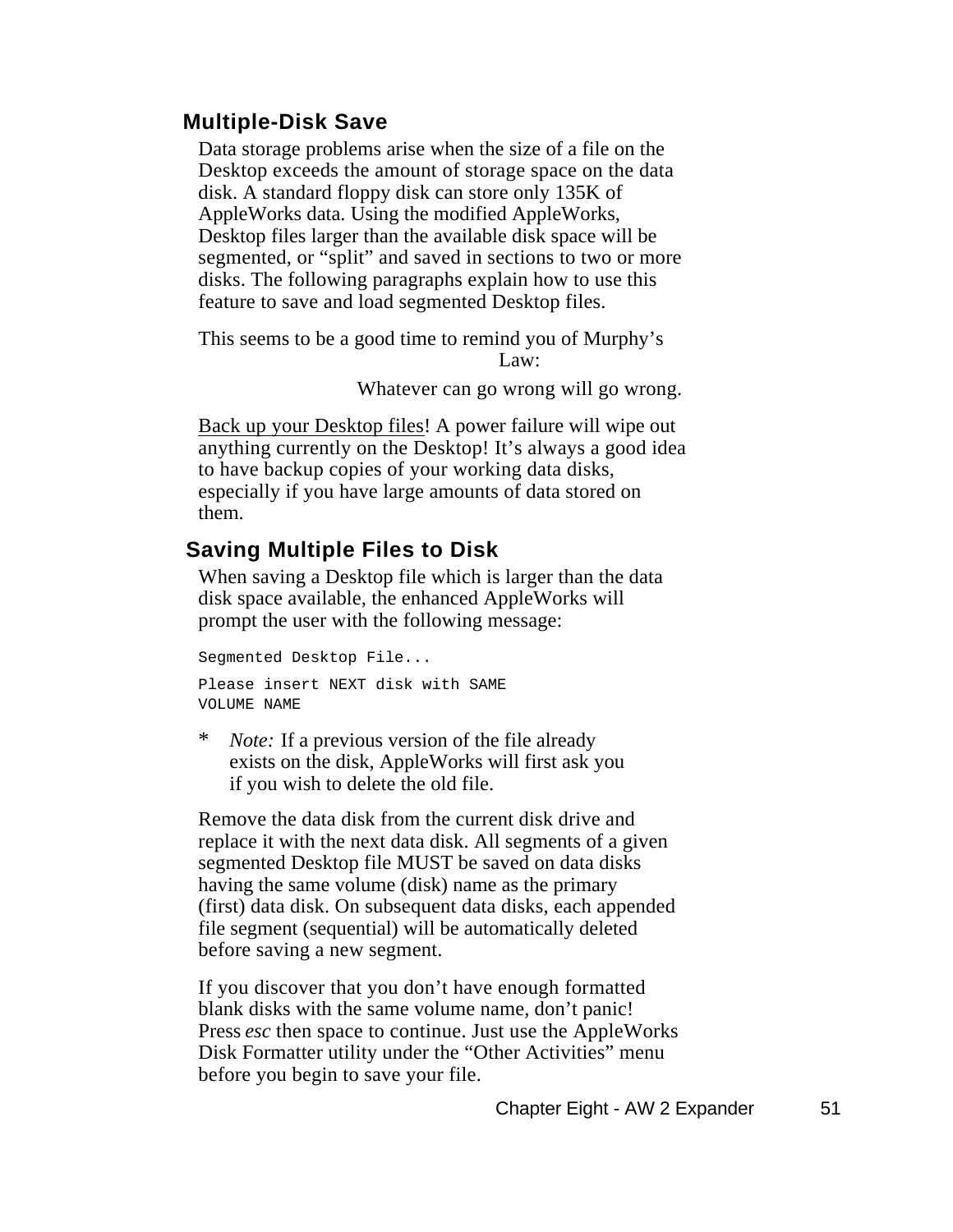### <span id="page-60-0"></span>**Adding Multiple Disk Files to the Desktop**

When adding multiple-disk or segmented files to the Desktop, the file MUST be loaded from the data disks in the same sequence as it was saved. AppleWorks will prompt the user to insert the NEXT data disk(s) until the file is completely loaded.

If you list the files on disks that contain segmented files you'll notice that the first segment has the filename that you gave it. The next segment (on the NEXT disk) will have a ".2" appended to the end of your filename. The next disk in the sequence will have a ".3" appended to the filename and so on. In this way, AppleWorks helps the user keep track of the segmented Desktop file sequence. You'll probably want to label your data disks in such a way that you too can keep track of the proper sequence. You may segment up to 9 disks (".9) in this manner.

### **Print-File Cache**

One small file (SEG.PR) on the AppleWorks program disk contains special configuration information about such things as your printer information, standard location of your data disk, and enhancement options. The unmodified version of AppleWorks leaves this information on the program disk and is not preloaded along with the program overlays.

When AppleWorks needs information from this file it prompts you to reinsert the AppleWorks program disk. The enhanced version of AppleWorks loads this file into memory at startup and eliminates the need for the program disk (until overlays are bumped from memory). Only when you change the contents of this file does the enhanced AppleWorks prompt you to insert the program disk.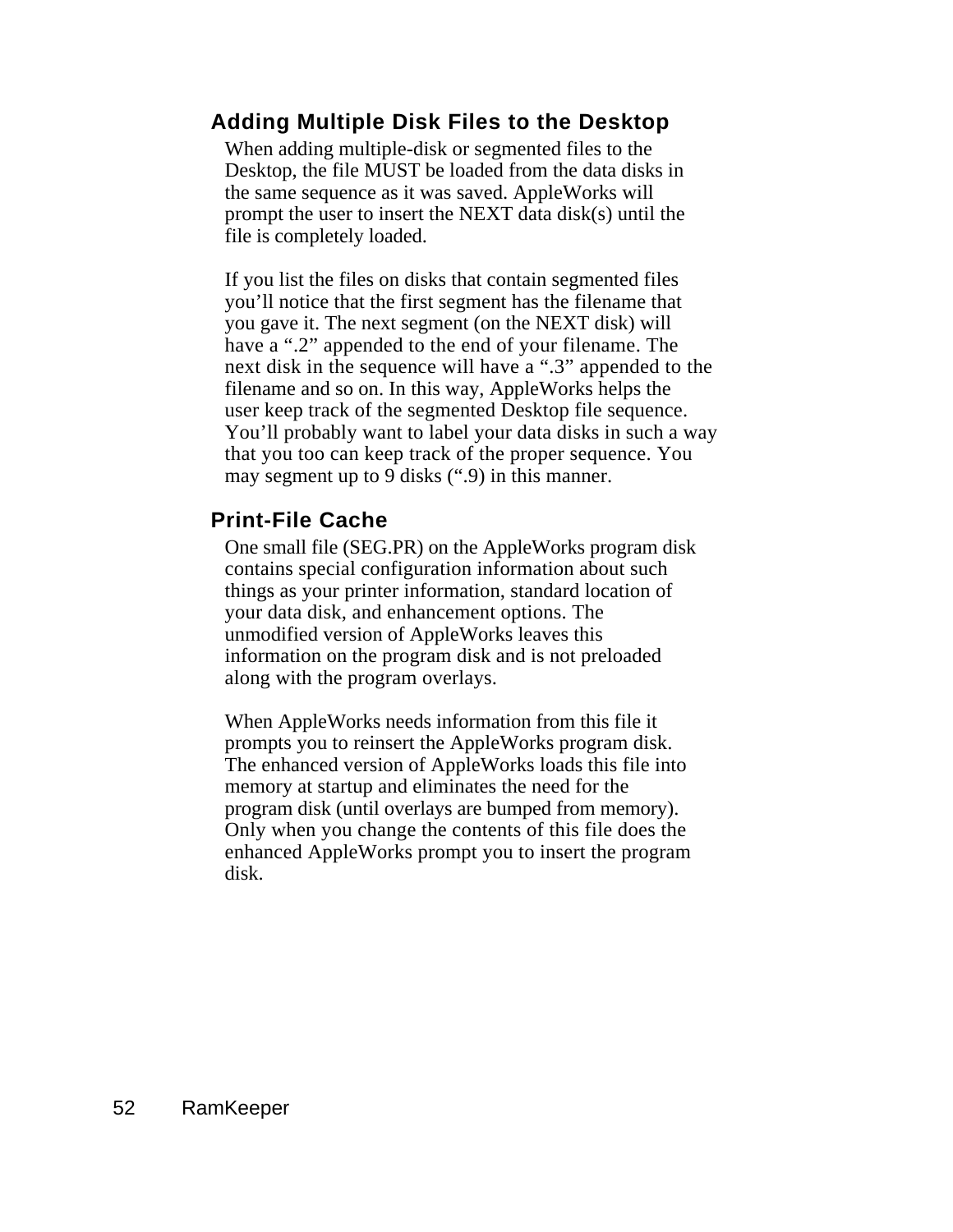### <span id="page-61-0"></span> **APPENDIX A**

### *Trouble Shooting*

This section includes a few methods of working around problems that you may encounter.

### **Cards are not retaining stored files**

Open the computer and see if both LED lights are on.

> If the LED closest to the back edge of the card is not on, check the transformer wall connection as well as the card connection. Are both plugged in?

If the other LED is off, make sure that the wires are connected to both terminals of the battery, positive to positive, negative to negative. Make sure that the two-pin female connector is attached correctly--wires feeding toward the bottom of the card.

Test cards individually using the testing methods provided with each card.

Verify that any RAM chips added to the memory cards meet manufacturers specifications.

### **Battery not holding charge**

Make sure your wall transformer is not plugged into a switch controlled socket or a dimmer switch. If it is, any time you turn off the switch (or turn down the dimmer) the RamKeeper is getting its power from the battery. Using a transformer other than the one supplied with the RamKeeper may cause your card not to work properly or your battery not to recharge as it should.

### **In an area that has a lot of power outages**

You may need additional battery backup time. You can increase the battery backup time of your Gel/Cell by linking several Gel/Cell batteries together. You can purchase additional Gel/Cell batteries from Applied Engineering Sales.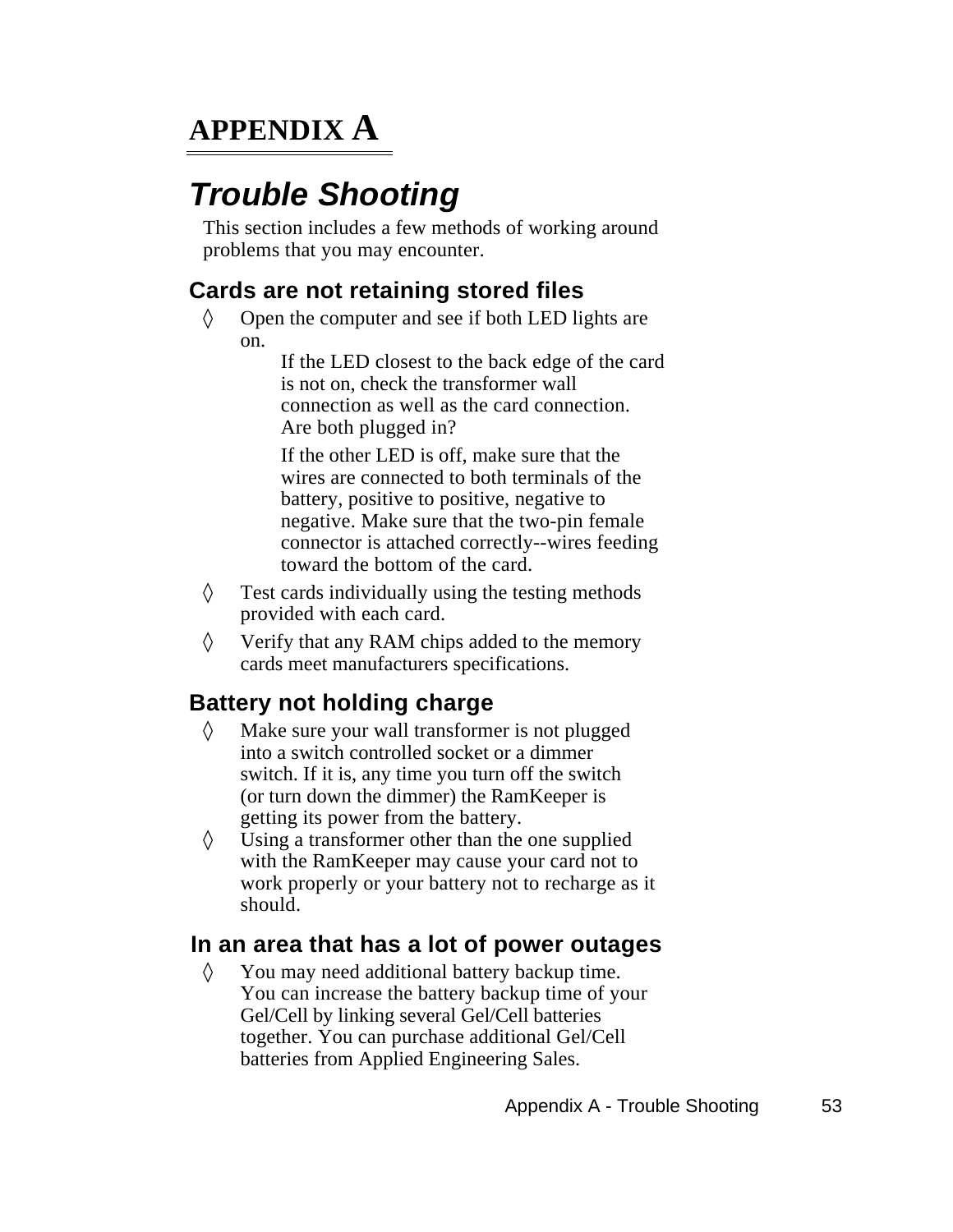Power outages are typically accompanied by transient surges of power. If you have not already, consider adding a line filter/surge protector to protect your computer, RamKeeper and the battery. Surge protectors are available at most computer stores and Radio Shack®.

### **AE RamKeeper doesn't appear in Desk Accessories**

You need to copy the file AERAMKEEPER from the ROM Disk to the DESK. ACCS folder in your boot disks System folder. (See *Loading the Firmware"* in Chapter Two.)

### **Can't boot from floppy drive**

Slot 5 must be set to Smart Port and Startup Slot should be set to Scan in the IIGS Control Panel.

### **"Invalid RK Configuration" Message**

you get this message when you try to boot, it is because the card on back of the RamKeeper in a two card arrangement is not configured with a multiple of 512K. The back card must have 512K, 1 Meg, 1.5 Meg, 2 Meg, 3 Meg, etc; 256K and 768K on the back card will not work.

### **Can't change ROM Disk size to more than 2,048K**

You have reached a ProDOS block boundary. You'll need to reinitialize the ROM Disk for a new setting of more than 2,048. (See *"More than 2 Meg"* in Chapter Two.)

### **"Unable to Load PrODOS" Message**

If you're trying to boot from ROM, the system folders must be on the main level (the root directory) of the ROM disk. If you dragged the icon of the System disk to the AEROM disk (using the Finder), all the boot files will be in a folder of their own on AEROM. You'll need to open this folder, use the Select All option, and drag the folder's contents to AEROM. You can throw away the now-empty folder.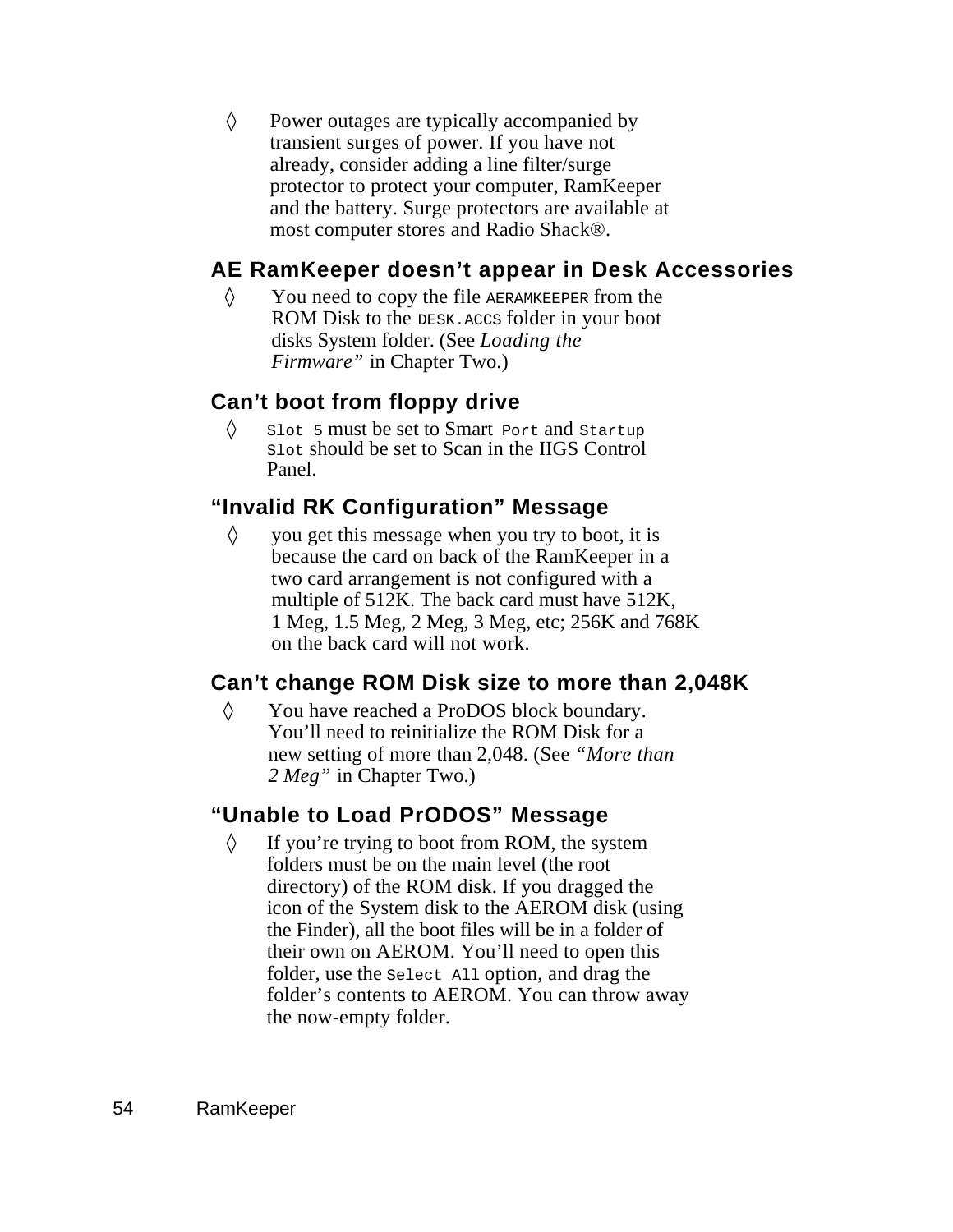### <span id="page-63-0"></span> **APPENDIX B**

## *A Brief ProDOS Tutorial*

This is a brief explanation of the Professional Disk Operating System, ProDOS for those who are completely new to it. All of this information and more is included in your Apple Owner's Guide but we have provided it here for your convenience.

### **Operating System**

ProDOS is one of several operating systems for the Apple. Others include DOS 3.3 and Pascal. Operating systems, as defined in the Apple Owner's Guides, are programs that control how information is loaded into memory, how the computer handles the information, how the information is stored on a disk and how the computer communicates with the printer and other peripherals.

### **Naming Volumes**

ProDOS must have a way to locate which disk (often called "volume") you want to access. Instead of typing in the location of the disk as in DOS 3.3 (ex: S6,D1), you simply type in the name of the disk (the volume name). Some rules for volume names are:

- 1) Name can include letters, numbers or periods but not spaces
- 2) Name must begin with a letter
- 3) Name can be up to 15 characters long

These rules also hold true for subdirectory names.

### **Root Directory and Subdirectory**

The main directory of the volume is called the root directory. The root directory uses the same name as your disk. Sub-directories are ProDOS' way of organizing information on a disk.

Think of the root directory as a file drawer and the subdirectories as folders within the drawer. You can:

1) put files directly into the root directory like putting documents straight into the file drawer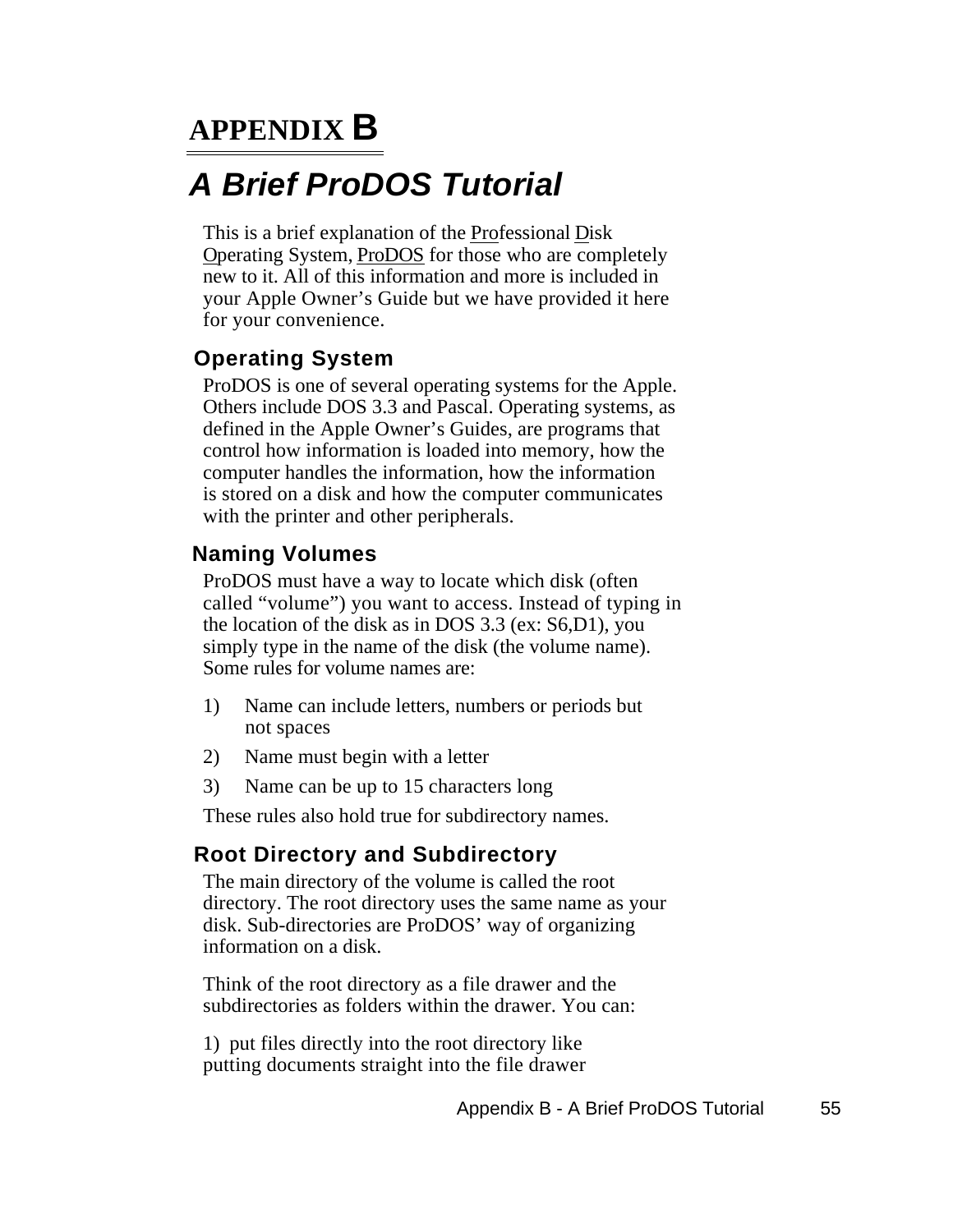- 2) put files within subdirectories like putting documents in folders
- 3) put subdirectories within subdirectories like putting folders within folders.

### **Pathname**

The name of the directory combined with the names of one or more subdirectories is called a pathname. Volume names and subdirectory names are preceded by a slash, "/". (Note that some applications add the slash for you.) For example, you could have a volume named /MY. DISK and have a file, called /MY.FILE on the root directory of that disk. To access that file, you would use the pathname /MY.DISK/MY.FILE. You could also have a file, /JUL.AUG in a subdirectory (folder) called, /PHONE on a disk called /BILLS. To access that file, you would use the pathname, /BILLS/PHONE/JUL.DEC. Refer to the diagram below.

|                   | PHONE (subdir.) $\leq$<br>ELEC. (subdir.) $\leq$ | JAN.JUN<br>JUL.DEC<br>JAN.JUN<br>JUL.DEC | (files)<br>(files)     |                    |  |
|-------------------|--------------------------------------------------|------------------------------------------|------------------------|--------------------|--|
| BILLS (root dir.) | ACCOUNT. SYSTEM (file)                           |                                          |                        |                    |  |
|                   | $GAS$ (subdir.) $\leq$                           | ZIPPY. FUEL (subdir.) <                  |                        | JAN.JUN<br>JUL.DEC |  |
|                   |                                                  |                                          | NTTRO.NEDS (subdir.) < | JAN.JUN<br>JUL.DEC |  |
|                   | FAMOUS (subdir. $\leftarrow$ THE. KID            | WILD<br><b>BO.BAGGINS</b>                | (files)                |                    |  |

### **ProDOS Directory Structure**

Now when an application asks you for the pathname of a file, you'll have a basic understanding of what it expects.

### **System Files**

A system file is a ProDOS file that starts an application. Typically, these files have the suffix,  $SYSTEM$  (e.g. /APLWORKS . SYSTEM, /ACCOUNT . SYSTEM [see above], etc.). When you boot ProDOS, it runs the first system file listed in its directory. So, if BASIC.SYSTEM is the first system file on your ProDOS boot disk, ProDOS will boot then put you in BASIC.

56 RamKeeper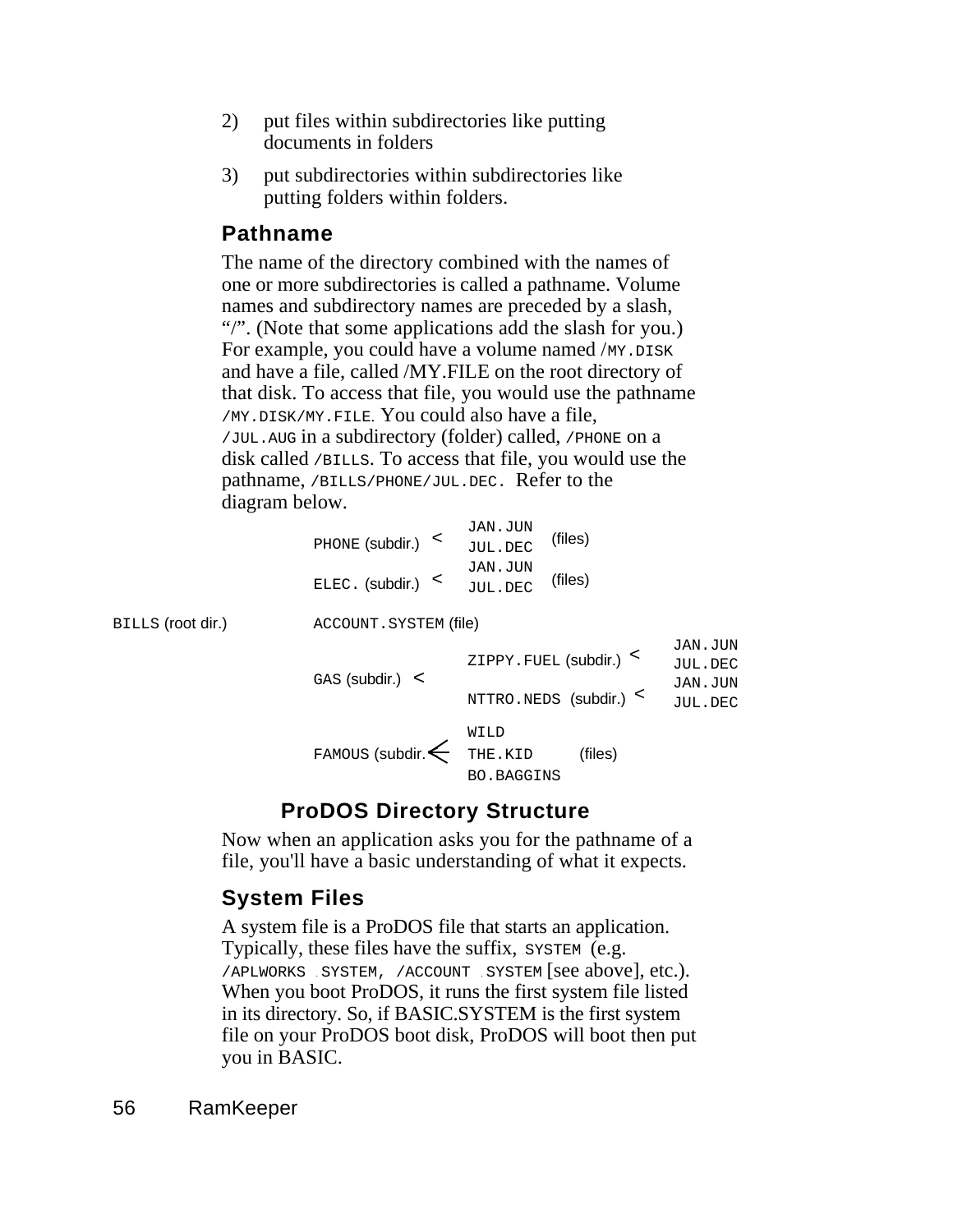### **Additional Resources**

The following books are available through most Apple dealers:

- **Apple II Owner's Manual** (Apple Computer, Inc.) Supplied with your Apple Computer. Take the time to read it.
- **Basic Programming with ProDOS** (Addison-Wesley Publishing) Gives a detailed explanation of how to use ProDOS from AppleSoft Basic.
- **Beneath Apple ProDOS** (Quality Software) Provides information about ProDOS for both the novice Apple user and the advanced programmer.
- **ProDOS Inside and Out** (TAB Books) Vary good book for both the beginning and advanced BASIC Programmer.
- **ProDOS Users Manual** (Apple Computer, Inc.) Provides an overview of ProDOS and explains how to use the ProDOS User's Disk.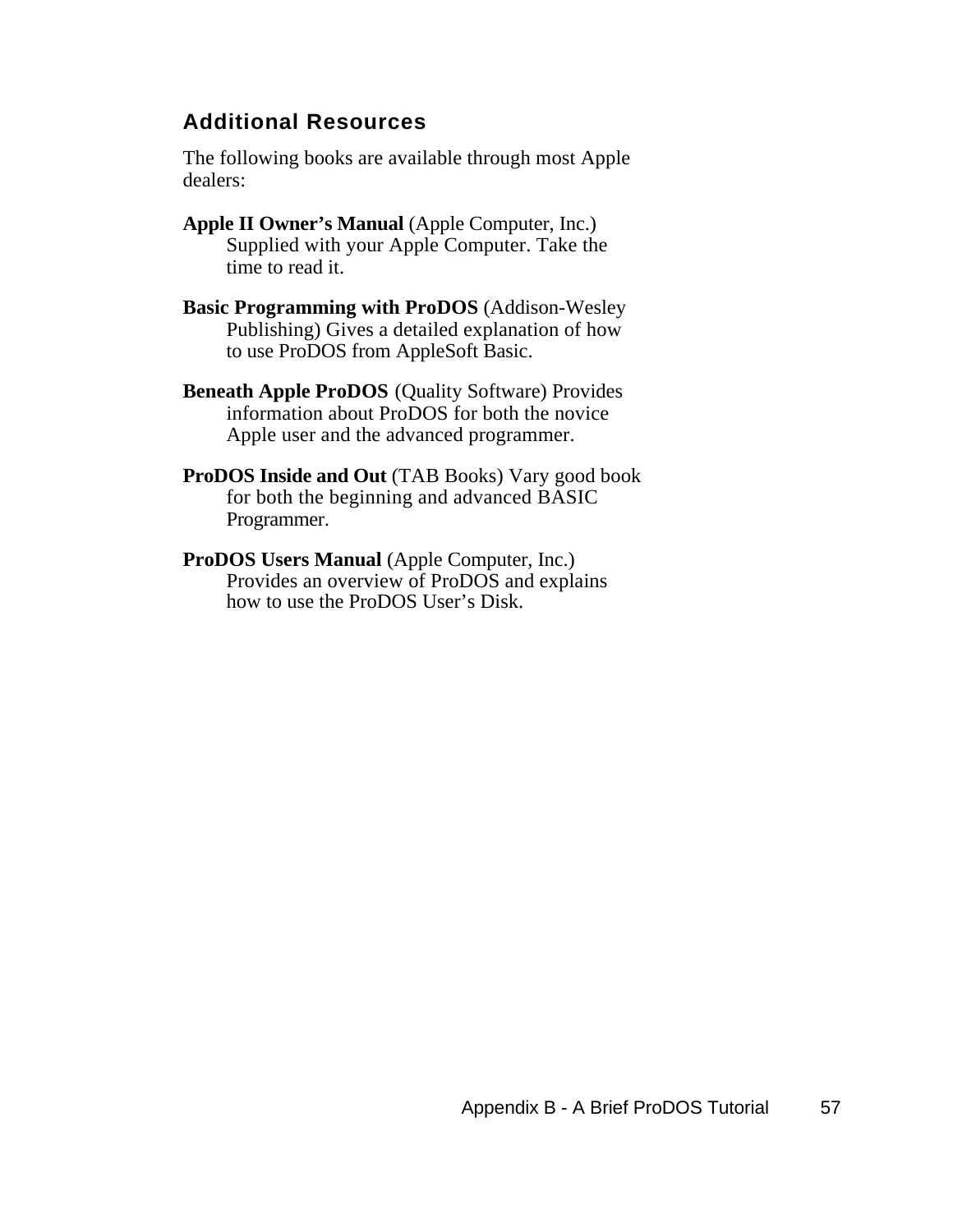## <span id="page-66-0"></span>**APPENDIX C**

### *Copying Disks with Filer*

We have included Filer, a utility program, on the AW 2 Expander disk to enable you to make backup copies of your disks that are not copy protected. The instruction below tell you how to use Filer to copy from disk to disk. See Chapter 2 for instructions on using Filer to copy AppleWorks to your RamFactor.

- 1. Load Filer.
- 2. Select "Volume Commands" (v)
- 3. Select "Copy a Volume" (C). The settings default to a two drive set up with your master in Slot 6 Drive 1 and your copy disk in Slot 6, Drive 1. Adjust to your set up. (If you only have one drive you can copy from S6, D1 to S6, Dl.)
- 4. Press return to accept the default settings or enter your own.
- 5. Insert the master disk in your drive that you have set the program to copy from. Insert a blank disk (it does not need to be formatted) in the drive you have set the program to copy to. The blank disk must have the write protect tabs removed.
- 6. Press the Return key.
- 7. Name your volume. It will default to the name of the master disk (ex: When copying AppleWorks, the volume name will default to "/APPLEWORKS". Hit return or give it a different name. (You must give the front and back side of AppleWorks the same name.)
- 8. When you press return, the copy program will begin formatting the copy disk. Then the words "READING" and "WRITING" will flash on and off the screen to entertain you while you wait.
- 9. When the program is finished copying, it sends the message, "COPY COMPLETE" to the screen.
- 10 Remove both disks. Put your master disk in a safe place and label your copy disk. You will make your modifications to the copy disk.

For additional help with the Filer program, contact your Apple dealer.

58 RamKeeper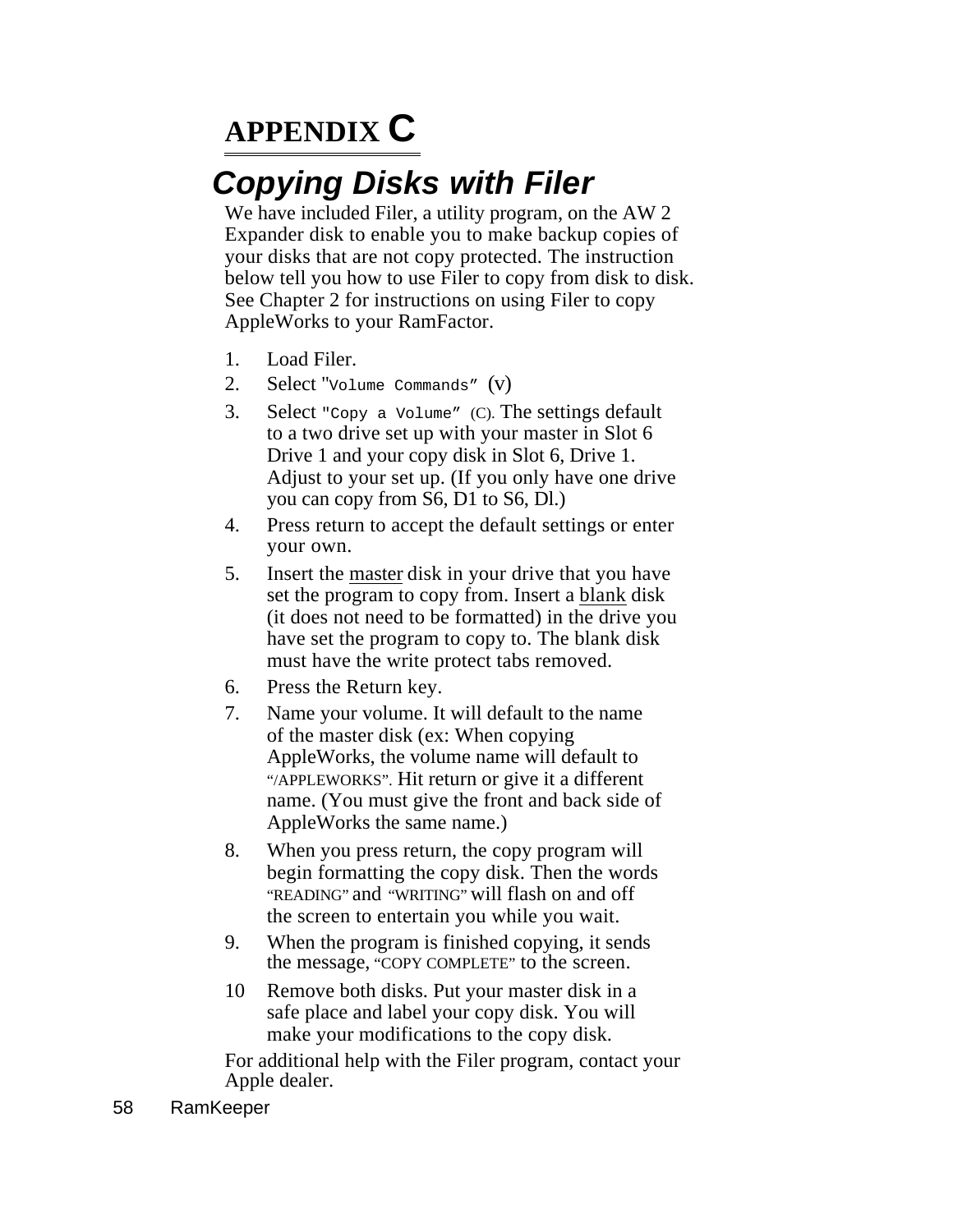### <span id="page-67-0"></span> **APPENDIX D**

### *Bird's Better 'Bye'*

Several of the Applied Engineering distribution disks contain a modified version of ProDOS 8. It incorporates a program selector, Bird's Better 'Bye' (created by Alan Bird), that lets you exit one system file and easily run another system file (e.g. APLWORKS.SYSTEM, BASIC.SYSTEM, FILER) from a menu.

To use this 'BYE' command, boot your copy of the Æ disk or copy the 'PRODOS' file from the Æ disk to your boot disks. Then, anytime you quit a system program (such as AppleWorks), a menu of all the executable System files on that disk will be displayed on the screen. This menu can also be called from the Applesoft BASIC prompt by entering the *'BYE'* command.

```
ESC: CHANGE VOLUME 
       RETURN: SELECT FILE
/AW2.EXP
  PROD0S
  AE.AW.SYSTEM
  FILER
   GSTEST.SYSTEM
   RWTEST.SYSTEM
   RFTEST.SYSTEM
   AECACHE.SYSTEM
```
### **Sample screen display**

The sample screen above shows the AW 2 Expander disk on-line and lists its executable System files.

Use the up and down arrow keys to highlight the selection you want to run. The ESC key will change the volume (disk) selection to the next on-line volume. The Return key selects the currently highlighted file or subdirectory name.

Subdirectory names on the disk will be indicated by a '/' as the first character of the file name.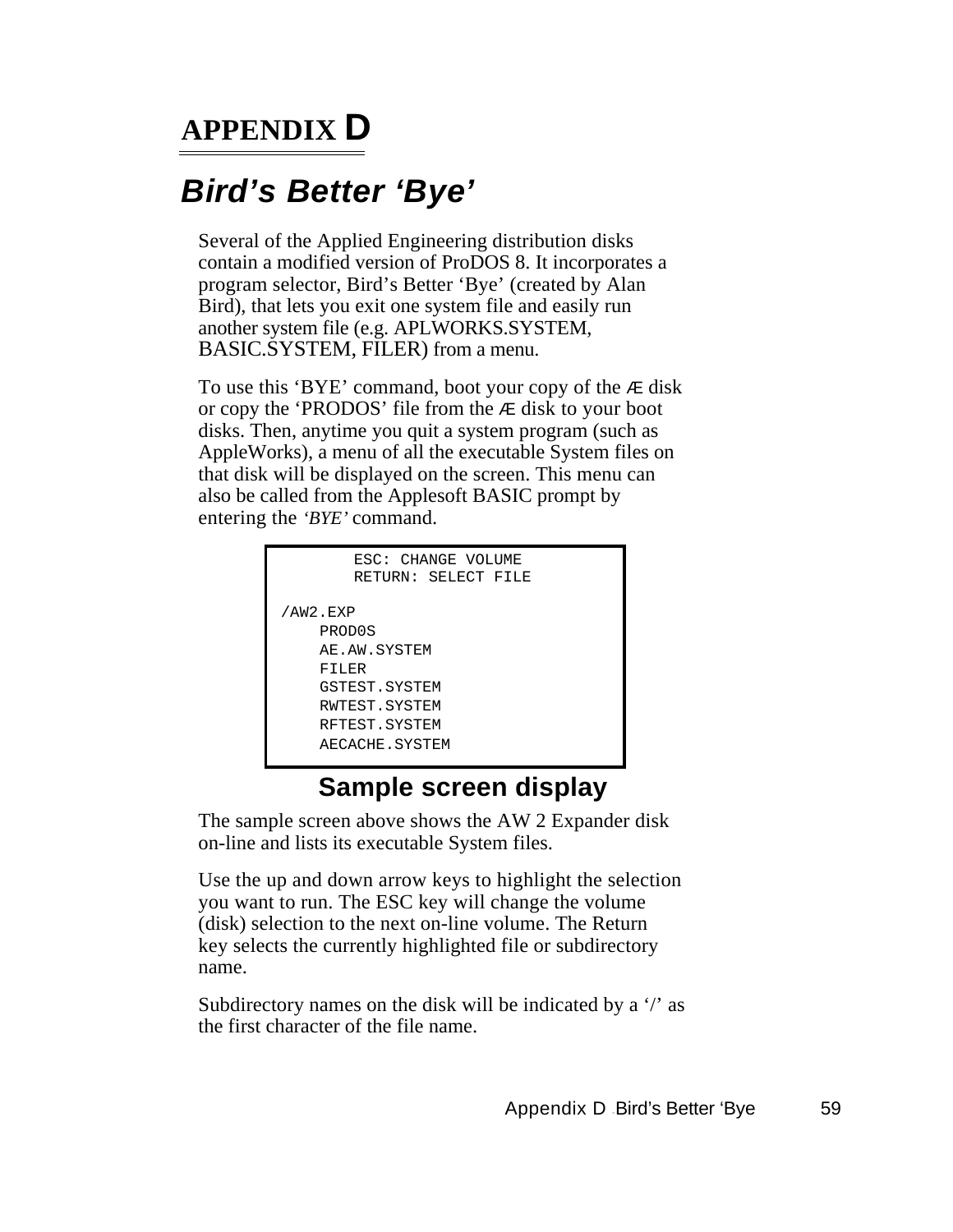### <span id="page-68-0"></span>**APPENDIX E**

### *Getting Help*

If you have a technical question relating to your RamKeeper card that is not covered in the manual, please contact the dealer from whom you purchased the card. If you are experiencing difficulties with one particular program, contact the programs author or publisher.

In the event that the dealer or the publisher's support personnel cannot answer your question, call Applied Engineering Technical Support. The support representatives are experienced in the applications and uses of Applied Engineering products, but in order to provide a quick and effective answer to your question, they will need to know as much as possible about the hardware and software specifically related to your question. Please provide the technical support representative with the following information:

The Applied Engineering product related to your question and its revision number.

The original and current memory configuration of the card (if applicable).

The model and revision of your computer.

What peripherals are being used and what cards are in each slot.

The name, version, and revision level of the software that you are experiencing problems with.

The results of any test programs, diagnostics, or troubleshooting done by you, your dealer or your software publisher's support department.

Applied Engineering Technical Support (214) 241-6069 9 AM to 12:30 PM & 1:35 PM to 5 PM(CST) Monday Through Friday (Please call only the number above for technical support.

Our sales office cannot transfer calls to the support lines.)

60 RamKeeper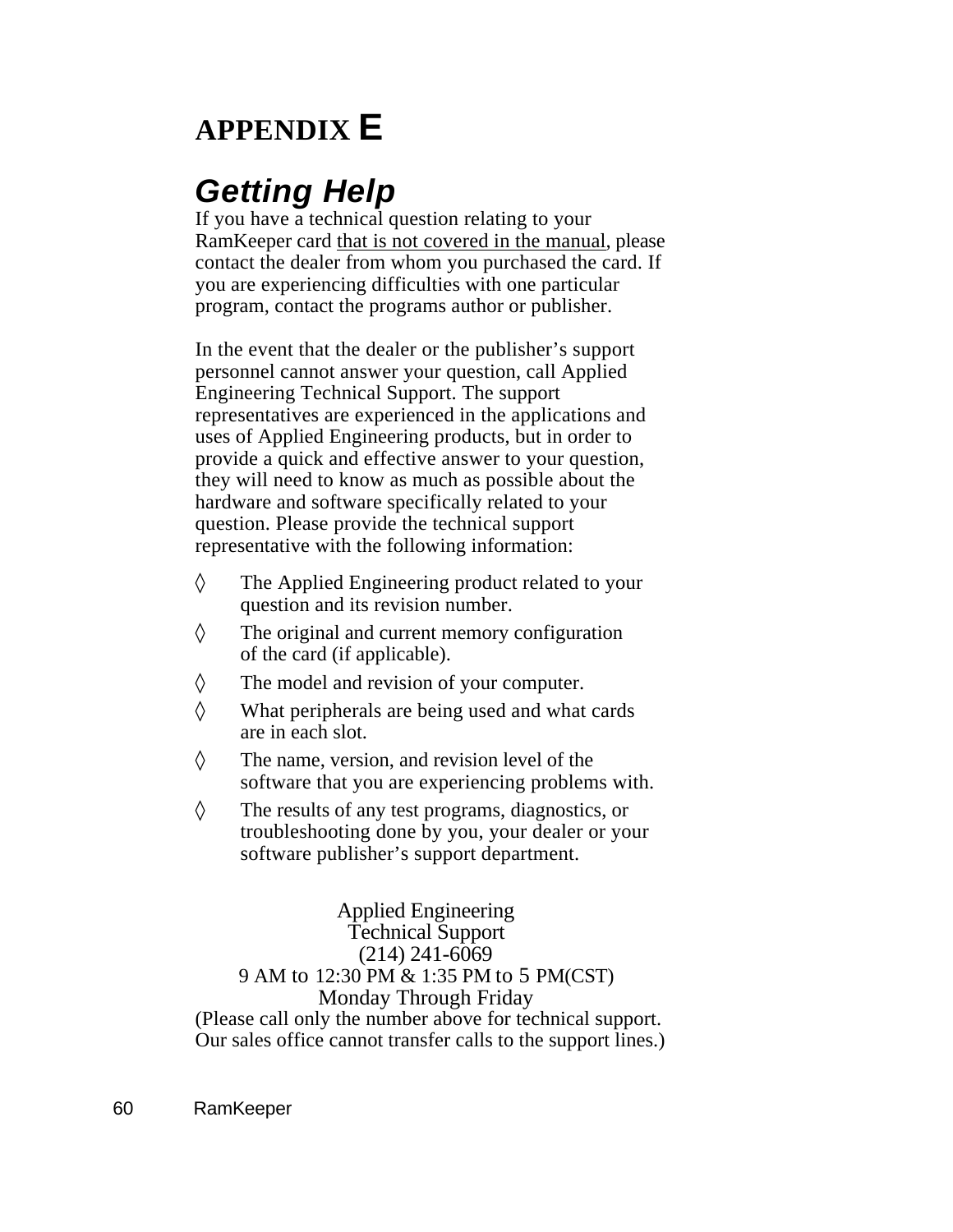### **Returning a Product**

### **Include**

If your product needs to be returned, the technical support representative will give you a Return Material Authorization (RMA) number.

Record the RMA number for your own records. Write the RMA number on the outside of the package you send to us. Write the RMA number at the top of the return form included with your product package.

Fill out the Return Form on back of the yellow sheet marked, "Attention! A correctly completed form will greatly reduce the time it takes to process and return your product.

Attach a copy of your original invoice to the return form.

\* *Warning:* If you don't include an invoice products will be treated as out of warranty products and will be returned to you C.O.D. for the amount of the service charge.

A completed form should look something like the one below.